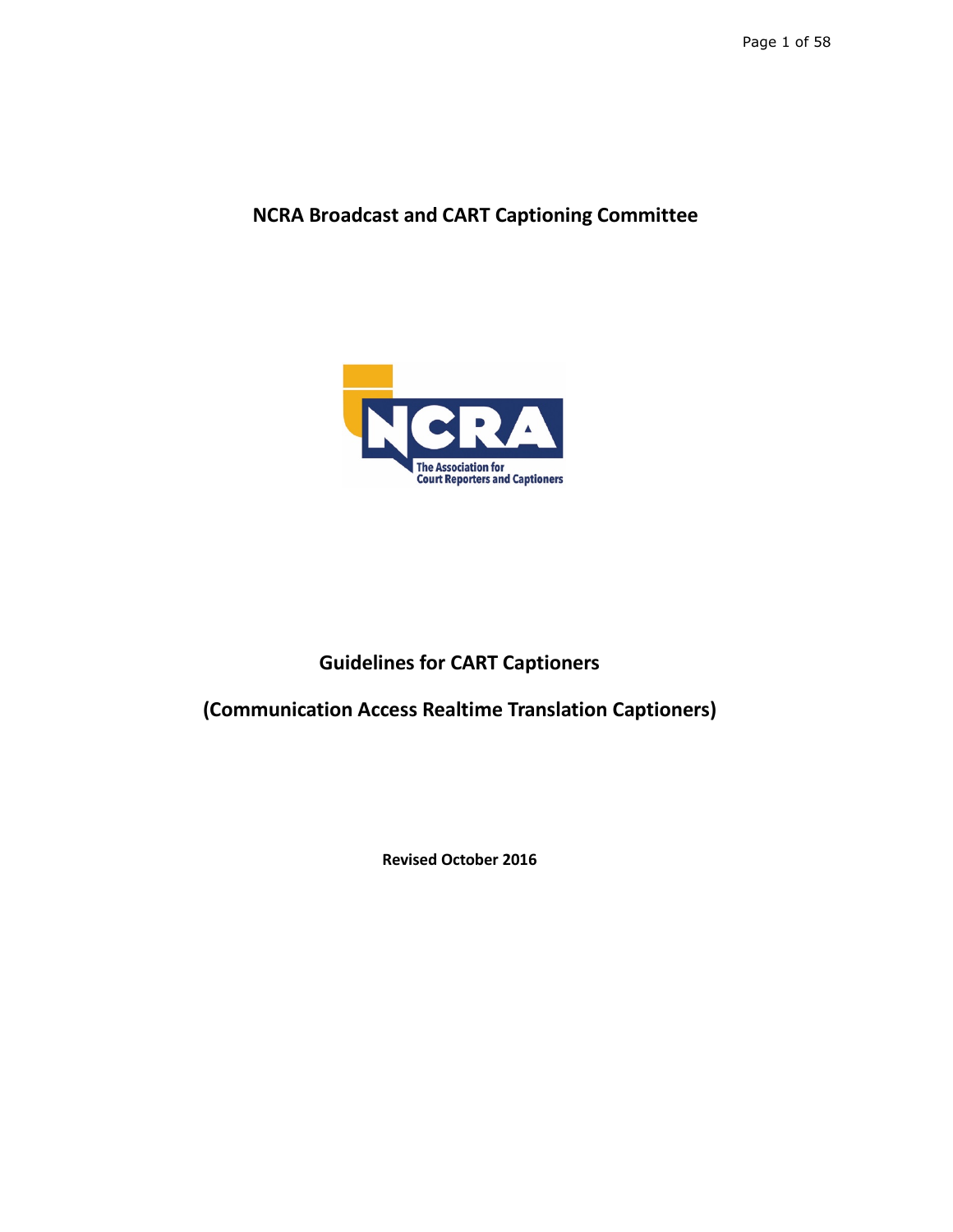# **Table of contents**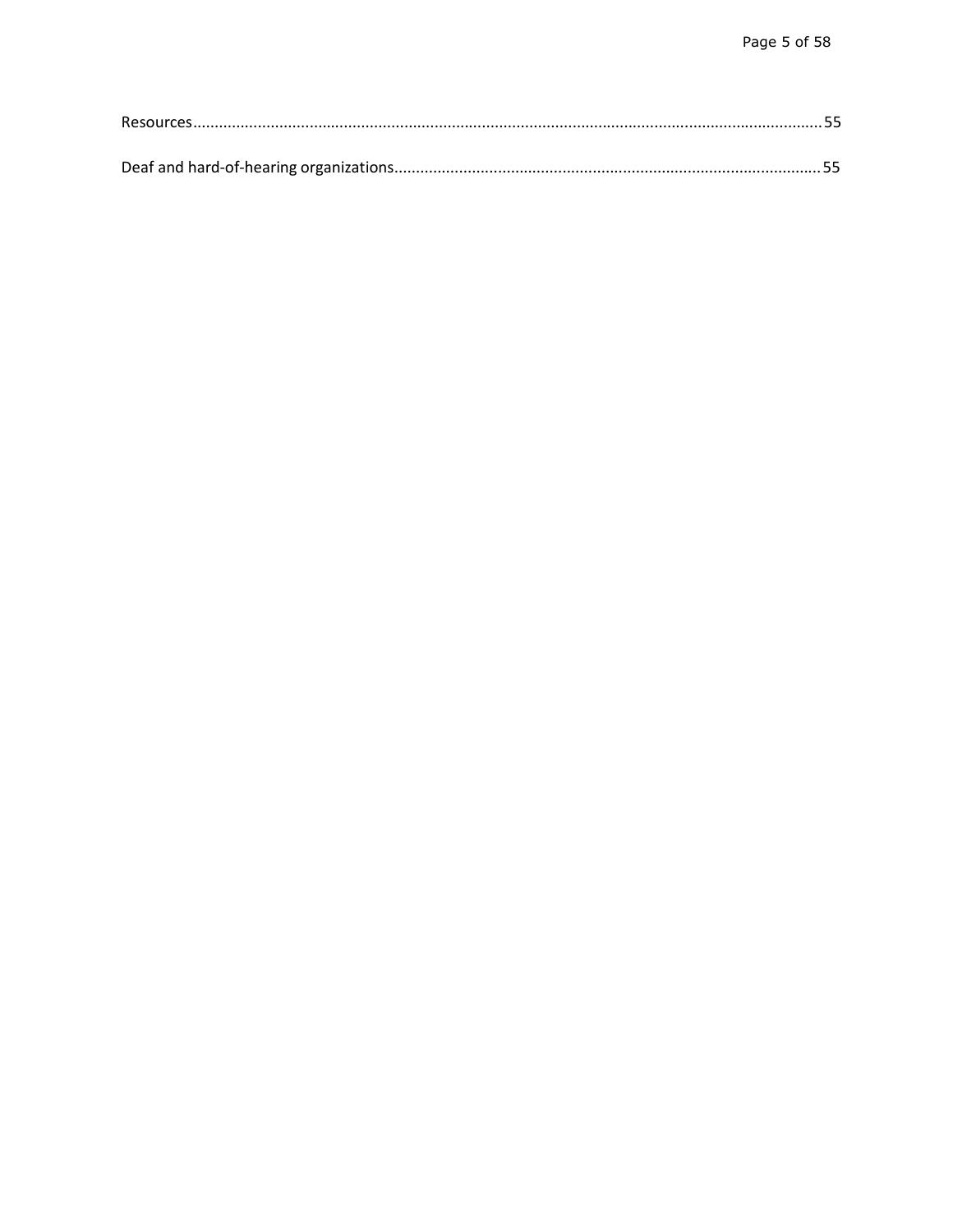# **Mission statement**

In August of 2013, the National Court Reporters Association Board of Directors voted to combine the CART and Captioning Communities of Interest and approve the use of the term *CART captioning* within the organization. *Captioning*, in the general sense, is understood by the general public. This rebranding effort was undertaken in order to bring more awareness to the public at large about the skills and services provided by CART captioners. When using the term *CART* as an adjective, it clarifies the service being provided without eliminating the term *CART*, which is specifically mentioned in the Americans with Disabilities Act as well as Requests for Purchases and contracts across the country and Canada.

The purpose of this publication is to provide recommended style and formatting guidelines for CART captioners in the United States of America and Canada as well as to offer CART captioners insight into the environment and circumstances within which their consumers live and work. The material found in this manual is the product of the National Court Reporters Association (NCRA) Broadcast and CART Captioning Committee.

The goal of this manual is to assist the independent CART captioner by identifying and providing, through example, CART style and formatting guidelines to create a more homogeneous product for CART consumers in the United States and Canada, recognizing that there are regional differences and preferences of CART consumers and providers.

CART companies may have already established CART guidelines for their employees and independent contractors. This manual is not intended to usurp the direction provided by any established company. The direction provided by the company you are working for should take precedence over any instruction provided in this manual. Again, this manual is meant to serve as a reference for independent CART captioners and is a good starting point for transitioning to CART captioning. This in conjunction with seminars, hands-on training, and mentoring will aid in developing CART captioning skills and proficiency.

Therefore, the target audience for this manual may consist of:

- $\triangleright$  freelancers, official court reporters, and captioners who are transitioning into a CART career on their own without the benefit of a training program
- $\triangleright$  CART captioners in training with a mentor or apprenticeship program
- $\triangleright$  independent contractors or freelance CART captioners who have questions on the proper formatting or preferred style guidelines
- $\triangleright$  working CART captioners who need a refresher or validation in the basic formatting style guidelines

NCRA has issued a policy [statement about CART services,](https://www.ncra.org/utility-pages/about-ncra/leadership-and-governance/NCRA-Policies-and-Procedures/group-page-(policies-and-procedures)/policies-and-procedures-manual---section-10---position-statements) which is available on its website. It is recommended that the information in this document is used in conjunction with other NCRA documents, including but not limited to: *CART [Captioner's](https://www.ncra.org/docs/default-source/uploadedfiles/governmentrelations/cartmanual.pdf) Manual*, *CART [Consumer](https://www.ncra.org/captioningmatters/captioning-matters-home/captioning-matters-resources/captioning-matters--group-page-for-resources/CART-Consumer-Bill-of-Rights) Bill of Rights*, *Individuals [with Disabilities](https://www.ncra.org/home/professionals_resources/professional-advantage/Captioning/Captioning-Resources-Networking/Captioning-Business-Resources/Individuals-with-Disabilities-FAQs) FAQs*, *CART [Bill of Rights](https://www.ncra.org/docs/default-source/uploadedfiles/governmentrelations/cart-bill-of-rights.pdf)*, *General Guidelines for [Professional](https://www.ncra.org/home/professionals_resources/professional-advantage/Captioning/captioning-resources-for-providers/CART-guidelines) Practices*, and others listed on *[NCRA.org](http://www.ncra.org/)*.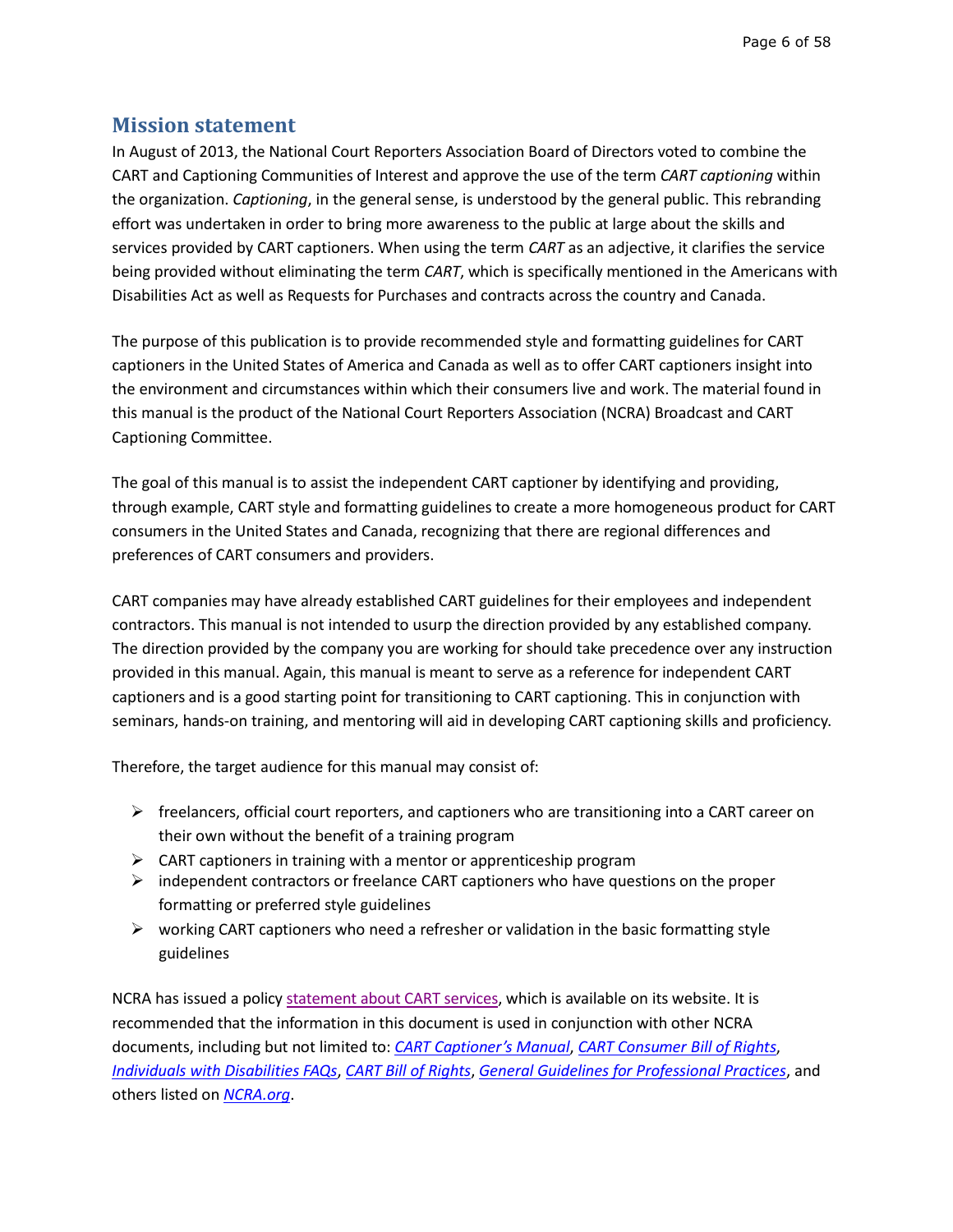## **Know your consumers**

The term *hearing loss* describes someone with any degree of hearing loss ranging from mild to profound. There are approximately 36 million people with some form of hearing loss in the United States. The term *hearing loss* can encompass both people who are deaf and people who are hard of hearing. People with hearing loss often use residual hearing and assistive technology such as hearing aids and/or cochlear implants. People who are culturally Deaf often use sign language as a primary mode of communication. CART consumers include all people with hearing loss.

# **Definitions of hearing loss**

**Hard of hearing:** *Hard of hearing* is a descriptive term used when making the distinction among people with hearing loss, for example, *people who are deaf and hard of hearing*. People often use the term *hard of hearing* to describe themselves no matter the audiological level of hearing loss. Typically, people who use residual hearing, amplification, and/or hearing assistive technology and who do not use sign language as a primary mode of communication consider themselves hard of hearing rather than deaf. Generally, people who consider themselves hard of hearing, no matter their level of hearing loss, are committed to participating in the hearing world using speech reading, residual hearing, technology, and sometimes sign language. The term *hard of hearing* is always used with the people descriptor as in *people who are hard of hearing* or *hard-of-hearing people*. The term *the hard of hearing* should not be used.

**Deaf:** This term is generally used to describe individuals with a severe to profound hearing loss, with little or no residual hearing. Some people who are deaf use sign language, such as American Sign Language (ASL) or Langue des signes québécoise (LSQ), also known as Canadian Sign Language, to communicate. Others use speech to communicate using their residual hearing and hearing aids, assistive listening devices, cochlear implants, and/or speech reading. Still others use a combination of sign language and speech. Based on the age at the time of loss of hearing, people who are deaf are categorized into two groups: congenitally deaf – those who were born deaf; and adventitiously deaf – those who were born with hearing but whose sense of hearing became nonfunctional later in life through illness, accident, or aging (presbycusis). The term *deaf* should always be used with a people descriptor, for example, *people who are Deaf* or *people who are deaf*. The phrase *the deaf* should not be used.

**Deaf culture:** This term refers to individuals who identify with and participate in the language, culture, and community of people who are Deaf, based on sign language. Deaf culture does not perceive hearing loss and deafness from a pathological point of view but rather from a socio-cultural point of view, indicated by a capital D as in *Deaf culture*. People who are culturally Deaf may use many different types of strategies to communicate with hearing people, such as speech, residual hearing, hearing aids, cochlear implants, speechreading, sign language, writing, typing, and gesturing.

The book, *For Hearing People Only: Third Edition* offers this definition of Deaf culture: "One possible definition of U.S. Deaf culture (and there must be many!) is a social, communal, and creative force of,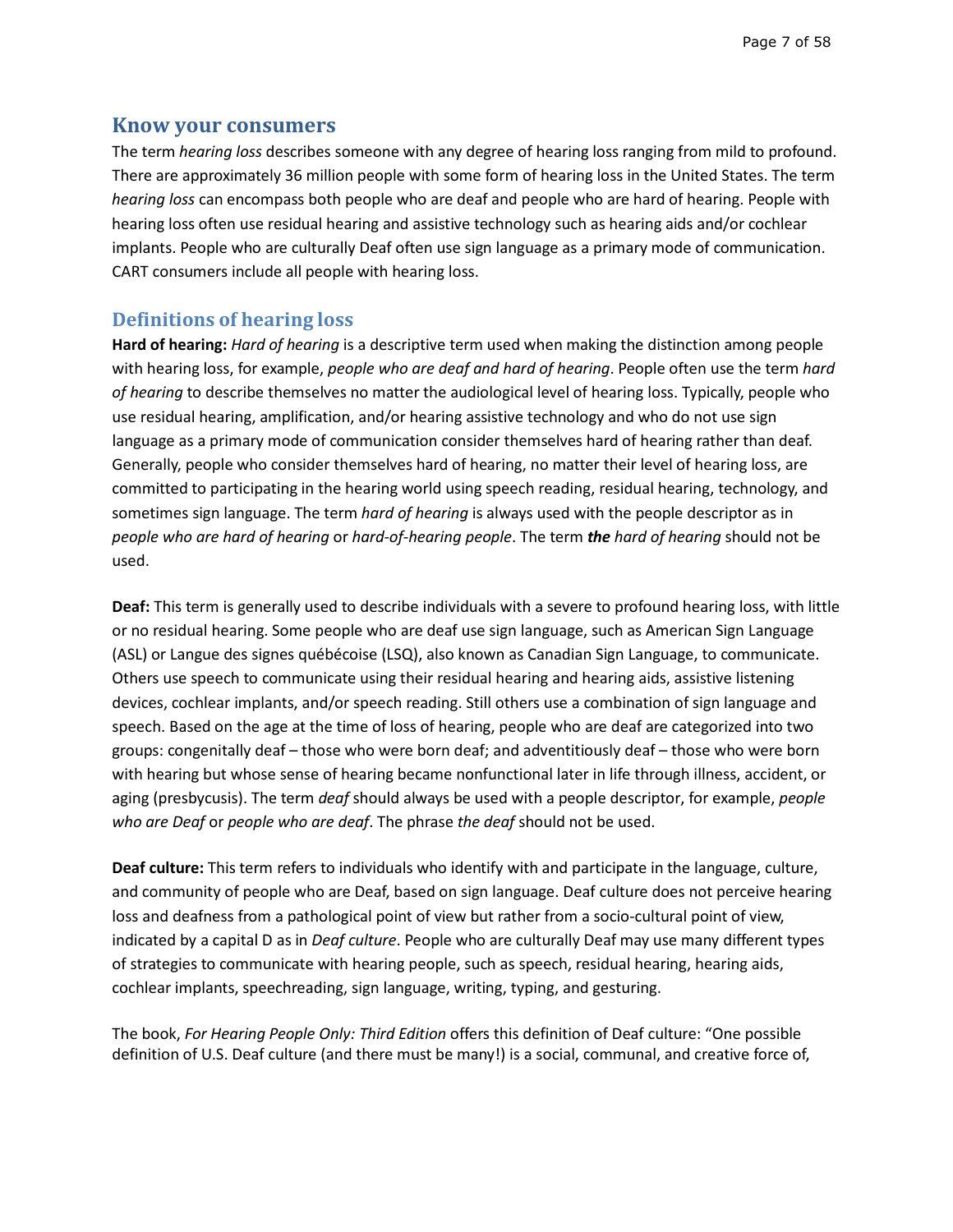by, and for Deaf people based on American Sign Language (ASL). It encompasses communication, social protocol, art, entertainment, recreation (e.g., sports, travel, and Deaf clubs), and worship.<sup>"1</sup>

**Deafened or late-deafened:** These terms describe individuals who grow up hearing or hard of hearing and, either suddenly or gradually, experience a profound loss of hearing. Adults who are late-deafened usually communicate using speech, though they often cannot understand speech without visual cues such as CART captioning, computerized note-taking, speech reading, or sign language.

## **Service definitions**

**Communication Access Realtime Translation (CART):** CART is a word-for-word, near–verbatim, speechto-text interpreting service for people who have hearing loss and would not be able to fully participate otherwise. CART provides a complete translation of all spoken words and environmental sounds, empowering consumers to decide for themselves what information is important to them. CART is used primarily for live events, such as educational classes, conferences, business meetings, doctor's appointments, legal proceedings, religious gatherings, and social situations. Depending on the situation, a CART captioner may be present on site or may be in a different location, using the Internet to deliver the text to the consumer. When the CART captioner is off site, the service is referred to as remote CART.

CART in these settings requires a skilled steno machine writer or voicewriter with a total error rate of 98 percent or higher. See page 40 for a detailed explanation of total error rate. CART may be performed at speeds up to and possibly exceeding 225 words per minute.

**Closed captioning:** A term describing several systems developed to display text on a television or video screen to provide additional or interpretive information to viewers who wish to access it. Closed captions typically display a transcription of the audio portion of a program as it occurs (either verbatim or in edited form), sometimes including non-speech elements. Closed captions are embedded in vertical line 21 of the broadcast video signal but are hidden from the viewer until the captioning is activated or decoded on the TV or Internet video.

**Open captioning:** Open-captioned text is permanently encoded into the film to integrate it with the image. Open captions do not need to be decoded and are always viewable. Open captions are also embedded in vertical line 21 of the broadcast video signal and are always visible.

The following methods are also used in some settings to provide speech-to-text communication access, but are not comparable to word-for-word CART services.

<sup>1</sup> Matthew S. Moore and Linda Levitan, *For Hearing People Only: Answers to Some of the Most Commonly Asked Questions about the Deaf Community, its Culture, and the "Deaf Reality" (*Ann Arbor, Mich.: Deaf Life Press, the University of Michigan, 1992)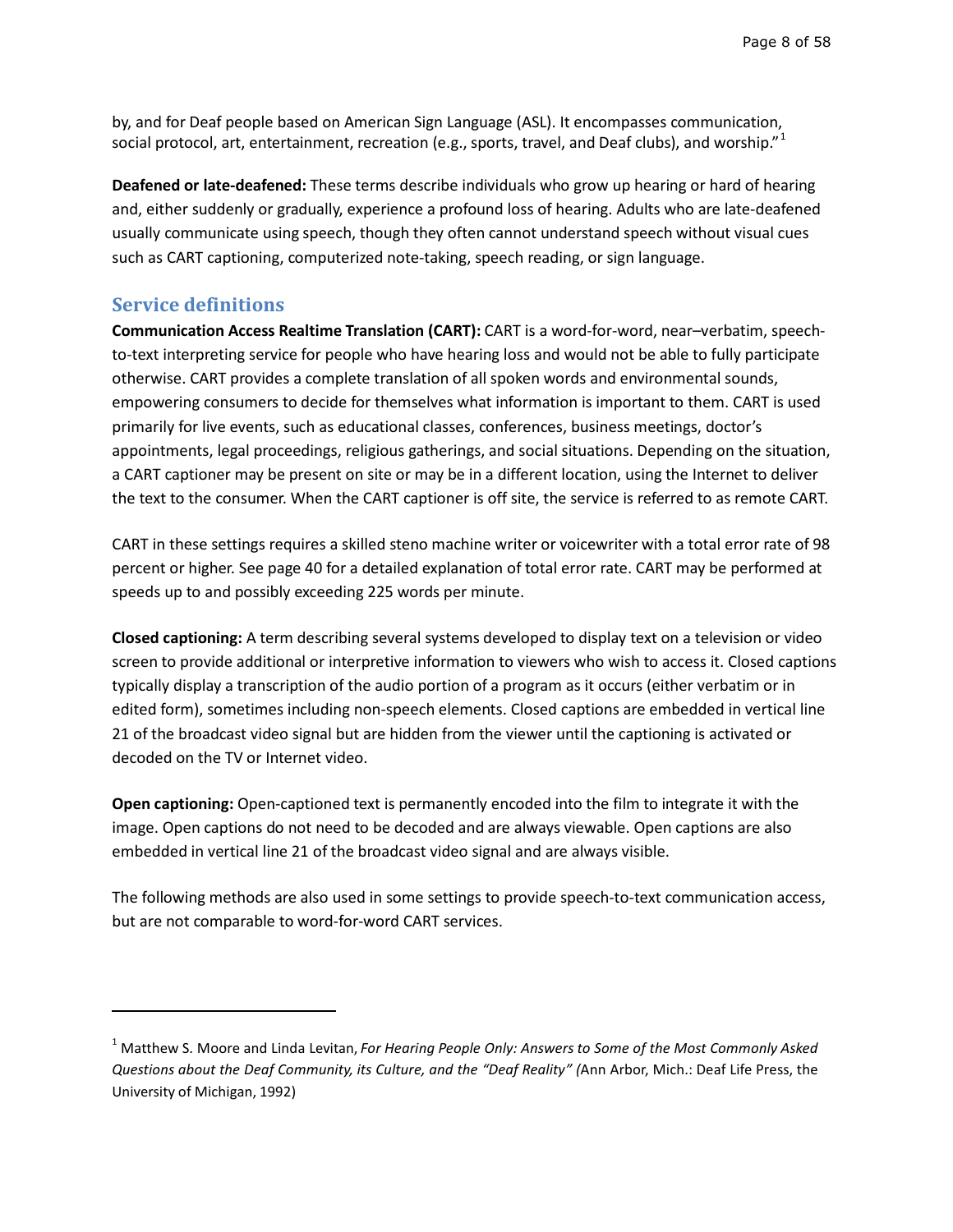**C-Print:** A trained operator, called a C-Print captionist, produces text of the spoken information using a software application called C-Print Pro and a computer with a standard keyboard. The C-Print captionist is skilled in text-condensing strategies and in typing using an abbreviation system, which reduces keystrokes. The text can be displayed simultaneously to one or more students in different ways, including additional computers (laptops) or display monitors. The captionist includes as much information as possible, providing a meaning-for-meaning (not verbatim) translation of the spoken English content. C-Print can be provided on site or remotely.

**TypeWell:** A speech-to-text transcription system that provides communication access and notes after class to students who need alternative or additional support. This service differs from traditional CART services as it is meaning for meaning, not word for word. As with C-Print, TypeWell captionists type on a standard computer keyboard. Prior to starting a class in which TypeWell is being used, the student should make an appointment with a TypeWell transcriber to familiarize herself or himself with the service. Typewell can be provided on-site or remotely.

# **Assistive listening devices**

**Assistive listening device:** An assistive listening device (ALD) is any type of device that can help a person who is deaf or hard of hearing function better in day-to-day communication situations. An ALD can be used with or without hearing aids and cochlear implants to overcome the negative effects of distance, background noise, or poor room acoustics.

**Hearing aids:** A battery-powered electro-acoustic device that brings amplified sound to the ear to improve hearing, generally.

**FM system:** Personal frequency modulation (FM) systems are like miniature radio stations operating on special frequencies assigned by the Federal Communications Commission. The personal FM system consists of a transmitter microphone used by the speaker and a receiver used by the listener. The receiver transmits the sound to a hearing aid either through direct audio input or through a looped cord worn around the neck. Personal FM systems are useful in a variety of situations, such as listening to a travel guide or book review, in a classroom lecture, in a restaurant, in a sales meeting, or in a nursing home or senior center.

FM systems are also used in theaters, places of worship, museums, public meeting places, corporate conference rooms, convention centers, and other large gathering areas. In this situation, the microphone/transmitter is built into the overall sound system. A person is provided with an FM receiver that can connect to his or her hearing aid (or to a headset if a hearing aid is not worn).

**Telecoil or T-coil (commonly referenced as a T-switch):** This is a metal rod encircled by many turns of copper wire. The telecoil works in conjunction with an induction loop by converting the electromagnetic signals into alternating electrical currents that are fed to the hearing aid. The hearing aid then converts the electrical currents into sound. A T-coil is commonly switched on for telephone usage.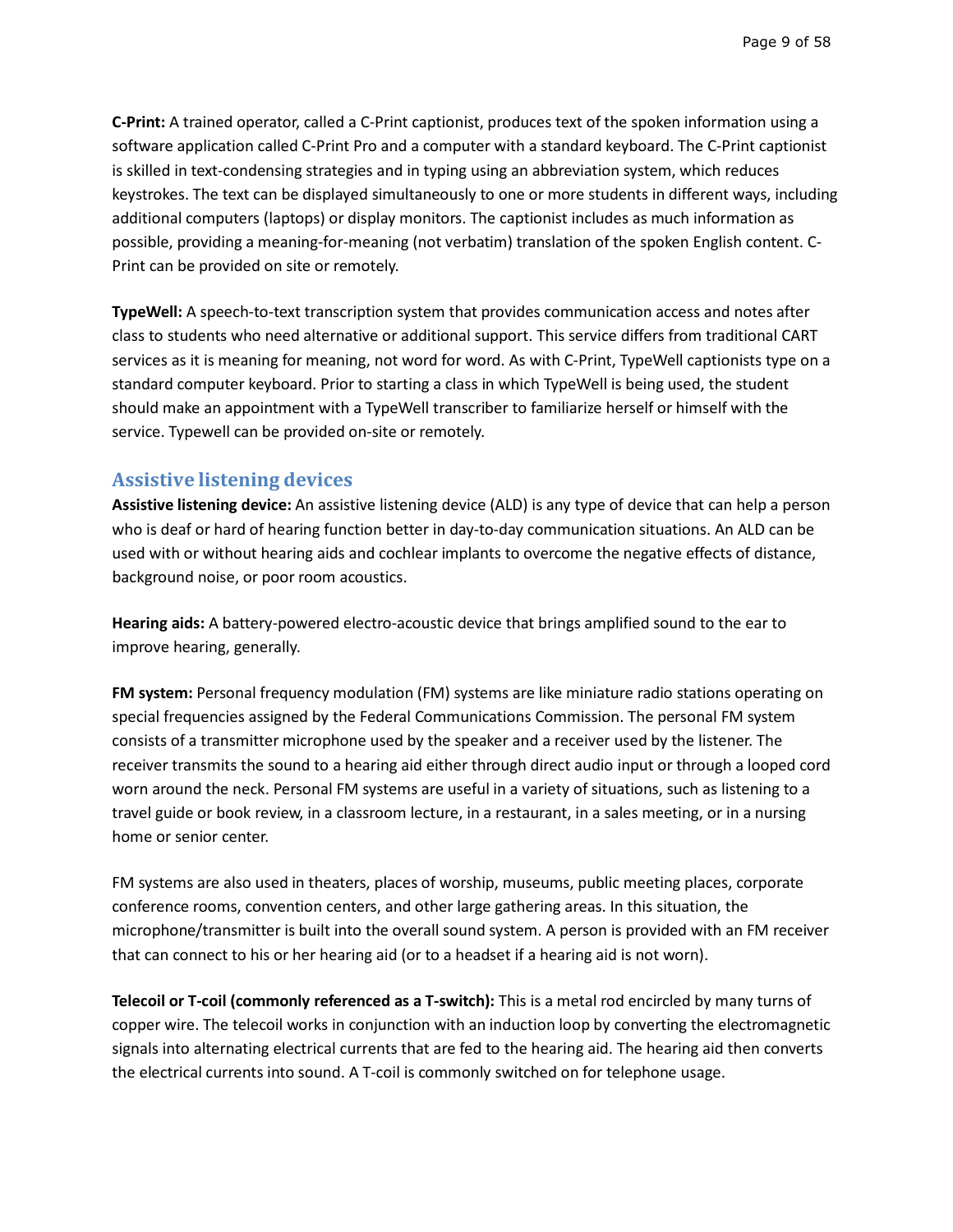**Cochlear implant:** A cochlear implant is a device that provides direct electrical stimulation to the auditory nerve. In sensorineural hearing loss where there is damage to the tiny hair cells in the cochlea, sound cannot reach the auditory nerve. With a cochlear implant, the damaged hair cells are bypassed and the auditory nerve is stimulated directly. The cochlear implant does not result in restored or cured hearing. It does, however, allow for the perception of sound sensation.

**Induction loop systems:** An induction loop wire is permanently installed (perhaps under a carpet) and connects to a microphone used by a speaker. (In the case of individual systems, a wire loop is laid on the floor around the user and the speaker.) The person talking into the microphone creates a current in the wire, which makes an electromagnetic field in the room. When a hearing aid is switched to the T (telecoil/telephone) setting, the hearing aid telecoil picks up the electromagnetic signal, and the volume is adjusted through the hearing aid. Loop systems are common in large group areas, taxis, public buses, countertops, desktops, and even drive-ups. They can also be purchased for individual use.

**Theater captioning:** Theater and moviegoers are hearing, deaf, or hard of hearing. Therefore, in order to provide equal access, some new techniques and products have been developed. Caption glasses are sort of like 3-D glasses, but for captioning. The captions are projected onto the glasses and appear to float about 10 feet in front of the user. They also come with audio tracks that describe the action on the movie screen for blind people, or they can boost the audio levels of the movie for those who are hard of hearing.

Another way to provide movie theater captioning is a system consisting of a small LED display on a bendable support arm that fits into the theater seat cup holder. The easy-to-read screen is equipped with a rechargeable lithium-ion battery that lasts up to 16 hours per charge. The high contrast display comes with a privacy visor so it can be positioned directly in front the movie patron with minimal impact or distraction to neighboring patrons.

For live theater, often a script is put into a computer and the text is projected onto a monitor, screen, or LED display located on the stage. As the lines are said by the actors, someone feeds the words up line by line from a computer or the lines scroll onto a LED display.

**Products and companies:** While not an exhaustive list of products and companies who serve people with hearing loss, some current technologies and companies are:

- $\triangleright$  Advanced Bionics
- $\triangleright$  Amplisound
- CaptiView
- ▶ Cochlear Corporation
- $\triangleright$  Harris Communications
- $\triangleright$  MED-EL
- > Oticon
- $\triangleright$  Phonak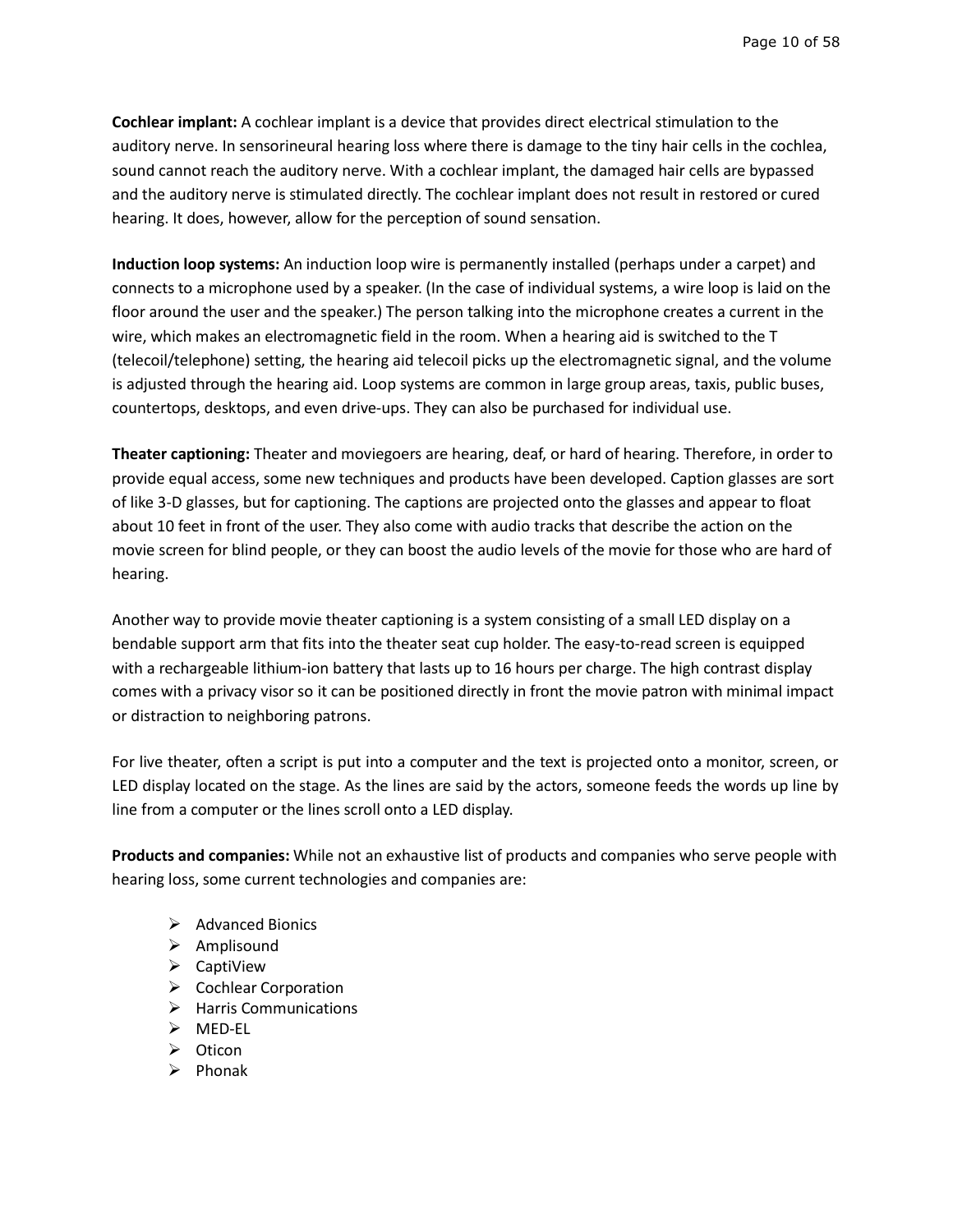- > Siemens
- > Sony Entertainment Access glasses
- > Starkey
- > Ultratec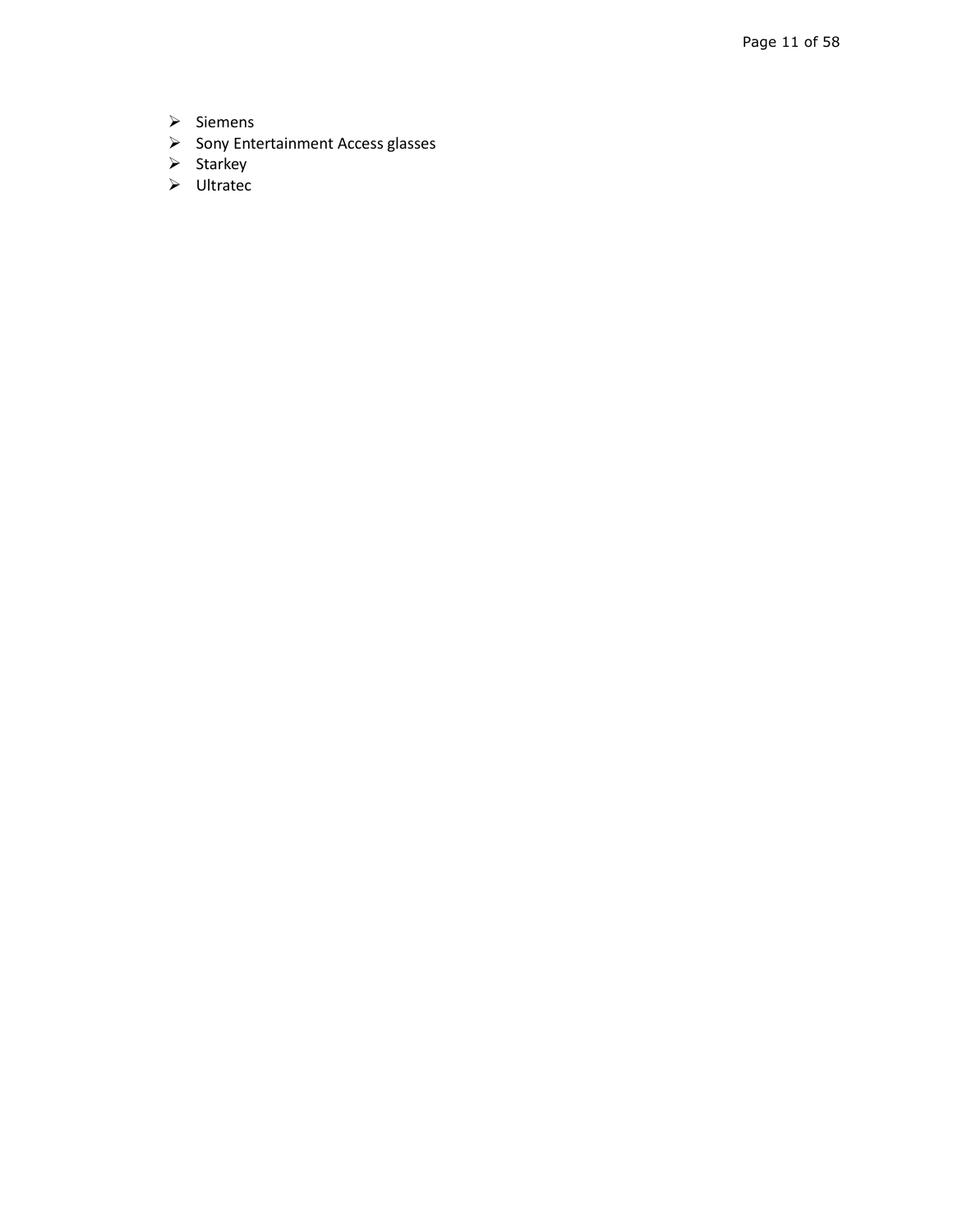# **Working with sign language interpreters**

The Registry of Interpreters for the Deaf is an organization whose goal is to ensure effective communication via excellence in the delivery of interpretation and transliteration services between people who are deaf or hard of hearing and people who are hearing.

To quote their philosophy: "The American Deaf community represents a cultural and linguistic group having the inalienable right to full and equal communication and to participation in all aspects of society. Members of the American Deaf community have the right to informed choice and the highest quality interpreting services. Recognition of the communication rights of America's women, men, and children who are deaf is the foundation of the tenets, principles, and behaviors set forth in this Code of Professional Conduct."

The ethical tenets that guide sign language interpreters also apply to CART captioners. These tenets include CART captioners who:

- $\triangleright$  keep communication and job information confidential
- $\triangleright$  develop and maintain professional skills and knowledge
- $\triangleright$  conduct themselves in a professional manner at all times
- $\triangleright$  demonstrate respect for consumers, colleagues, interns, and students of the profession
- $\triangleright$  maintain ethical business practices
- $\triangleright$  engage in continued professional development

To explore a little further how to work with a sign language interpreter, the most important thing to remember is that you and the sign language interpreter are both on the same team and have the same goal of communication access for the consumers who are deaf and hard of hearing. Your role is not one of advocacy, but rather one of empowerment of the consumer to speak up for themselves and be heard.

Prep materials should be shared with sign language interpreters. Both sets of professionals need the same information, and it is needed ahead of time. While a CART captioner will stroke out a name or phrase and then program it into the dictionary, a sign language interpreter will sign the word, see how well it flows, and how readable the sign or series of signs are.

When positioning the CART screen in conjunction with the sign language interpreter, be mindful of a few things:

- **Lighting:** The sign language interpreter needs to be well lit from above. Lighting from behind will cast unwanted shadows and render the signs unreadable. It is advisable to not have a light directly above the CART screen as it will make the text unreadable.
- **Eye glance:** The consumer ideally will see the speaker, the sign language interpreter, and the CART screen in one eye glance. When the CART screen is in one corner, away from the presenter, the PowerPoint, and the interpreter, the action of looking back and forth is known as eyeball Ping-Pong. Eyeball Ping-Pong is not a desirable setup!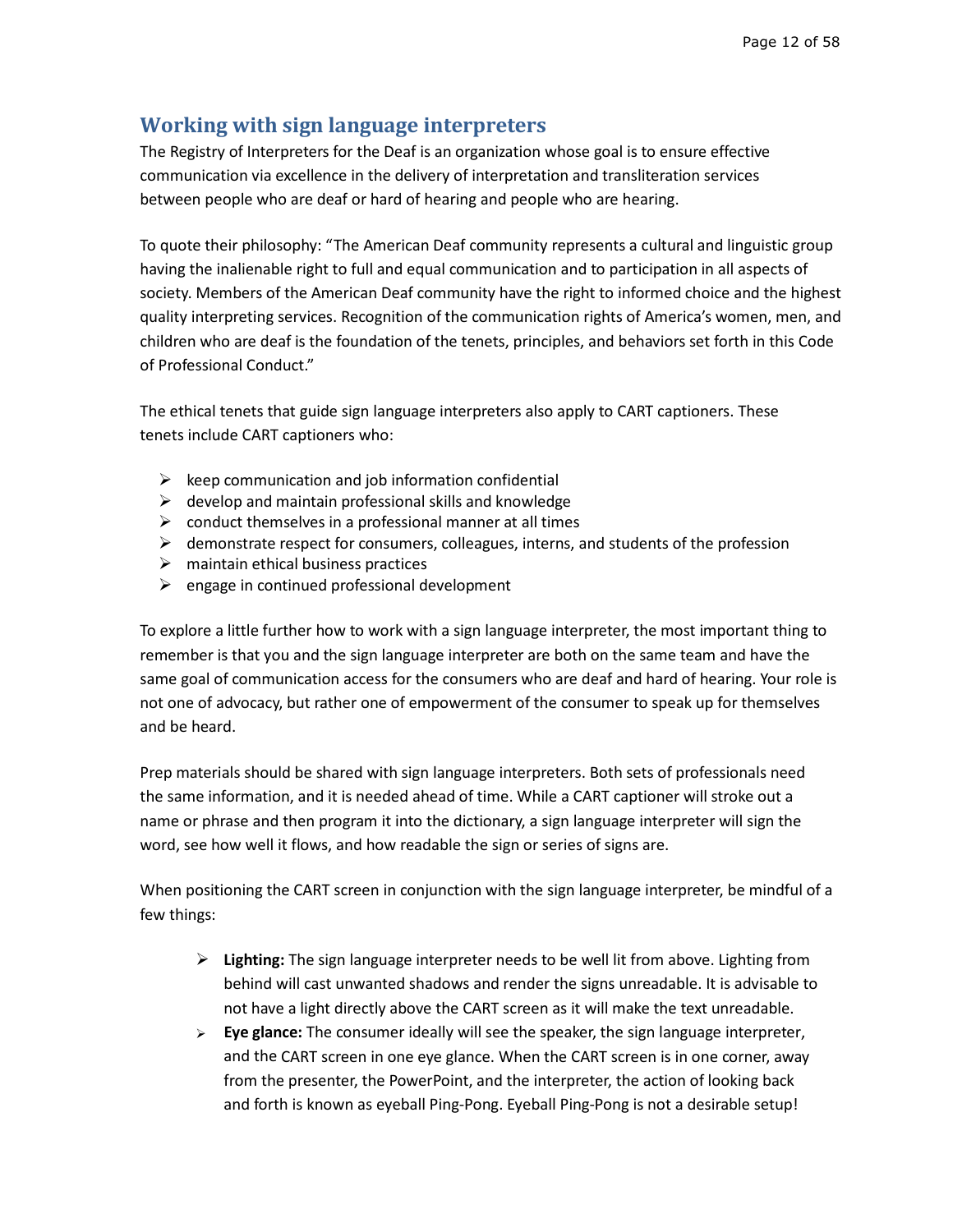Ideally the CART screen and the PowerPoint screen will be side by side, in front of the room. The presenter will be at the podium, and the sign language interpreter will be positioned near the presenter or sometimes even between the two screens.

 **Switching:** The sign language interpreters switch off with a partner every 20 to 30 minutes. There needs to be a clear pathway and a line of sight for the team to work effectively, so be sure the CART equipment is not in their way.

 **Support:** There are times when a speaker has a heavy accent and is using sign language as well as speech. Sometimes a sign language interpreter will come and sit near the CART captioner and give all the words or just a few missed words to the CART captioner. In turn, there will be times when a sign language interpreter will turn to the CART screen and point to a series of names or words, or they will interpret off of the CART screen. Again, it is a team effort with the goal of effective communication.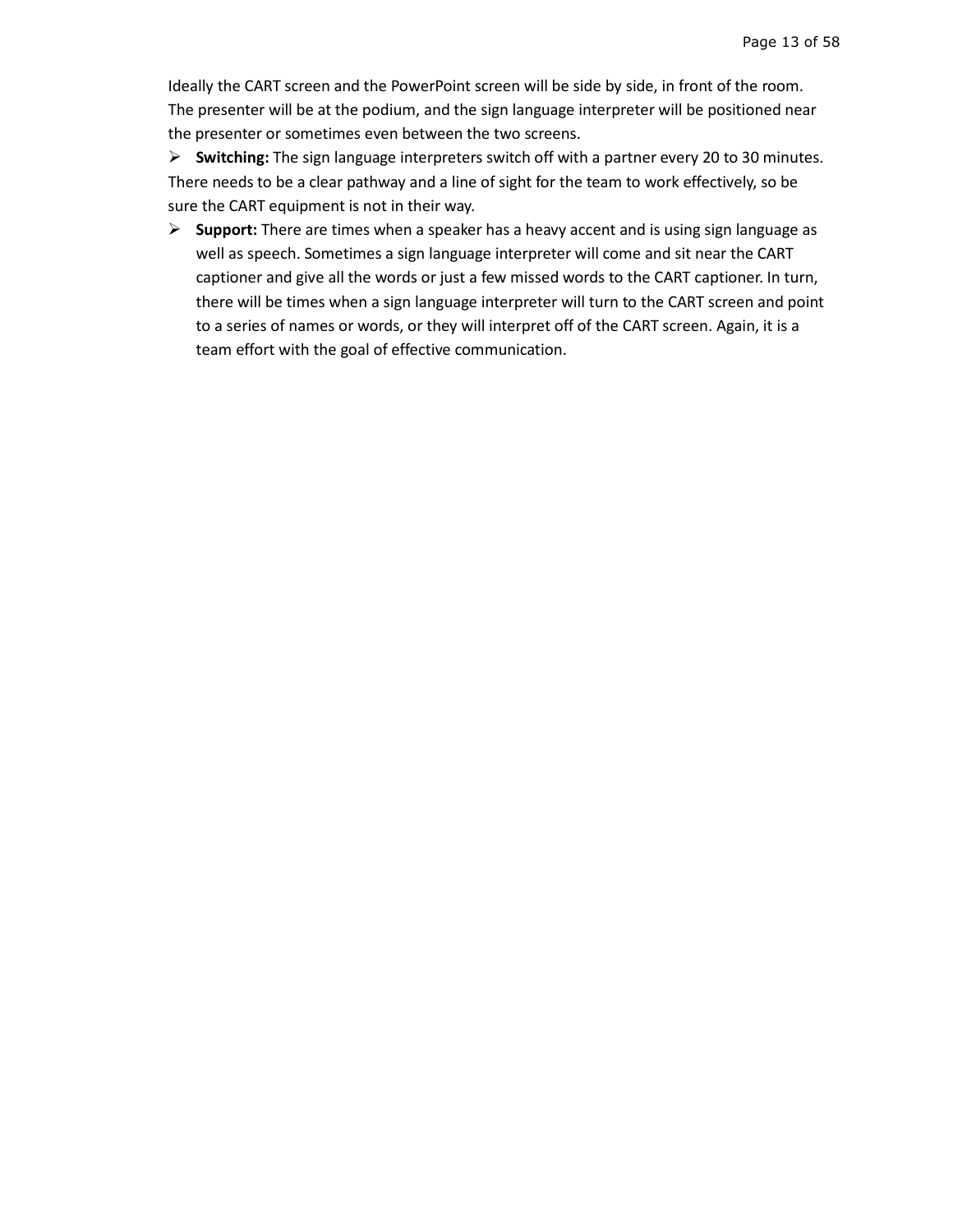# **CART captioning in the legal setting**

While CART provides communication access, it also provides equal access or a fair opportunity in the legal setting. Sometimes CART captioners in the legal setting are referred to as CART interpreters.

The legal setting is defined as any participant receiving CART captioning services in the global legal setting, which may include but is not be limited to a courtroom, hearing room, jury room, deposition, jail, police station, field stop, arbitration, or mediation.

# **Ethics**

- 1. Refrain from working in the dual capacity of Official Reporter of Proceedings and CART captioner at the same time. When no other option exists, the role to be performed is that of the official reporter, and all present are entitled to read the display screen of the official reporter, which does not include the content and spirit of the speaker, as well as environmental sounds, that would normally be provided by the CART captioner. Disclosure must be made to the court and all parties, including the person requiring interpretive services, of this limitation with statement to be made on the record.
- 2. All conversations with the consumer will be CART captioned.
- 3. The sworn CART captioner will faithfully communicate the spoken word to the best of their ability
- 4. No file is to be provided unless by order of the Court.
- 5. If a consumer is a juror, the CART captioner will attend all deliberations.
- 6. As any other officer of the court, if the CART captioner has information that affects the proceedings or outcome of the case, they are required to report that information to the Court. However, all proceedings in jury deliberations are strictly confidential.

# **FAQs for CART in the legal setting**

When providing CART in the legal setting, the consumer choices and courthouse rules are honored and followed. In the absence of any consumer choices or courthouse rules, the following are suggested solutions when working in the legal setting. These suggested solutions are gathered from the CART experts countrywide.

**Question:** Who hires the CART captioner?

**Answer deposition:** One of the attorneys.

**Answer courtroom:** The state court administrator, a member of the judicial team, the state Commission for the Deaf and Hard of Hearing, and/or an official reporter hired by the Court to act in a CART captioner role.

**Question:** How does the CART captioner prepare?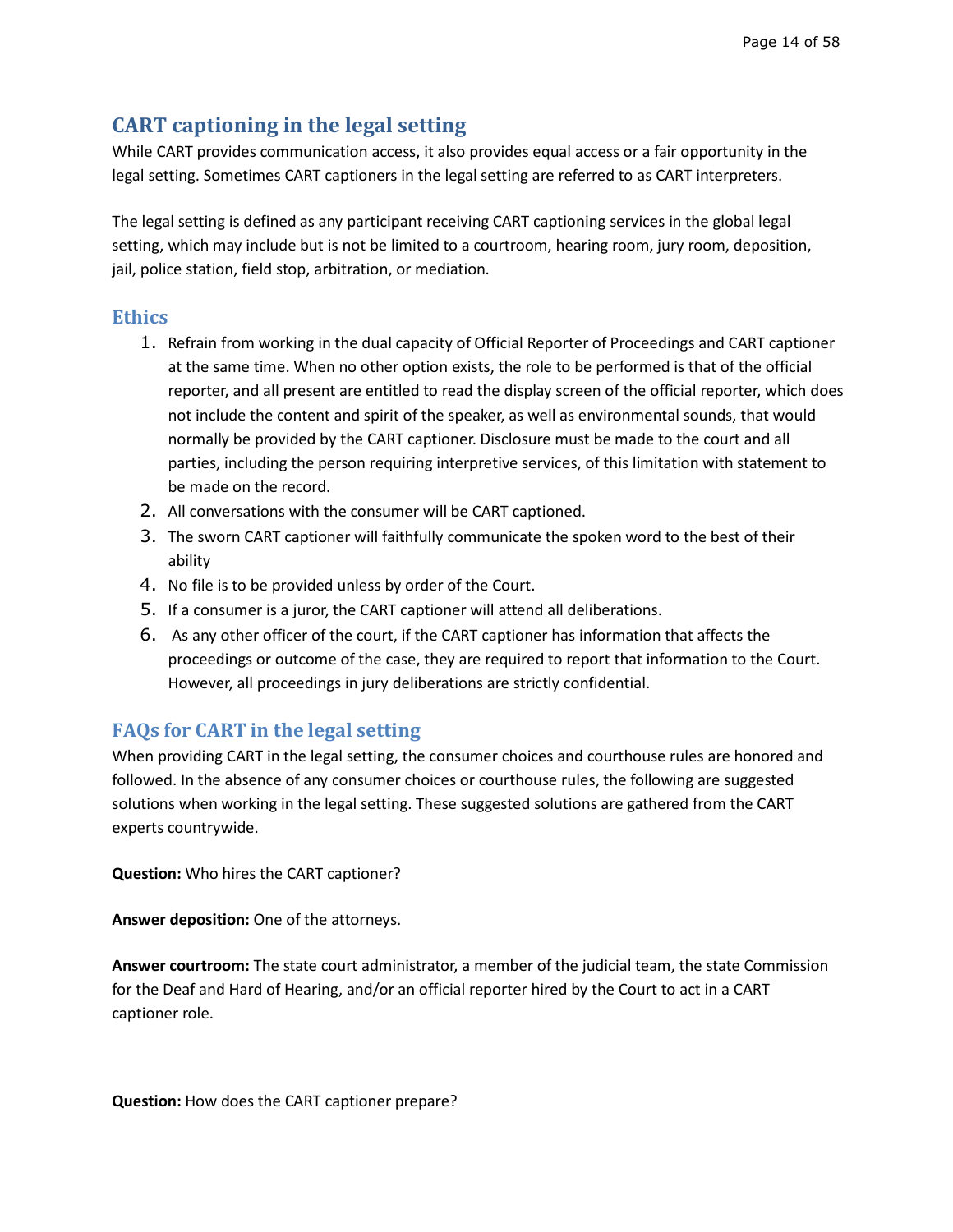**Answer deposition:** Call the law firm ahead of time and arrive early to prep from exhibits, prior deposition transcripts, or pleadings.

**Answer courtroom:** Peruse the case file from the clerk.

**Question:** Where does the CART captioner sit?

**Answer deposition:** Wherever the CART captioner and the consumer can both have access to the realtime screen and where the CART captioner can hear what is being said.

**Answer courtroom:** The CART captioner sits in various locations in the courtroom, depending upon who is being served and where the proceedings can be clearly heard and understood.

For example:

- *When serving a deaf plaintiff or defendant*, when permitted, the CART captioner sits at the plaintiff's or defendant's table, being able to hear and write the proceeding, as well as any attorney/client discussions. The CART captioner must adhere to all local and courthouse security rules. The CART captioner would not write any sidebar discussions. The CART captioner needs to position the screen in such a manner that privacy and attorney/client discussions are kept confidential. A privacy screen placed over the laptop screen is advised.
- *When serving a deaf attorney*, the CART text may be placed on an overhead screen, thus allowing the attorney to move freely about the courtroom during examination. However, the deaf attorney may prefer to have the laptop on the table, ensuring all privacy measures are followed.
- *When serving a deaf witness*, the CART captioner will sit in a place that allows for the proceedings to be heard as well as ensuring the CART screen is visible by both the CART captioner and the witness. The CART captioner needs to be mindful of the seating location of the official reporter.
- *When serving a deaf juror*, the CART captioner sits in or near the jury box, allowing access to the CART text to that juror. When the jury goes to deliberate, the CART captioner goes into the jury room.
- *When serving a deaf judge*, the CART captioner sits near the bench and also in a place that allows for all of the proceedings to be heard. The judge needs to hear everything except for attorney/client discussions and jury room deliberations.

**Question:** Will I always have power to plug into when in the courtroom?

**Answer:** Power is not always available in convenient places in courtrooms. It can be dangerous to string cords across courtroom floors even using Gaffer's tape to secure them. Use of wireless technology such as Bluetooth or routers to send the realtime feed to a device in the courtroom is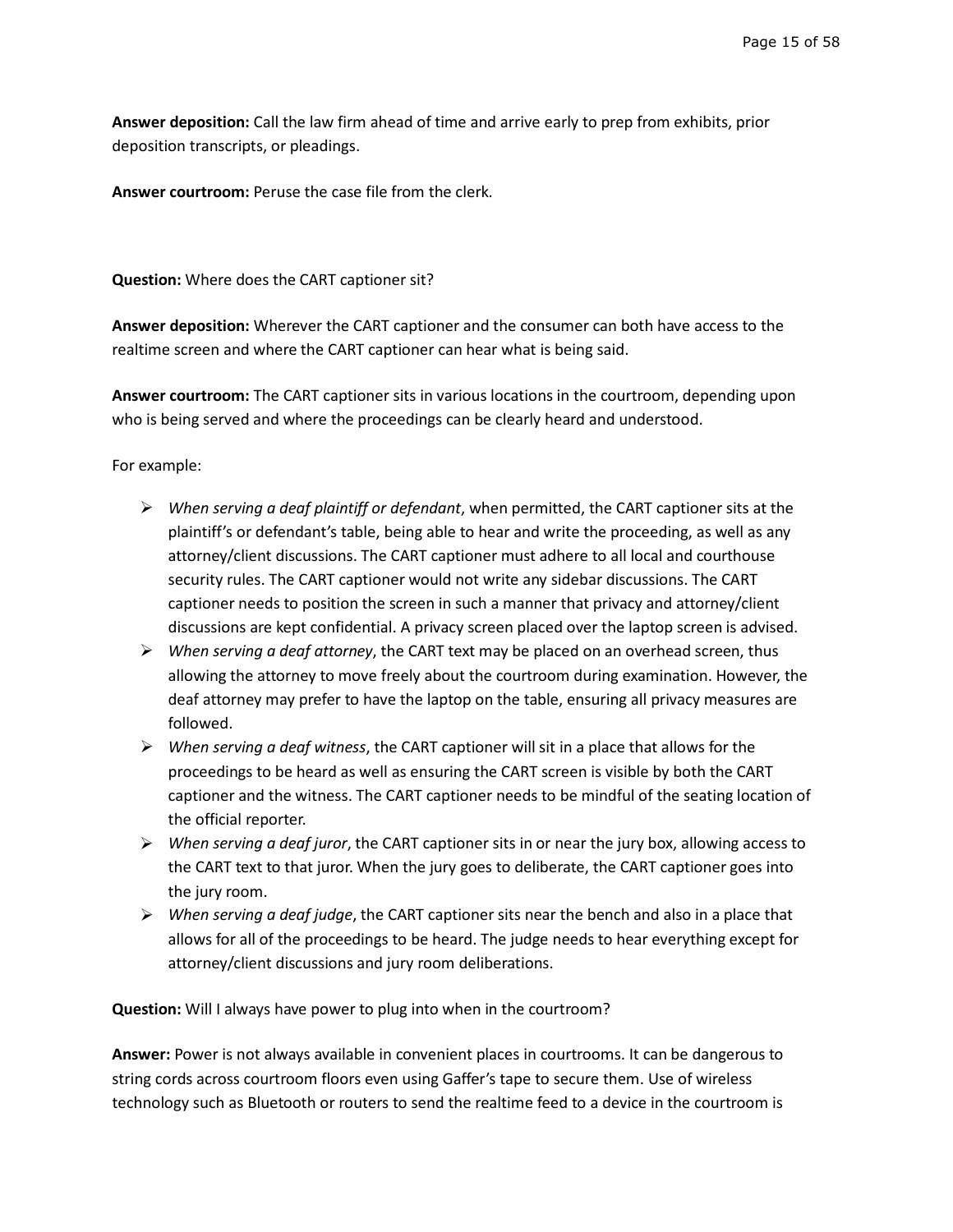recommended. Computers and steno machines need to be fully charged and able to run on battery power for a period of time, as needed.

**Question:** When does the CART captioner provide an official transcript for a deposition or in the courtroom?

**Answer:** Never. There should always be an official reporter.

**Question:** What if the judge or lawyers want a copy of the unedited CART file?

**Answer:** No file is to be provided unless by order of the Court. **Note:** This is why no "Q & A" is used nor the consumer's speech included.

**Question:** Does the CART captioner write "Q" and "A" when writing testimony?

**Answer:** Use of "Q" and "A" is not recommended for CART captioning in any legal setting. The generally accepted CART format or CART company's rules for speaker IDs should be followed in the legal setting. This means either first names, first and last names when known, or titles, such as:

>> DEFENSE ATTORNEY: >> PROBATION OFFICER: >> (Just a change of speaker)

#### **Question:** Do you write what the CART consumer says?

**Answer:** No. Do not write what the CART consumer says unless instructed to do so. This must be clarified beforehand. Put in an indication on the CART screen that the consumer is speaking. The reason is the movement of the screen indicates someone is talking, and therefore the screen needs to be watched. If the consumer's speech is written, there is no halting of text, and the consumer is forced to always watch the screen rather than what is going on around them. Further, this distinguishes the communication access from the official transcript.

**Question:** Are the CART notes destroyed after the legal proceeding?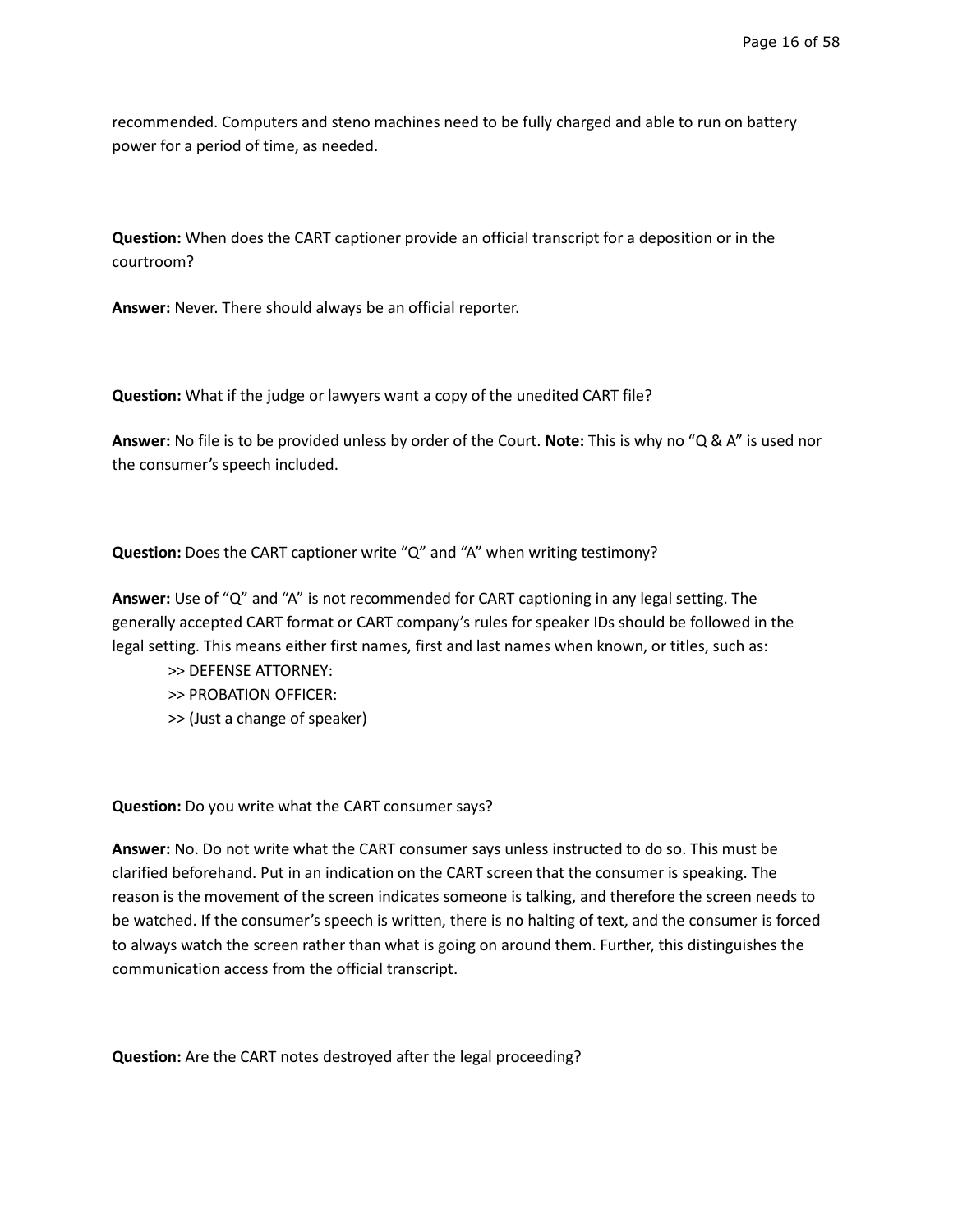**Answer:** Notes are preserved in an unedited fashion for a reasonable amount of time. See page 19 for suggested wording of a disclaimer stating the CART file is not to be used as an official transcript in any legal proceeding, even if a file is mandated to be turned over by either state statutes or local rules.

**Question:** What does the CART captioner do if the witness or party who is deaf has a heavy accent or a difficult-to-understand cadence or speech pattern?

**Answer:** Since it is recommended that the CART consumer is not CARTed, this is a moot point for the CART captioner. The official reporter, the judge, or the attorneys will ask for a repeat or clarification, as needed.

**Question:** What if the witness or party who is deaf does not use his or her voice at all, but instead types the answers on the CART captioner's computer?

**Answer:** The CART captioner's computer should be connected to an overhead projector for all in the courtroom to view. Alternatively, at the request of the consumer and agreement of the parties and/or judge, the CART captioner may voice for the consumer in order to facilitate communication.

**Question:** Is the CART captioner sworn in?

**Answer:** Yes. Here is a sample:

 $\triangleright$  Do you solemnly swear or affirm to accurately translate spoken English into written text, to the best of your ability, so help you God?

**Question:** Does the CART captioner write sidebars?

**Answer:** It depends on who is receiving services. If it is an attorney or a judge, then yes. If it is any other party, then no.

**Question:** Does the CART captioner write voir dire?

**Answer:** Yes, if necessary.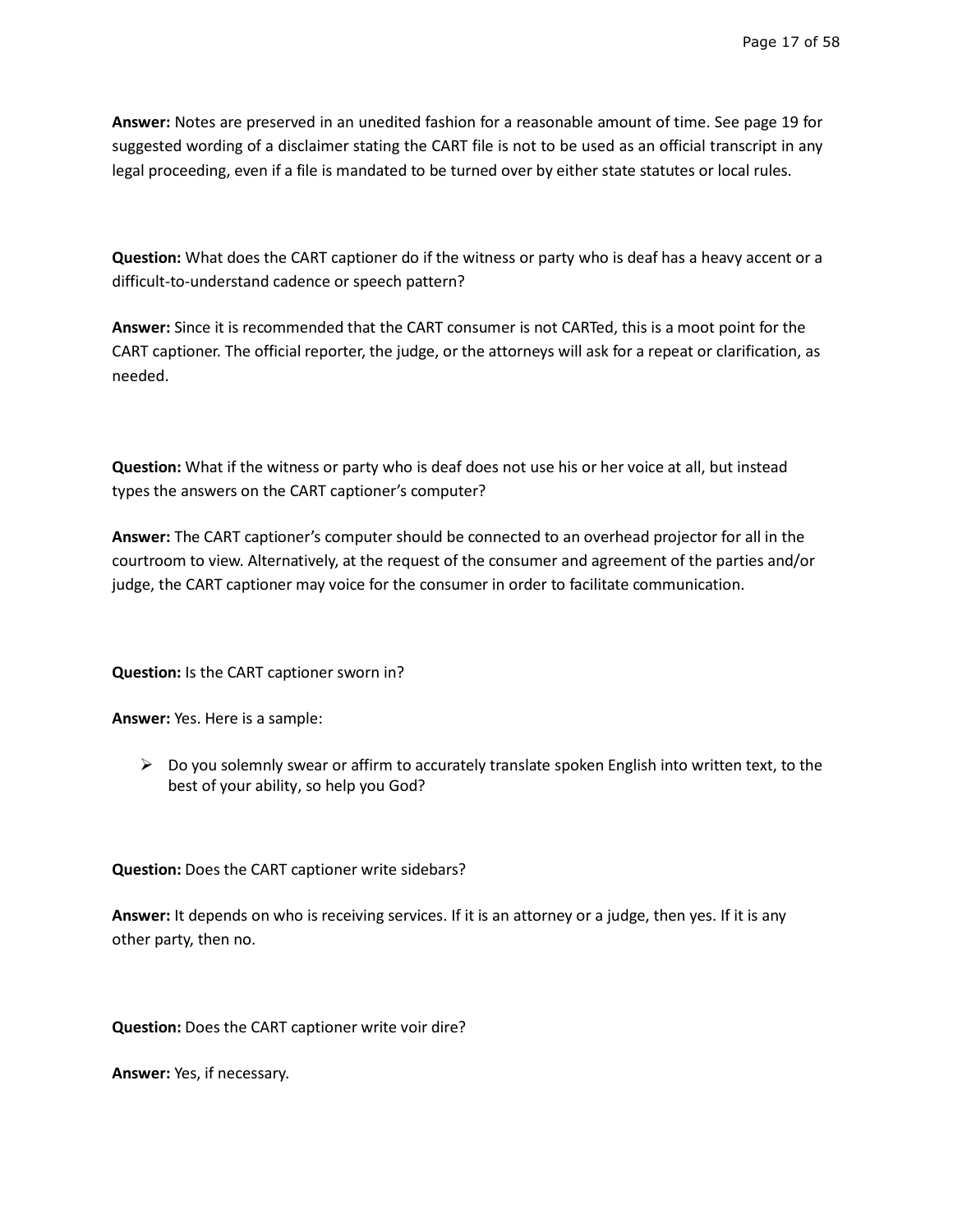**Question:** If a CART captioner is hired and paid by a state governmental body to provide CART for a state employee who has oversight of projects funded by the state and a rough draft of this quasiofficial public meeting is sent to the consumer, is that rough draft a public record? Is that rough draft discoverable?

**Answer:** This is an issue for which the state needs to seek legal counsel. It is to be noted that under no circumstances is a CART rough draft to be used as an official record. The CART rough draft must contain a disclaimer in the beginning and end of the file. Here is a sample CART disclaimer:

This text is being provided in a rough draft format. CART captioning, Communication Access Realtime Translation captioning, is provided in order to facilitate communication accessibility and may not be a totally verbatim record of the proceedings. Any video that has been reproduced in text format is to comply with the Americans with Disabilities Act under the Fair Use Doctrine. This file is not to be distributed or used in any way that may violate copyright law.

**Question:** If the case you are providing CART captioning services for is not the first case on the docket, do you need to CART everything that happens from the moment court starts and/or the CART captioner is set up?

**Answer:** Yes. Just make it clear when it is or is not the consumer's case.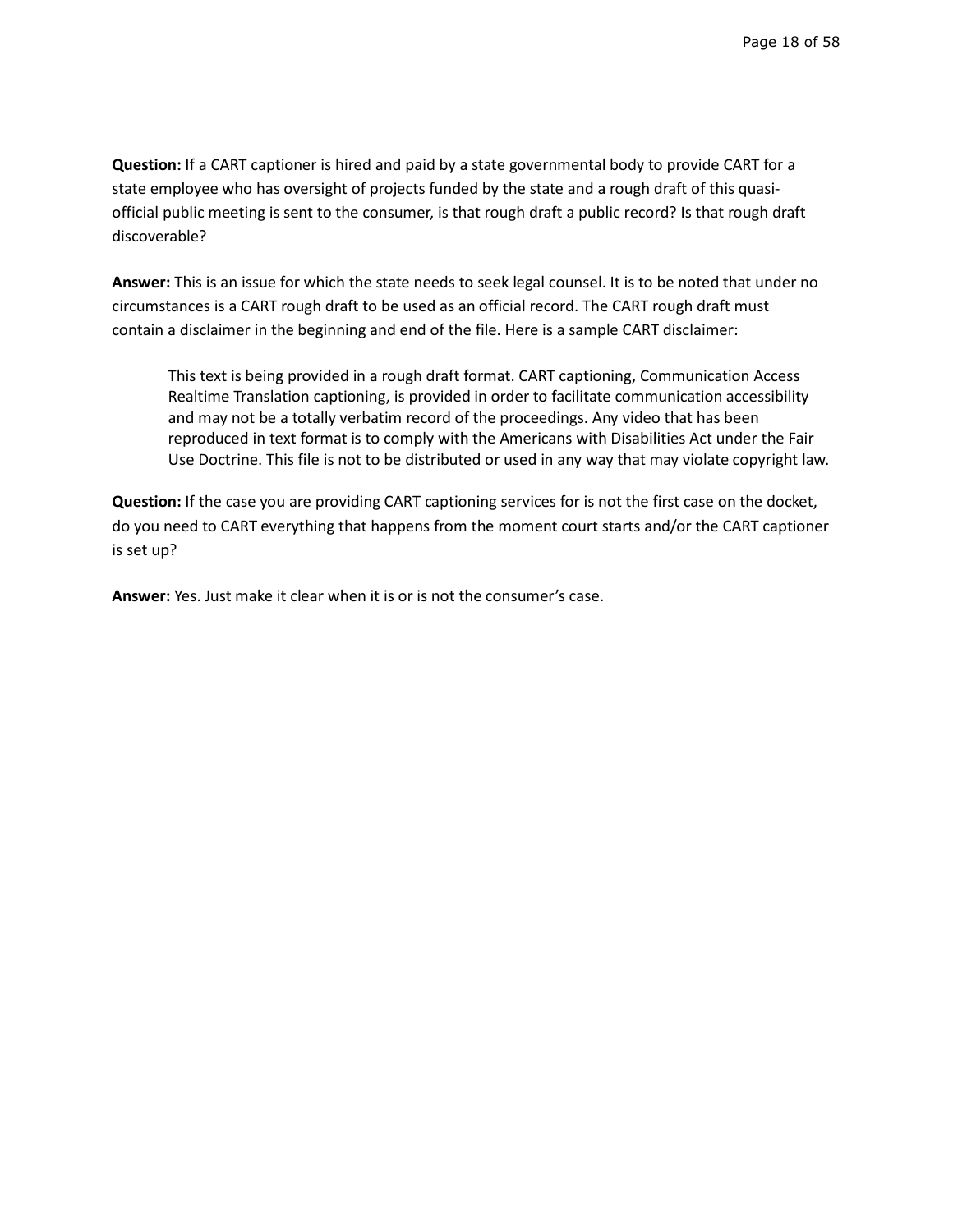# **Hardware and tips for on-site and remote CART**

All CART captioners will need a computer, a steno machine that can hook up to the CART captioner's computer (or a mask if using voicewriting software), and CAT software.

# **On-site**

When providing on-site CART, the text either is displayed on individual computer(s), handheld device(s), or screen(s), or may be projected onto a large screen. The hardware needed includes:

- $\triangleright$  access to power supply
- $\triangleright$  extension cord
- 2-prong to 3-prong ground cord adapter
- $\triangleright$  portable storage device (flash drive)
- $\triangleright$  chair/table
- $\triangleright$  tape for taping down cords, as necessary (preferably gaffer's tape)
- $\triangleright$  headphones (optional) When possible, receive audio off of the audio mixer board directly or through an audio amplifier box. The audio amplifier box can receive a 1/8 inch, 1/4 inch, or XLR connection
- Internet access, if outputting via the Internet while on site (iCVNet, Bridge Mobile, 1CapApp, StreamText)
- $\triangleright$  wireless connection device (StenoCast), if outputting wirelessly
- $\triangleright$  iPad or tablet or netbook

Tips for providing on-site CART:

- $\triangleright$  Speakers should be identified whenever possible. It is most helpful to the consumer if you can, at a minimum, use a speaker ID to identify the moderator, meeting leader, or professor.
- $\triangleright$  All environmental sounds and even "(silence)" or "(papers shuffling)" should be noted.
- $\triangleright$  When audio is not discernible, a parenthetical such as "(inaudible)" may be written one time to let the consumer know there are audio difficulties.
- $\triangleright$  CART captioning setup in a room is dependent upon final approval and acceptance of the consumer, but the recommended setup tips for on-site CART include:
	- o Sit closer to the front of the room near speakers and PowerPoints.
	- $\circ$  Protect equipment by staying clear of doorways and paths of heavy traffic.
	- o Avoid the glare of sunlight through windows onto the CART screen or into the CART consumer's eyes.
- $\triangleright$  Some CART captioners work in teams, similar to the interpreter teams described earlier. Be sure to set up the equipment and line of sight so that the task is accomplished seamlessly.
- Introduce yourself and identify your role to the speakers, teachers, and moderators.
- $\triangleright$  Confirm with the CART consumer that communication access is comfortably achieved.
- $\triangleright$  Some consumers prefer to sit with their friends and not with the CART captioner. Thus, a wireless connection is necessary from the CART captioner's system to the consumer's computer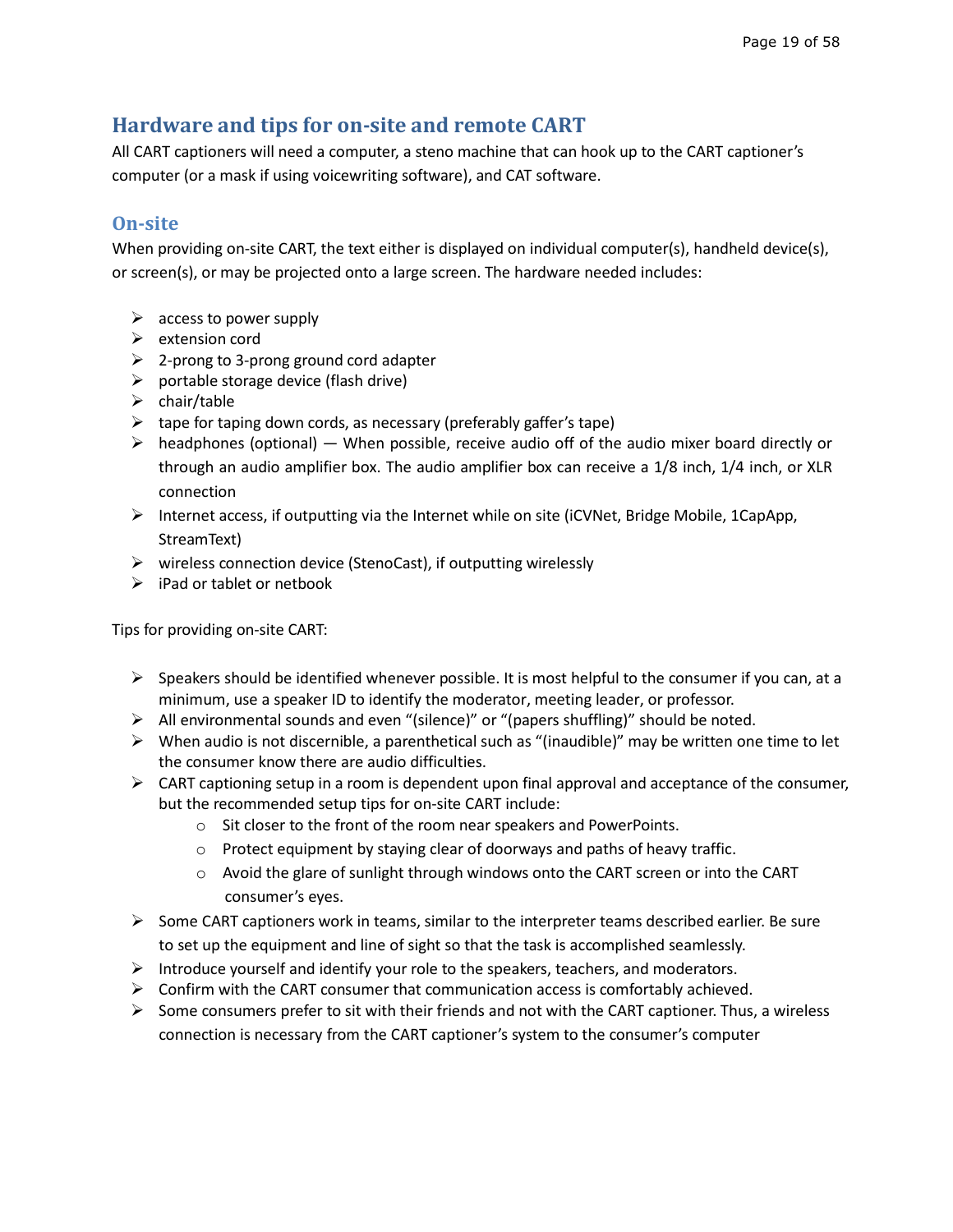or any mobile device. This also assures that there are no obstructions due to the equipment being set up in an aisle.

 $\triangleright$  If there is a problem with the audio, the CART captioner has an obligation to interrupt. However, this needs to be clarified beforehand because some consumers do not want any interruptions or attention drawn to themselves by the CART captioner.

## **Remote**

With remote CART, the provider is in one location and the consumer is in another. The CART captioner is listening to voices via the phone or over the Internet, translating the speech to text in real time, and transmitting the text to a designated Uniform Resource Locator (URL), Web page, Internet site, or other location or device. This is particularly helpful in areas where there is a lack of CART captioners. The hardware needed includes:

- $\triangleright$  Consumer needs:
	- o computer or mobile device
	- o Internet connection
	- o URL or link from the CART captioner where the text may be viewed.
	- o audio to be sent to the CART captioner via phone lines
		- **speakerphones with or without extension microphone**
		- a speaker may wear a wireless microphone with the speakerphone
	- o audio to be sent to the CART captioner via VoIP (Voice over Internet Protocol)
		- **When a phone line is not used, programs such as Skype, AIM, Google** Hangouts, or Google Voice may be used to transmit the audio from the consumer site to the remote CART captioner. These programs need to be downloaded onto the consumer's computer and the remote CART captioner's computer. IDs need to be exchanged.
		- In a large group setting, the consumer will send the audio via Skype by connecting the audio mixer board output directly into the mic port of the computer housing Skype.
- $\triangleright$  CART captioner needs:
	- o computer, steno machine or voice mask, and CAT software
	- o Internet connection
	- o audio source via phone line, VoIP, IM (Instant Messaging), or Web audio
	- o headphones

A CART captioner should have backup power in the event of a power outage. All necessary CART components should be plugged into the backup power device. A couple of examples of recommended backup power sources include an uninterruptible power supply (UPS) or a generator.

A CART captioner should have a backup computer and steno machine, in case of equipment failure.

Tips for providing remote CART: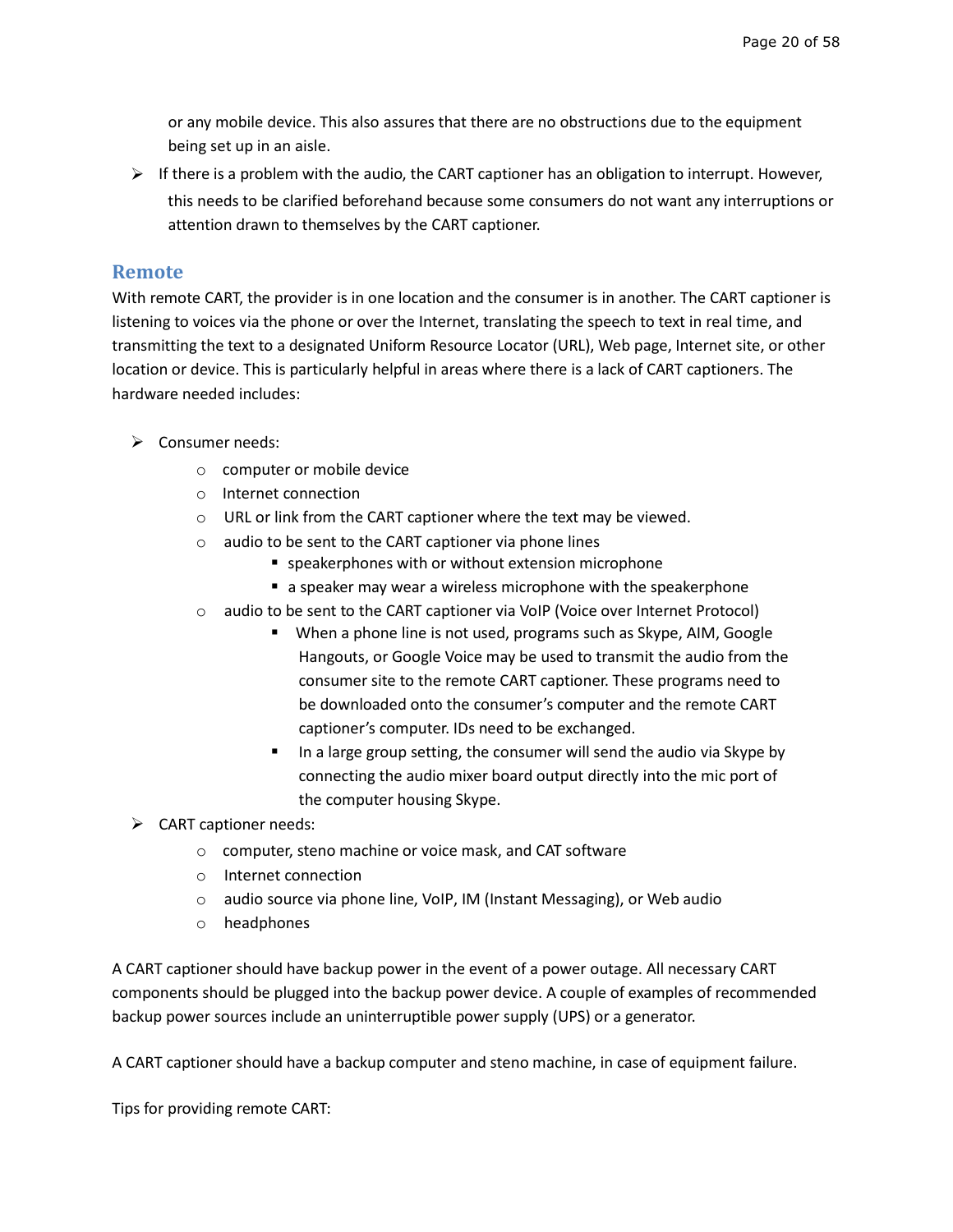- $\triangleright$  Speakers should be identified whenever possible. It is most helpful to the consumer if you can, at a minimum, use a speaker ID to identify the moderator or meeting leader or professor.
- $\triangleright$  When others join the call, there is often a bell or beep, and that is important to indicate in the text.
- $\triangleright$  All environmental sounds and even "(silence)" or "(papers shuffling)" should be noted.
- $\triangleright$  When audio is not discernible, a parenthetical such as "(inaudible)" may be written one time to let the consumer know there are audio difficulties.
- $\triangleright$  If there is a problem with the audio, the remote CART captioner should notify the consumer via chat or parenthetically and suggest remedies. If given permission by the consumer, the remote CART captioner may interrupt the session and ask for a repeat or for a microphone to be readjusted.

CART may be displayed on-site and remotely simultaneously by connecting to the Internet while on-site and sending the text to the predetermined URL or link.

# **Web platforms that display CART captioning**

Because technology, services, and CAT software programs are evolving rapidly, below is a nonexhaustive list of several of the current platforms and services that will facilitate remote CART text. It is suggested that a seminar, webinar, or a forum be used for details and training.

- $\geq 1$ CapApp
- > Adobe Connect
- $\triangleright$  Elluminate
- Google Hangouts
- GoToMeeting
- $\triangleright$  StreamText
- $\triangleright$  WebEx
- $\triangleright$  join.me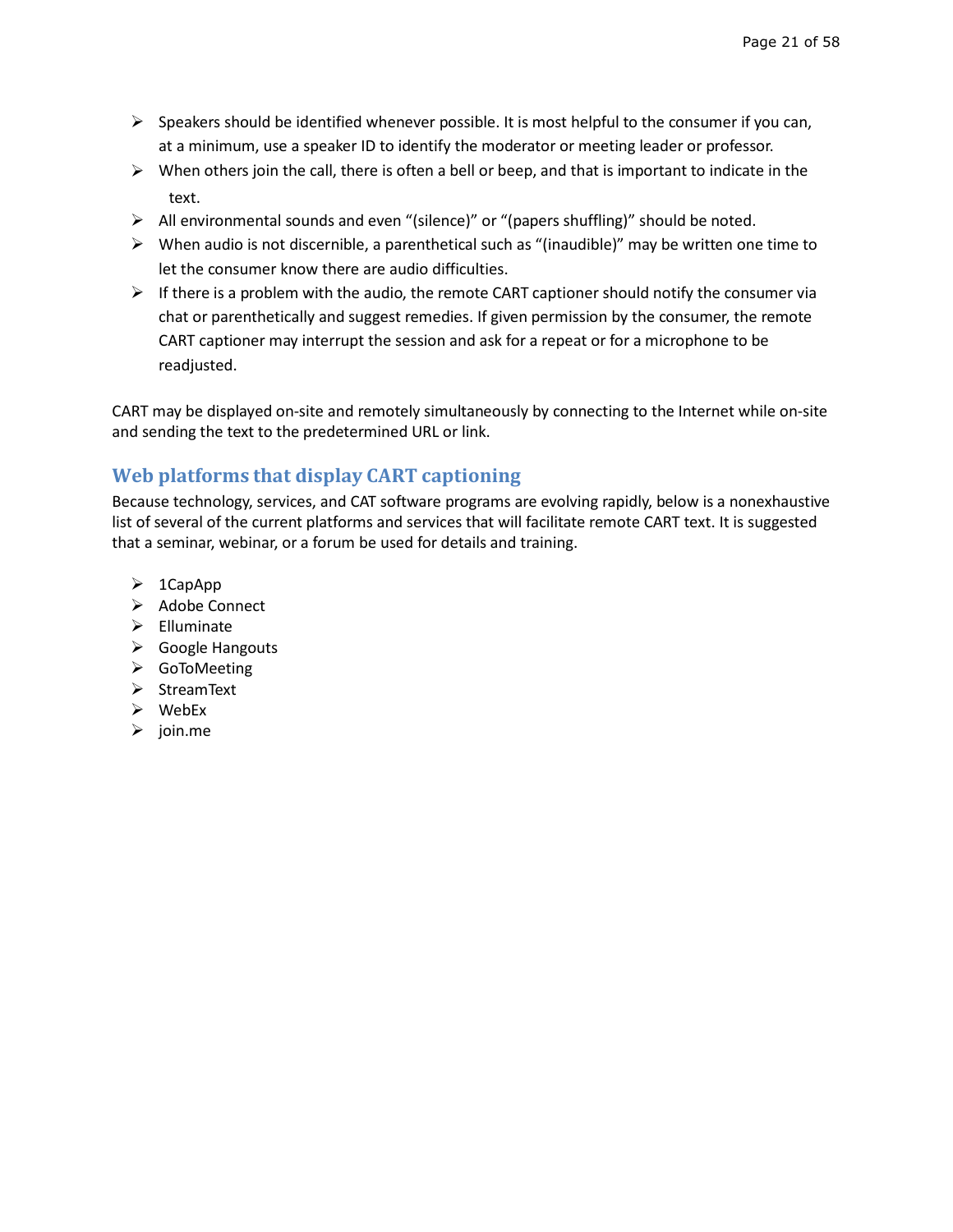# **Writing for CART**

# **Realtime skills for CART**

When it comes to CART, the focus needs to be on the word *realtime*. In the CART environment, the consumer is relying on the CART captioner's translation to get an education, to participate in a meeting or conference, to understand their medical condition and options regarding their health, to interact in social activities, and many other settings. Although a corrected transcript can be provided at a later time, the consumer's opportunity to react to, interact with, and respond to what was said has passed. Therefore, the accuracy and readability of the realtime text is essential. In court reporting, the record is the driving force. In CART, the consumer's understanding and equal access are the driving forces.

If the translation is highly accurate, as near verbatim as possible, and readable, the goal has been achieved. How the CART captioner achieved that goalshould not be criticized or questioned. If the translation is not highly accurate, then it is the CART captioner's responsibility to improve. The first step towards improvement is acknowledging that the accuracy is not what it should be. The second step is to analyze the translation, identify the weak areas, and incorporate methods to improve. There is not a universally correct theory, method, or approach for writing realtime as a CART captioner, but there are universal principles and techniques that may be taken from different theories, adopted, and applied to one's writing to shore up the weak areas and improve the overall translation.

# **Know how you write**

It is important that you know your theory and know how you write phonetically. The topics that you will encounter as a CART captioner are very diverse, and you cannot allow yourself to be overwhelmed by the content of what is being said. You need to hear sounds and have the confidence to automatically write those sounds according to your basic theory. If you hesitate to think about how you write a word, you will not be able to keep up with the dialog, you will have to push beyond your limits to catch up, and you will likely sacrifice accuracy. Confidence is at least half the battle. When your translation is good, it continues to be good. When it is not good, it can be so distracting that it interferes with your ability to continue writing, and consumer comprehension may be lost.

If you know which fingers are weak or which are heavy, you can make better decisions about how you should write certain sounds or how to incorporate brief forms. Some people can cleanly stroke a final – FN for words containing the syllable *ven*, such as *oven*, *heaven*, *muffin*, *Kevin*. If you cannot stroke –FN without dragging in the –R, then although it requires an extra stroke, it is better to write the word in two strokes. If you always misstroke words containing the final –TH, then consider a new way to write the final –TH. Improvement does not occur uninitiated.

# **Know your dictionary**

It is also important that you know what is in your dictionary. Some words or names that are not in your dictionary may display as readable untranslates — meaning your phonics table will translate the steno letter by letter and will not allow raw steno to go out.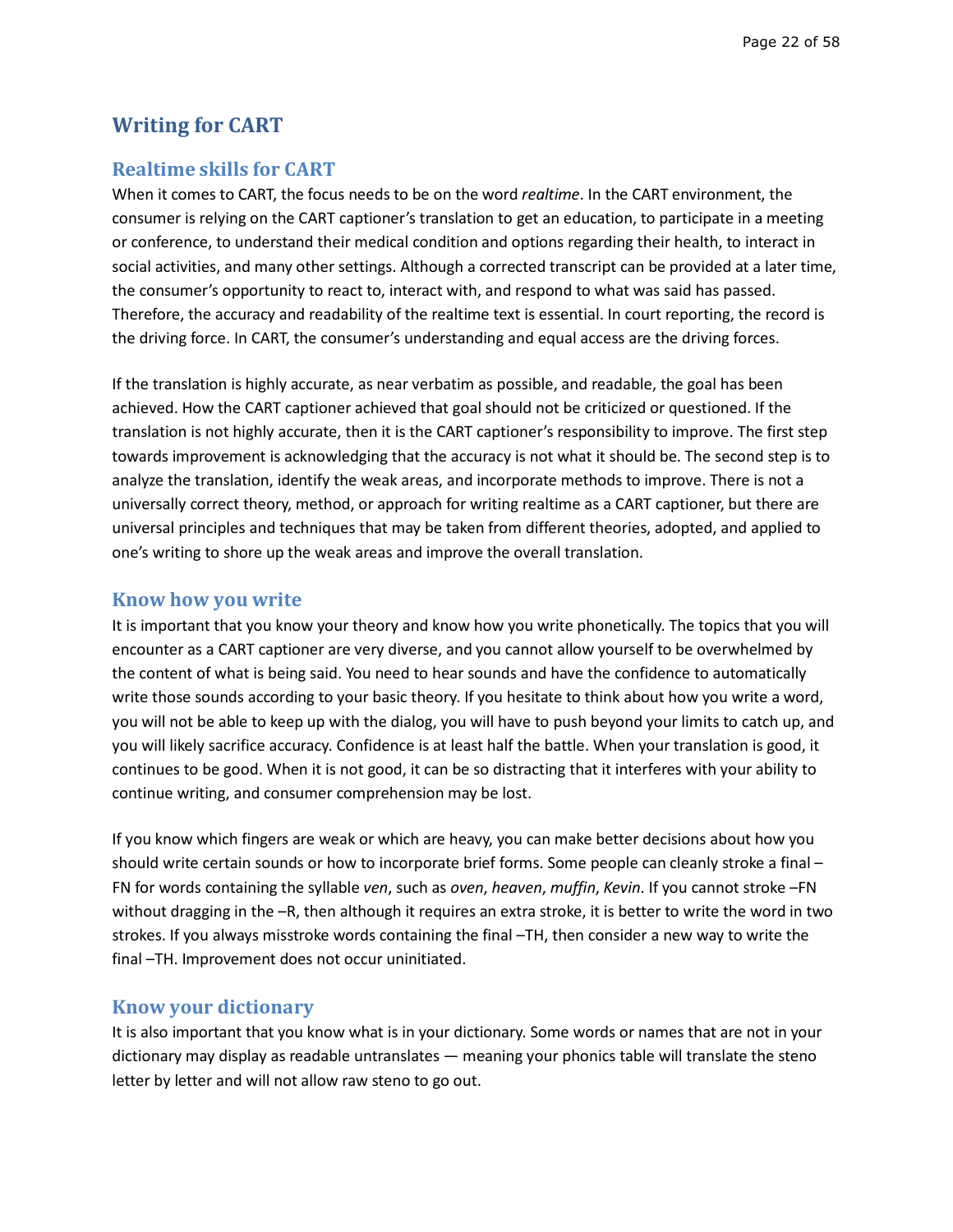If you have a lot of brief forms and phrases in your dictionary, you cannot rely on readable untranslates. When phrases and brief forms inadvertently translate as part of misstrokes or untranslates, it can be very confusing to the consumer. If you are not sure if a word or name is in your dictionary, the safest bet would be to fingerspell the word. Even if it is not spelled correctly, at least it will be readable.

## **Brief forms and phrases**

Everyone has an opinion on the use of brief forms and phrases, but the ultimate goal of readable translations needs to always be in the forefront. If you are able to incorporate brief forms and phrases successfully — without misstroking them and without the brief forms and phrases translating inadvertently in the middle of other words — then there is not much of an argument against using them.

This is such an important point, let it be repeated here: It is not important to discuss the philosophical merits of using brief forms and phrases or not. What is most important is whether or not a brief form or phrase is showing up in places where it shouldn't. Consumers do not know steno and cannot read through mistranslations like CART captioners and court reporters can. If a brief form keeps popping up where it shouldn't, it is time to take it out and replace it with a stroke you can better control.

While most CART captioners and court reporters use at least some brief forms, it is impossible to have a brief form for every multi-syllabic word or every multiple-word phrase. To be an effective CART captioner, you need to be highly skilled and accurate on the steno machine or with your voice model. Extensive use of brief forms and phrases is not going to make you a cleaner writer or a better CART captioner. You need core skills and speed as a foundation; from there you build upward.

### **Root words, prefixes, and suffixes**

The goal is to strive for clean, accurate translation built upon what was mentioned above – confidence and knowledge of your dictionary and writing style. A positive way to expand the power of your dictionary and to ensure better translation is to incorporate a method of word building based upon stroking definitive root words and adding prefixes and suffixes. The prefixes and suffixes need to be dedicated strokes that serve only that one purpose. Once a stroke is defined as either a prefix or suffix, it is off-limits for any other purpose. As an example, you need to have a stroke that is defined to be the prefix EN- and a separate stroke that is defined as the suffix -EN, never to be interchanged.

Incorporating the use of dedicated strokes for prefixes and suffixes not only aids in automatic wordbuilding, it also prevents word boundary translation errors. There are several published realtime books that may be used to help you incorporate prefixes and suffixes into your writing style.

### **Conflicts**

Before computer-aided transcription (CAT) was invented, court reporters rarely concerned themselves with conflicts, such as *their/there/they're*. It was up to the typist to know the correct spelling based on the context of the sentence. However, with the advent of CAT, most software vendors have created artificial intelligence to assist the court reporter in making guesses at selections or displaying both/all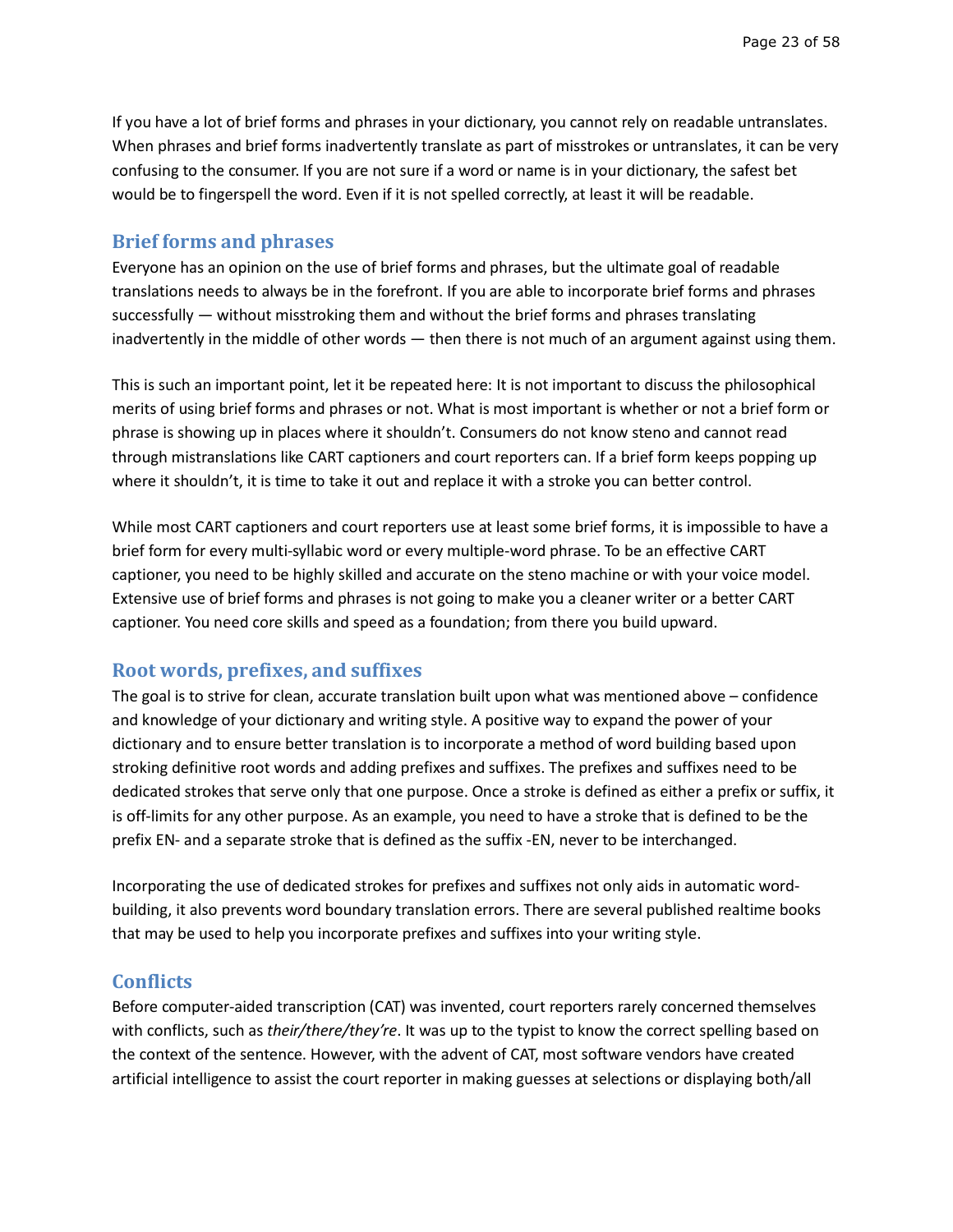options to be chosen during the editing process. While this is extremely innovative and convenient, it is not sophisticated enough for CART captioners to rely on.

Therefore, it is important to resolve all conflicts. Of course, the obvious conflicts like *hear* and *here* are well known, but we must also consider conflicts that are created from misstrokes as well as stacking. For example, TPHR could be *in*, *from*, or *there*. It will likely become necessary for a CART captioner to change strokes learned early on to resolve these types of conflicts. For example, a common misstroke of WHR (*whether*) for WH (*when*) could be resolved by writing out *when* as in WHEPB and defining WH as *whether*.

Stacking presents a whole new set of problems. THAS (*that is*) is a very common stack for a disjoined plural followed by the stroke for *that*, such as –S/THA. A solution would be to define THAS as *–s that* and write *that is* in two strokes. Keep in mind, when you write realtime at high rates of speed, your stacking may increase.

## **Delete a space and add a space**

Realtime writing requires the use of manually inserting a space and/or deleting a space to achieve the desired result and to avoid word-boundary issues.

That groundball play was the best we've seen in this game. [GROUND delete space BAL]

He used a bass net to catch the fish. [BAS space NET; otherwise it may have translated as *bassinet*]

### **Inflected endings**

There is a philosophy that coming back for inflected endings will decrease your chance of untranslates. The inflected endings being referred to are -S, -D, and -G. The primary purpose for coming back for inflected endings in a separate stroke is word building. The assumption is that those inflected endings – as well as any suffix – will likely attach to an existing root word that is in your dictionary whereas you may not have an entry in your dictionary with the plural and past-tense endings incorporated into the root word stroke. While it may be easier to write the word *hearing* in one stroke — HEARG — if you retrain yourself to always come back for the inflected ending, it will pay off when another word plus the inflected ending is not in your dictionary.

The result is cleaner, more accurate translation because you are building upon root words. Oftentimes, trying to incorporate the endings into the final stroke of a root word can make that stroke quite cumbersome and easy to misstroke. By coming back with a separate stroke, you likely will find that you can better control your stroking of the root word.

#### **Dictionary building**

Any and all information required for a CART dictionary can be found by searching the Internet through a search agent such as Google or Bing. Or you can purchase dictionary-building products and services.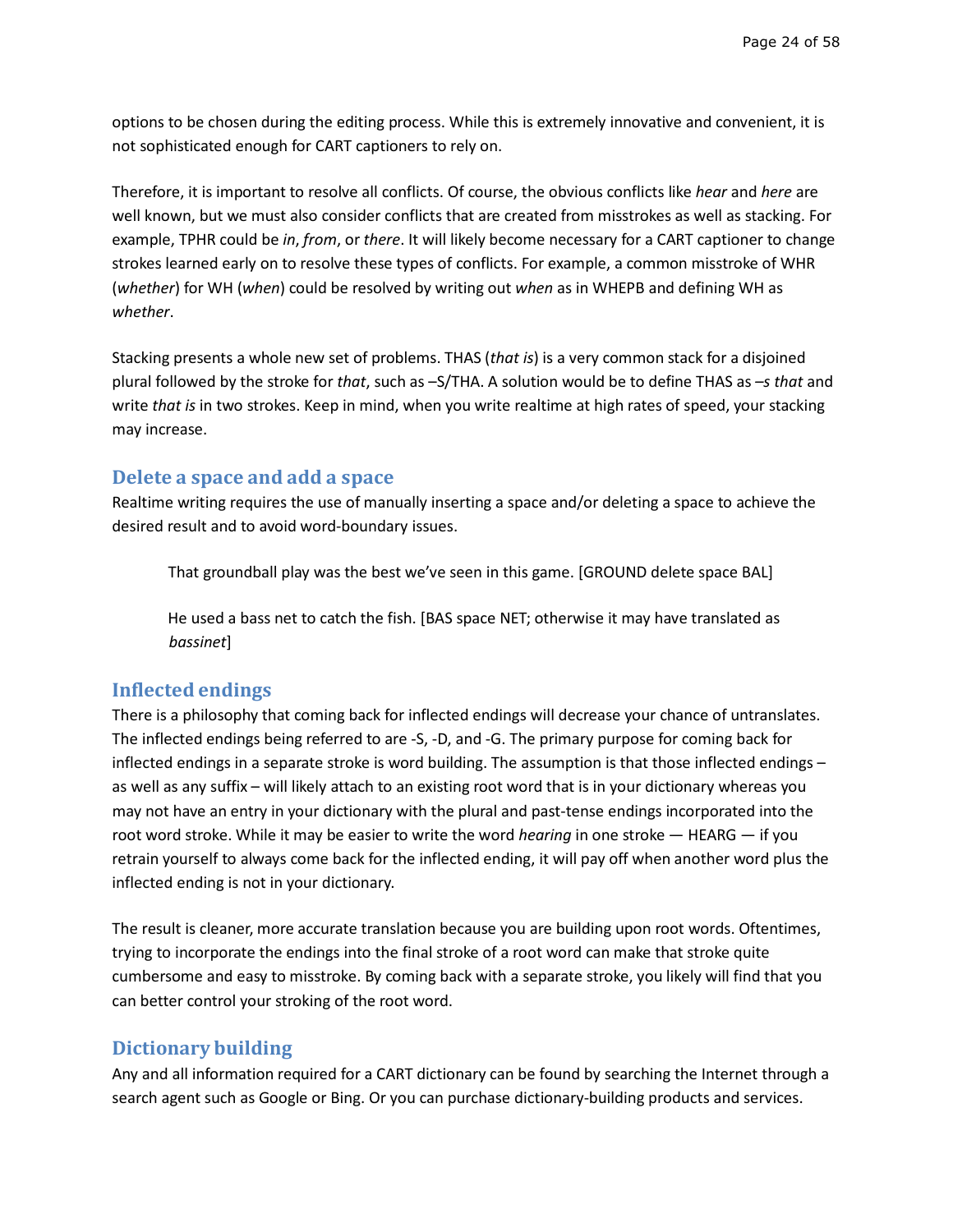Here are a few word lists you may want to find and add to your dictionary.

- $\triangleright$  animals, especially dog breeds
- $\triangleright$  assistive listening devices
- $\triangleright$  automobiles and motorcycle names (makes and models)
- $\triangleright$  biblical references
- $\triangleright$  CEOs of major corporations, especially those under indictment or involved in scandals
- $\triangleright$  cochlear implant companies and products
- $\triangleright$  countries, continents, and major international cities
- $\triangleright$  current administration, including president, first lady, president's family members, vice president, vice president's family members, White House spokesman, and cabinet members
- $\triangleright$  educational institutions for Deaf students
- $\triangleright$  election candidates, including unknown or unpopular presidential candidates
- $\triangleright$  fashion designers
- $\triangleright$  flowers, plants, and trees
- $\triangleright$  foods, herbs and spices, wines, liquors, and beverages
- $\triangleright$  governors, mayors of major cities
- $\triangleright$  holidays and holiday terms
- major U.S. counties
- $\triangleright$  members of U.S. Congress and the Senate
- $\triangleright$  oceans, rivers, lakes, mountain ranges, islands, volcanoes, etc.
- $\triangleright$  parts of the ear
- $\triangleright$  past and current U.S. vice presidents
- $\triangleright$  past U.S. presidents
- $\triangleright$  top entertainers (past and present), actors, musicians, TV personalities, models, reality TV stars, comedians, popular TV shows and their characters, and top movie titles
- $\triangleright$  U.S. states and their major cities (need briefs for all the states)
- $\triangleright$  world leaders (past and present)
- $\triangleright$  zodiac signs

While building your dictionary will take quite some time to complete, it is recommended that you focus on modifying your steno theory first. After all, if you build your dictionary first and then change the way you write second, you will have no choice but to go back through your dictionary and change those entries you have recently entered. Making theory changes is the first step. Implementing the changes with consistency may take months or even years. Dictionary building is an ongoing process and ought to continue throughout your career as a CART captioner.

After obtaining the above-listed types of information, enter the names into a CART job dictionary or your main dictionary. Be sure to enter odd-spelling names together and to have a unique way of writing the odd part of the name.

For example: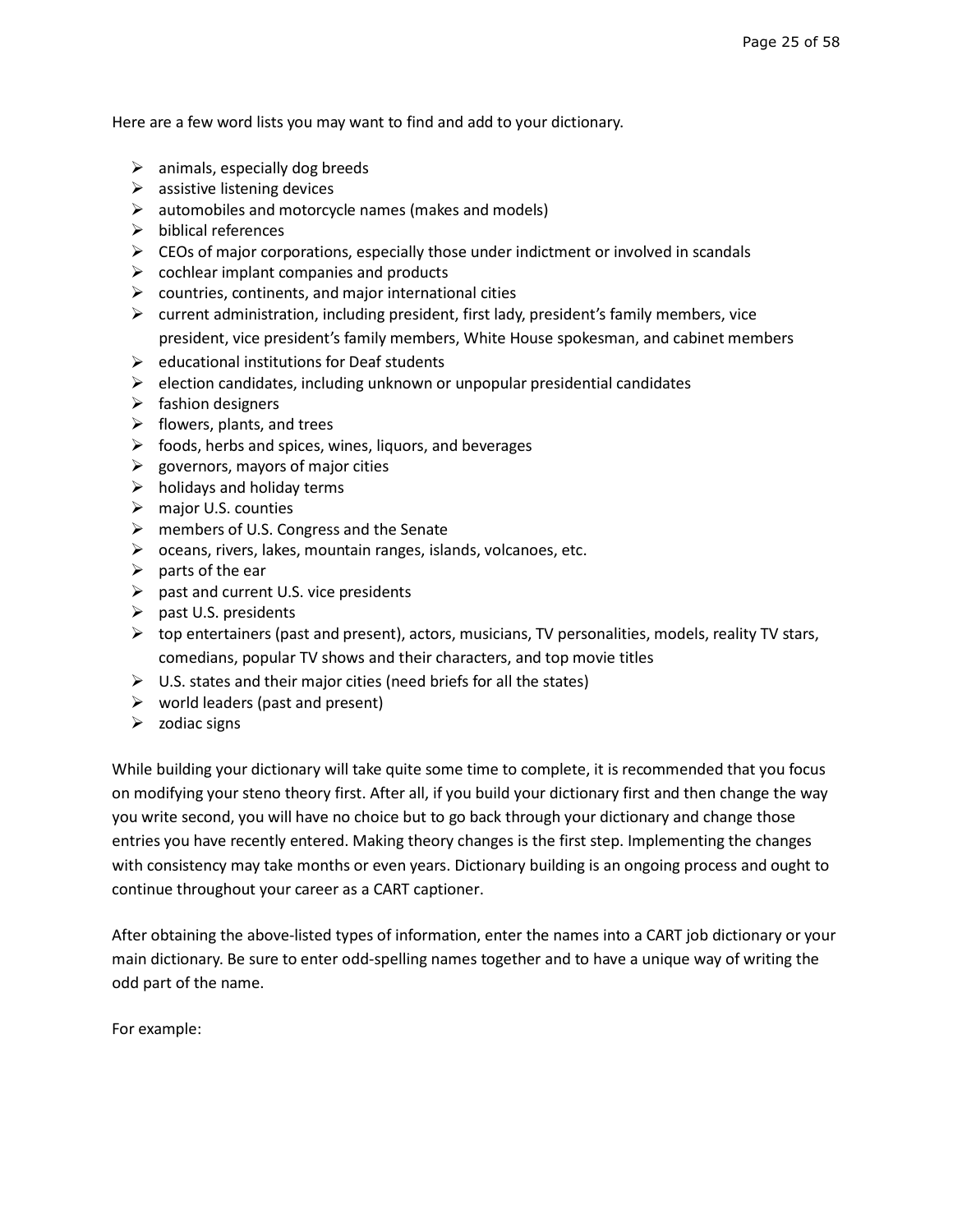- BET/TI/DAIFS can be global defined as *Bette Davis*.
- BET/T\*I can be global defined as *Bette*.
- KO\*EK/LAOER can be global defined as *Cochlear* when referring to the Cochlear Corporation.
- KOEK/LAOER can be globaled as *cochlear*, when referring to the ear. This distinction needs to be made when using a mixed-case display.

### **Slang/poor grammar**

In CART, it is acceptable to write slang or poor grammar, and it is sometimes even necessary in order to truly convey the flavor of what has been said. However, it is possible to overdo it, writing every instance of poor grammar or lazy speech. For example, *gonna* vs. *going to*, runnin' vs. running, and shouldn't of vs. *shouldn't have*.

The exception is when you are providing CART for song lyrics, particularly rap or hip-hop, where you will often hear things such as *doin'*, *workin*, etc. In this case, writing what you hear helps convey the flavor of the lyrics.

Some CART companies have written guidelines to help the CART captioner with these decisions. It is best to check with your CART company for guidance.

### **Personal views**

As the CART captioner, your duty is to write what is said, editing where necessary for clarity, translation, or brevity. While you may hear something during a meeting that offends you or that you personally disagree with, it still remains your duty to write what is said. For example, if you are providing CART for a political roundtable talk show, and the person speaking has political views that differ from yours, it is not acceptable to edit or drop any of the remarks where your opinion differs from that of the speaker. Likewise, if someone uses a word in a way that offends you, such as *God* or *Lord* used as an exclamation, or furthermore uses language that might be considered offensive, such as *ass* or *jackass*, it is not acceptable to edit or drop this word.

Again, it is recommended that you check with your CART company for guidance. Although you should write what you hear and not edit out words that offend you personally or that you think may offend someone else, you need to be concerned about these words translating inadvertently as part of misstrokes or untranslates. Imagine providing CART for a church service or a solemn ceremony and having an offensive word erroneously appear as part of the text. The best way to prevent this from happening is to delete the obscenities and offensive words from your main dictionary and redefine that steno as a word that is not offensive. Then you should create a special obscenities dictionary, and in that dictionary, enter the offensive words using an alternative steno stroke that would take some effort to use and would not likely translate as part of untranslates or misstrokes. You load this dictionary for assignments where you feel it may be appropriate.

Below is a chart that suggests some alternative strokes to be entered in your obscenities dictionary and also offers suggestions on ways to enter the basic strokes in your main dictionary so that they do not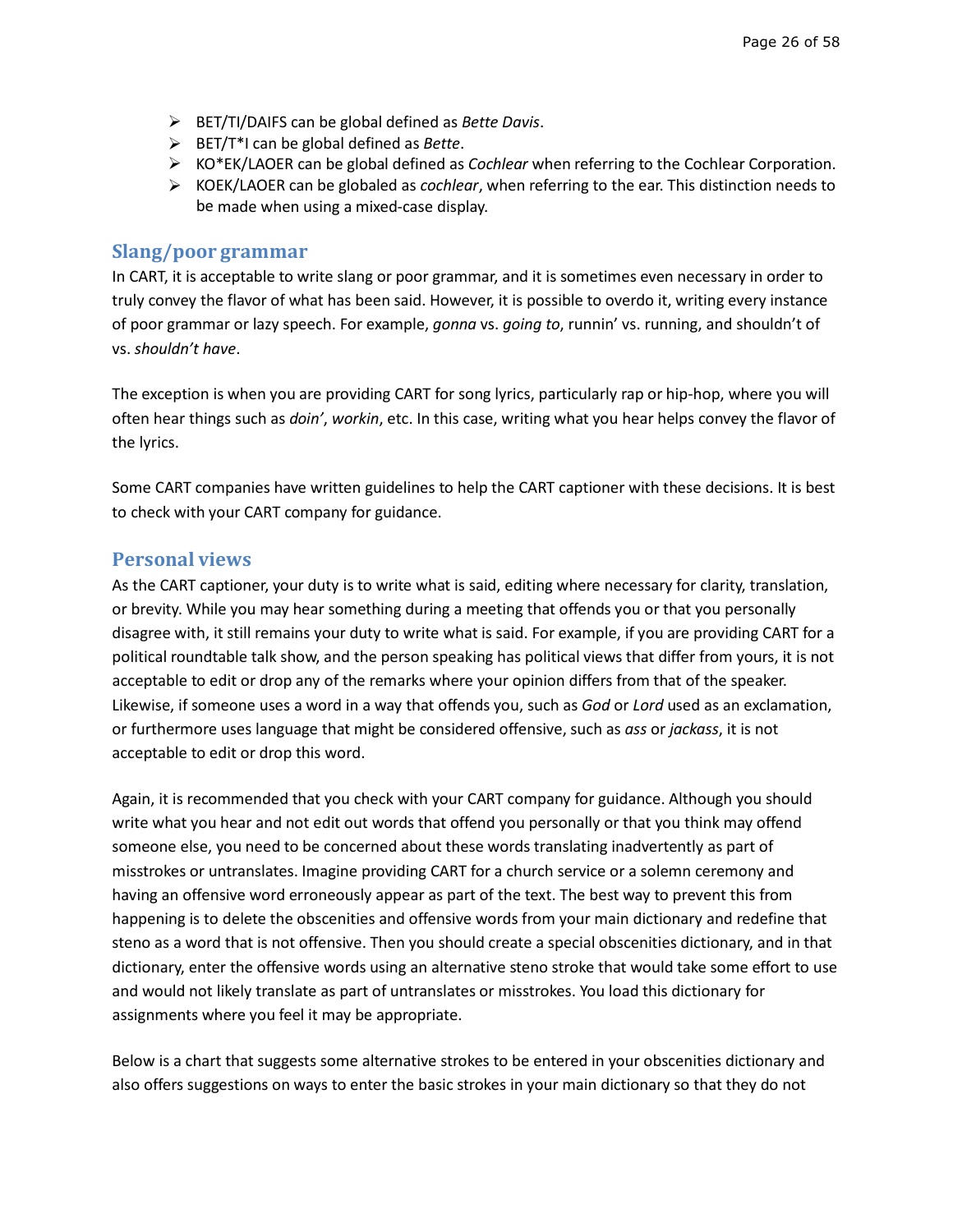inadvertently appear in your text. For example, enter BAO\*B as *boob* in your obscenities dictionary and BAOB as *Bob* or *book* in your personal dictionary. Another option is to simply fingerspell all obscenities.

## **Obscenities and sensitive words**

*WARNING: The following chart contains obscene and offensive words. It is critical that these potentially offensive words be included in this manual in order to impart a possibly unforeseen aspect of providing CART.*

In your main dictionary, the steno for obscenities should be defined as a clean word and fingerspelled if used.

| <b>Word</b>            | Suggested steno in     | <b>Steno in main dictionary</b>                                                                                                                                                                                                                   |
|------------------------|------------------------|---------------------------------------------------------------------------------------------------------------------------------------------------------------------------------------------------------------------------------------------------|
|                        | obscenities dictionary | defined as                                                                                                                                                                                                                                        |
| ass                    | $A*RS A*RS$            | AS, AE*US, A*S, 5-S, 5*S,<br>5EUS, $5E*US = as$ , $as$ -, or - $as$                                                                                                                                                                               |
| asses                  | $-S$                   | ASZ, AE*USZ, A*SZ, 5-SZ,<br>$5*SZ$ , $5EUSZ$ , $5E*USZ = as$ , $as-$<br>$or -as$                                                                                                                                                                  |
| bitch/bitches/bitching | PW*EUFP                | PWEUFP, PWEUPBLG,<br>PW*EUFP, PW*EUPBLG,<br>3WEU67, 3W*EU67,<br>PWAOEUFP, PWAOEUPBLG,<br>PWAO*EUFP, PWAO*EUPBLG,<br>3WA0EU67, 3WA0*EU67,<br>PWEUT/-FP, PWEUT/*-FP =<br>bridge (add one-stroke entries<br>as necessary, e.g. PWEUFPS =<br>bridges) |
| boob/boobs             | PWAO*B/PWAO*BS or /S   | PWAOB, PWAO*B, 3W50B,<br>$3W50*B = Bob$                                                                                                                                                                                                           |
| cock/cocks/cocksucker  | N/A                    | $KO*BG = cock; KO*BG/S =$<br>cocks as in cocks a gun; KOBG<br>= cook; KOBGS = Cox; KOBG/S<br>$=$ cooks                                                                                                                                            |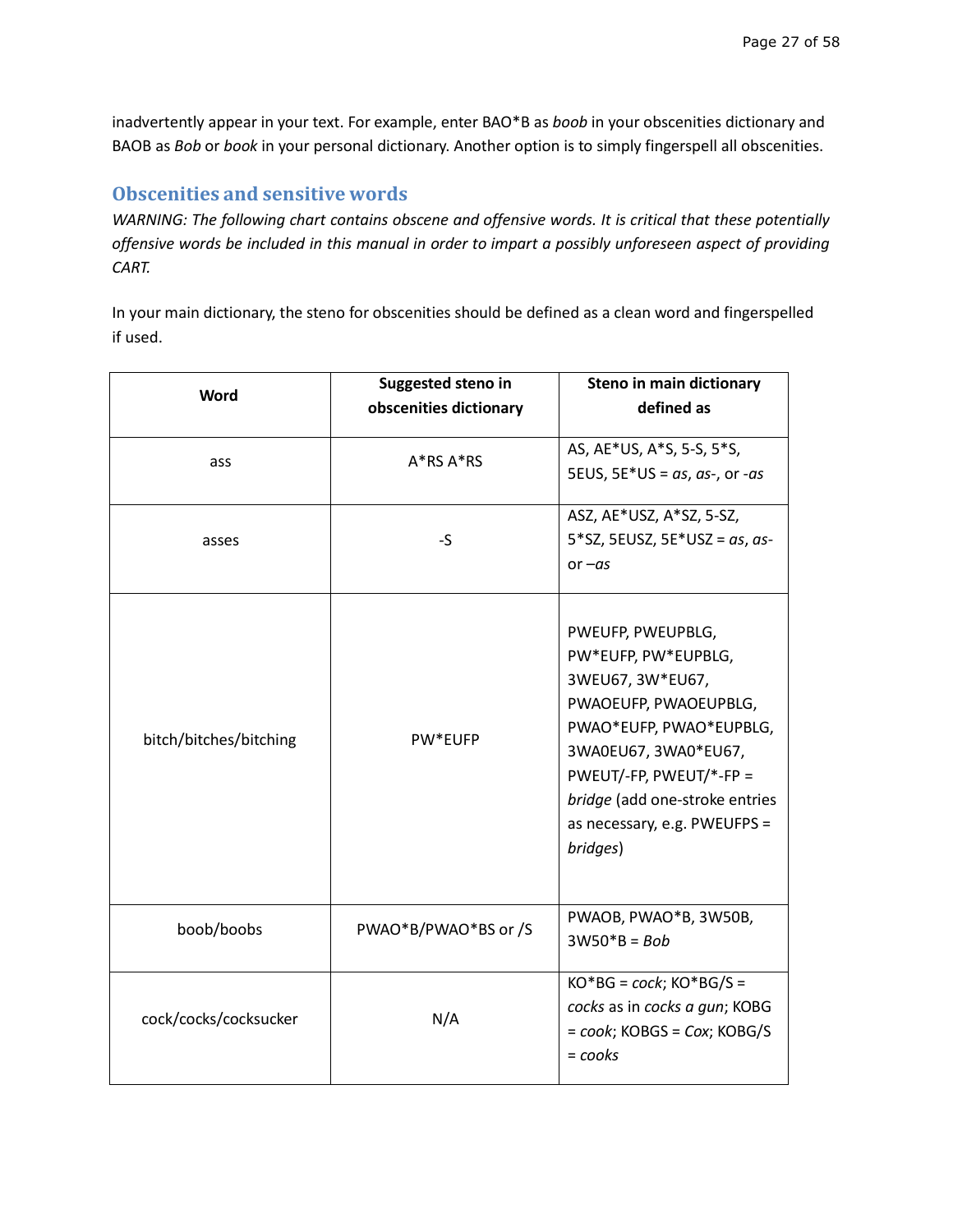| cunt  | N/A                | KUPBT, K*UPBT, KUPBTS,<br>K*UPBTS, KAOUPBT,<br>KAO*UPBT, KAOUPBTS,<br>KAO*UPBTS, KAOUPBTSZ,<br>KAO*UPBTSZ, KU7B9,<br>K*U7B9, KU7B9S, K*U7B9S,<br>KU7B9SZ, K*U7B9SZ = $can't$ |
|-------|--------------------|------------------------------------------------------------------------------------------------------------------------------------------------------------------------------|
| dick  | N/A                | TKEUBG = $Dick$ as in a name;<br>use judgment, e.g., if kick<br>trans as dick often, may need<br>to write dick with asterisk                                                 |
| fag   | TPA <sup>*</sup> G | TPAG, TPA*G, TPAEUG,<br>TPA*EUG, 235G, 235*G,<br>235EUG, 235 $*$ EUG = tag                                                                                                   |
| fart  | TPA*RT             | TPART, TPA*RT, TPAEURT,<br>TPA*EURT, 235R9, 235*R9 =<br>part                                                                                                                 |
| farts | TPA*RTS or /S      | TPARTS, TPA*RTS, TPAEURTS,<br>TPA*EURTS, 235R9S, 235*R9S<br>$= parts$                                                                                                        |
| fuck  | N/A                | TPUBG, TP*UBG, TPAOUBG,<br>TPAO*UBG, 23UBG, 23*UBG,<br>2350UBG, 235*0UBG = truck                                                                                             |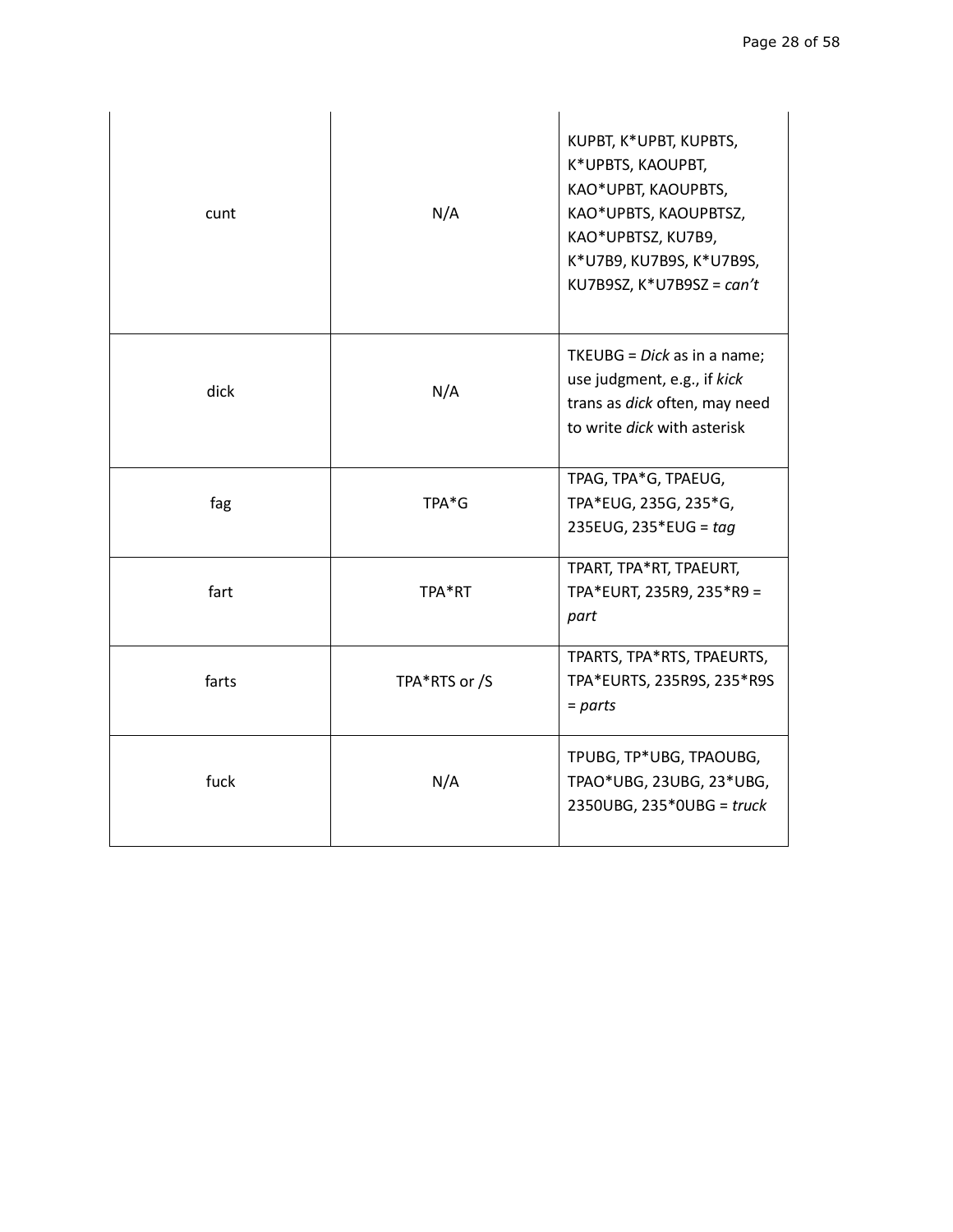| fucks  | N/A             | TPUBGS, TP*UBGS,<br>TPAOUBGS, TPAO*UBGS,<br>23UBGS, 23*UBGS,<br>2350UBGS, 235*0UBGS,<br>TPUBGSZ, TP*UBGSZ,<br>TPAOUBGSZ, TPAO*UBGSZ,<br>23UBGSZ, 23*UBGSZ,<br>2350UBGSZ, 235*0UBGSZ,<br>TPUBGZ, TP*UBGZ,<br>TPAOUBGZ, TPAO*UBGZ,<br>23UBGZ, 23*UBGZ,<br>2350UBGZ, 235*0UBGZ =<br>trucks |
|--------|-----------------|-----------------------------------------------------------------------------------------------------------------------------------------------------------------------------------------------------------------------------------------------------------------------------------------|
| fucked | N/A             | TPUBGD, TP*UBGD,<br>TPAOUBGD, TPAO*UBGD,<br>23UBGD, 23*UBGD,<br>2350UBGD                                                                                                                                                                                                                |
| gay    | TKPWA*EU        | TKPWAEU, TKPWA*EU,<br>2K3W5EU, 2K3W5*EU = $guy$                                                                                                                                                                                                                                         |
| gays   | TKPWA*EUS or /S | TKPWAEUS, TKPWA*EUS,<br>2K3W5EUS, 2K3W5*EUS =<br>guys                                                                                                                                                                                                                                   |
| hell   | $HE*L$          | $HEL = hel$ or held                                                                                                                                                                                                                                                                     |
| kike   | KAO*EUK         | KAOEUK, KAO*EUK, K50EUK,<br>$K50*EUK = kick$                                                                                                                                                                                                                                            |
| nigger | TPH*EUG/ER      | TPHEUG/ER, THP*EUG/ER,<br>234*EUG/ER = finger; note:<br>long vowel entries can be<br>entered as Niger                                                                                                                                                                                   |
| piss   | P*EUS           | PEUS, P*EUS, PAOEUS,<br>PAO*EUS, 3EUS, 3*EUS,<br>35EUS, 35*EUS = miss or piece                                                                                                                                                                                                          |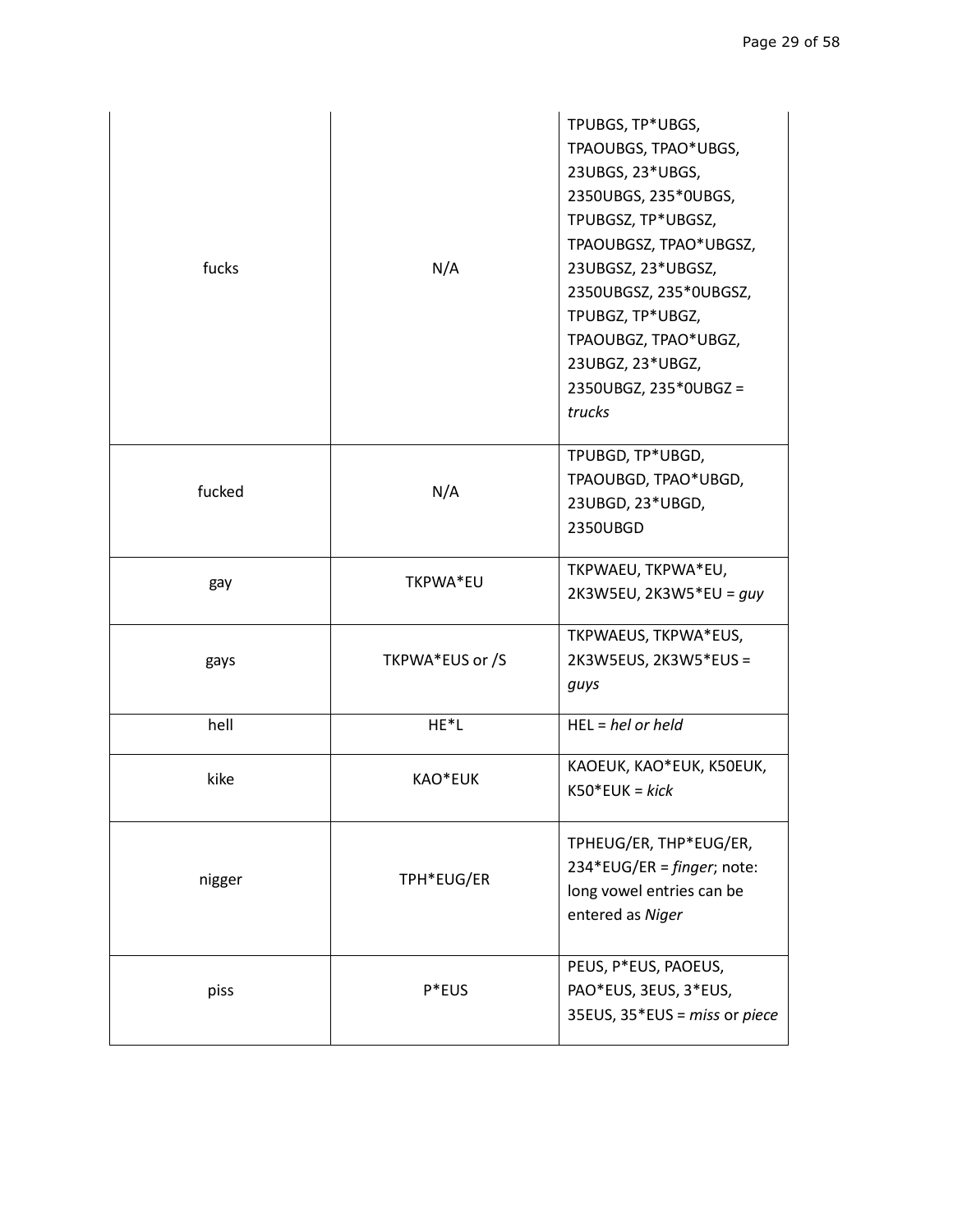| pisses        | P*EUSZ              | PEUSZ, P*EUSZ, PAOEUSZ,<br>PAO*EUSZ, 3EUSZ, 3*EUSZ,<br>35EUSZ, 35*EUSZ = misses or<br>pieces                                                                                                                                                                                                                                                          |
|---------------|---------------------|-------------------------------------------------------------------------------------------------------------------------------------------------------------------------------------------------------------------------------------------------------------------------------------------------------------------------------------------------------|
| poop          | PAO <sup>*</sup> P  | PAOP, PAO*P, 3507, 350*7 =<br>pop                                                                                                                                                                                                                                                                                                                     |
| psychobitch   | SAOEUBG OE PWEUFP   | N/A                                                                                                                                                                                                                                                                                                                                                   |
| psychobitches | SAOEUBG OE PWEUFP/S | N/A                                                                                                                                                                                                                                                                                                                                                   |
| punk-ass      | PUFRPBG/A*RS        | N/A                                                                                                                                                                                                                                                                                                                                                   |
| queer/queers  | KWAOER/KWAOERS      | KWAOER, KWAO*ER,<br>$KW50*ER, KW50*ER = year;$<br>KWAOERS, KWAO*ERS,<br>KW50*ERS, KW50*ERS                                                                                                                                                                                                                                                            |
| shit/shits    | N/A                 | SHEUT, SH*EUT, SHAOEUT,<br>SHEO*EUT, 14EU9, 14*EU9,<br>1450EU9, 1450*EU9 = shut;<br>SHEUTS, SH*EUTS,<br>SHAOEUTS, SHEO*EUTS,<br>14EU9S, 14*EU9S, 1450EU9S,<br>1450*EU9S, SHEUTSZ,<br>SH*EUTSZ, SHAOEUTSZ,<br>SHEO*EUTSZ, 14EU9SZ,<br>14*EU9SZ, SHEUTZ, SH*EUTZ,<br>SHAOEUTZ, SHEO*EUTZ,<br>1450EU9SZ, 14EU9Z,<br>14*EU9Z, 1450EU9Z = shut or<br>shuts |
| slut          | SHR*UT              | SHRUT, SHR*UT, SHRAOUT,<br>SHRAO*UT, 14RU9, 14R*U9,<br>14R50U9, 14R50*U9 = shut                                                                                                                                                                                                                                                                       |
| tit           | N/A                 | $T^*$ EUT = tit as in tit for tat;                                                                                                                                                                                                                                                                                                                    |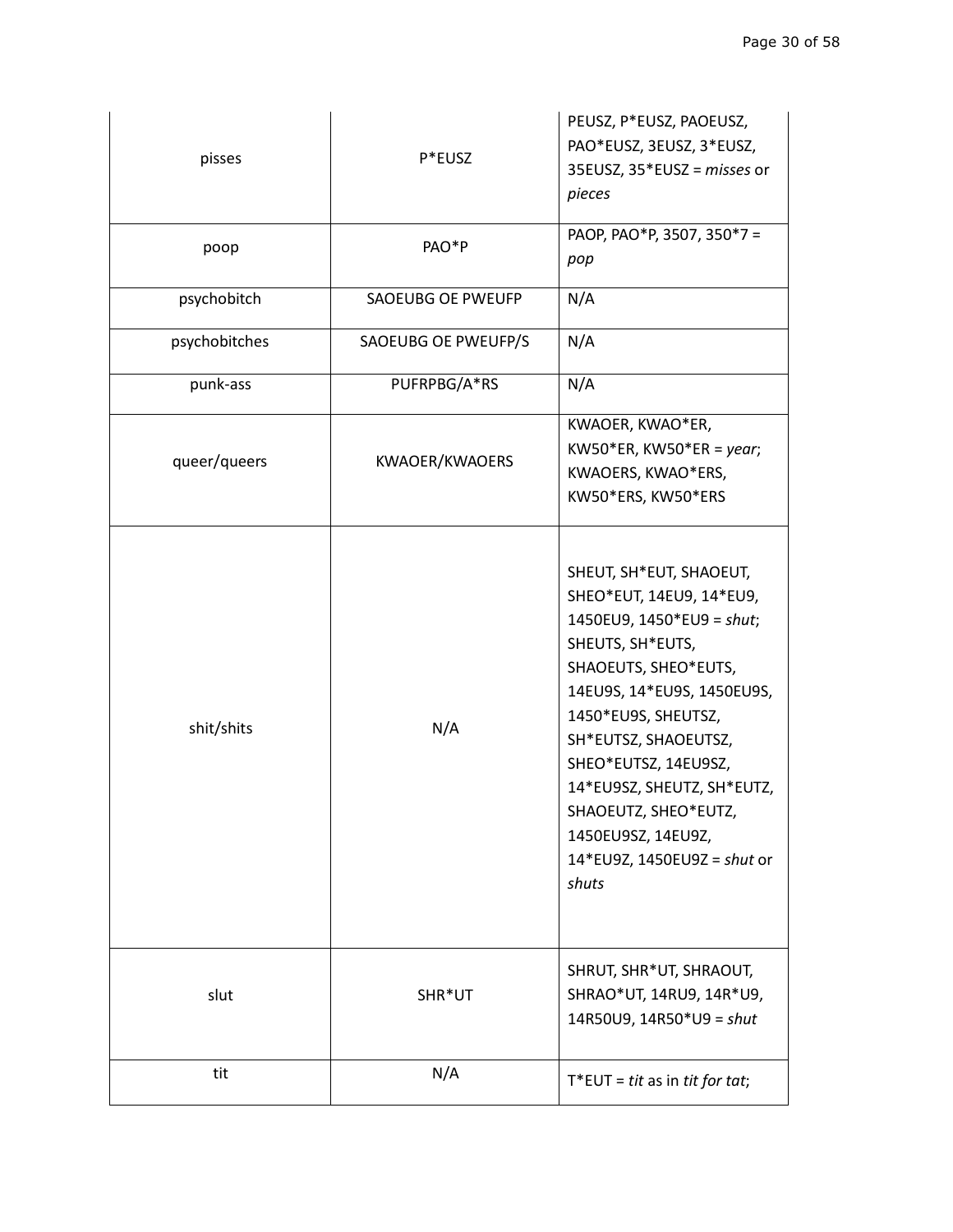|              |              | $TEUT = tut$                                                                                                   |
|--------------|--------------|----------------------------------------------------------------------------------------------------------------|
| twat         | N/A          | TWAT, TWAUT, TWA*T,<br>TWA*UT, TWAEUT, TWA*EUT,<br>2W59, 2W5U9, 2W5*9,<br>2W5*UT, 2W5EU9, 2W5*EU9<br>$=$ 'twas |
| whore/whores | WHO*R/WHO*RS | WHOR, WHO*R, HOR, $HO^*R =$<br>who or hour; WHORS,<br>WHO*RS, HORS, $HO*RS =$<br>whose or hours                |

# **Cock words**

Many permitted words contain the word part *cock*. You may enter the following words in your main dictionary, both with an asterisk in the KOBG stroke and without:

| Cockade               | Cock-brained   | Cockleshell                |
|-----------------------|----------------|----------------------------|
| Cock-a-doodle-doo     | Cockchafer     | Cockloft                   |
| Cock-a-hoop           | Cockcroft      | Cockney                    |
| Cockaigne or Cockayne | Cocked         | Cockneyism                 |
| Cock-a-leekie         | Cocker         | Cock of the rock           |
| Cockalorum            | Cockerel       | Cock of the wood           |
| Cockamamie            | Cockeye        | Cockpit                    |
| Cock-and-bull story   | Cockeyed       | Cockroach                  |
| Cock-and-hen          | Cock-feathered | Cockscomb                  |
| Cock-a-whoop          | Cockfight      | Cock's-foot or cock's foot |
| Cockatoo              | Cocking        | Cockshut                   |
| Cockatrice            | Cockhorse      | Cockshy                    |
| Cock-beaded           | Cockle         | Cockspur                   |
| Cockboat              | Cocklebur      | Cocksure                   |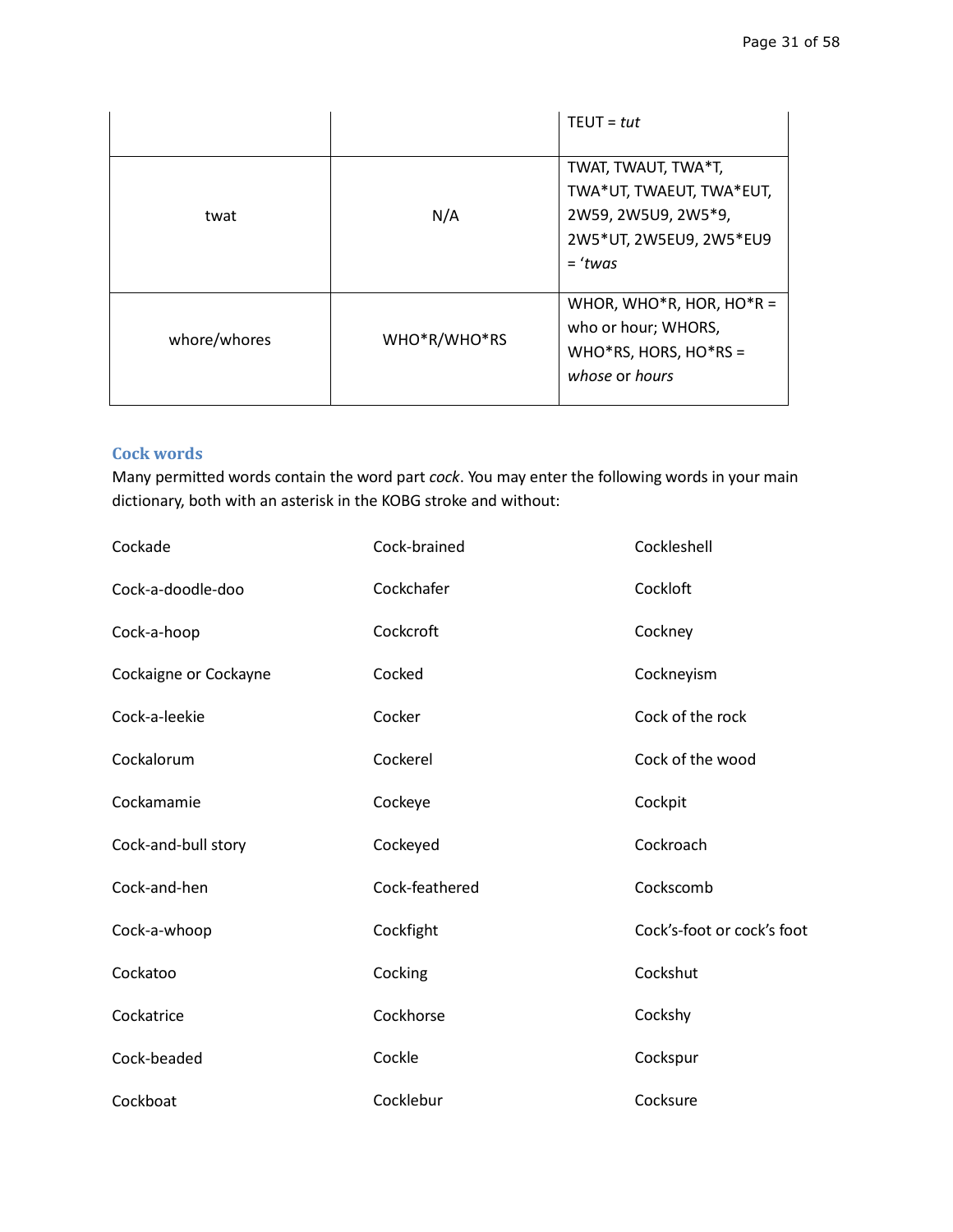| Cockswain (pronounced<br>KOK/SIN) | Cock-throttled | Half-cocked |
|-----------------------------------|----------------|-------------|
|                                   | Cock-up        | Petcock     |
| Cocktail                          | Cocky          | Turkey-cock |
| Cock-tailed                       |                |             |
|                                   | <b>Bibcock</b> |             |

# **Parentheticals**

Parentheticals are commonplace in CART and should be used to indicate nonverbal sounds that may or may not be apparent to the consumer. It is recommended that parentheticals be used sparingly. Either parentheses or brackets are used in CART in the United States.

Some companies use this style: ( Cheers and applause )

While others use this style: (Cheers and applause)

And others use this style (mainly Canada): (cheers and applause)

A parenthetical should appear on a new line by itself (exception: (inaudible))

No punctuation should appear inside or outside of the end bracket.

Although the following is a list of common parentheticals used in the industry, there are times when it becomes necessary for the CART captioner to manually insert a parenthetical. Create briefs for some or all of the following common parentheticals and be prepared to write others not listed manually:

| (applause)                               | (no audio) [used during technical difficulties] |
|------------------------------------------|-------------------------------------------------|
| (bell ringing)                           | (phone ringing) or (cell phone ringing)         |
| (cheers)                                 | (please stand by)                               |
| (cheers and applause)                    | (silence)                                       |
| (fire alarm)                             | (singing)                                       |
| (inaudible) or (comment inaudible) [used | (sirens)                                        |
| sparingly such as in press conferences]  | (speaking Spanish)                              |
| (laughter)                               | (talking at the same time)                      |
| (laughter and applause)                  |                                                 |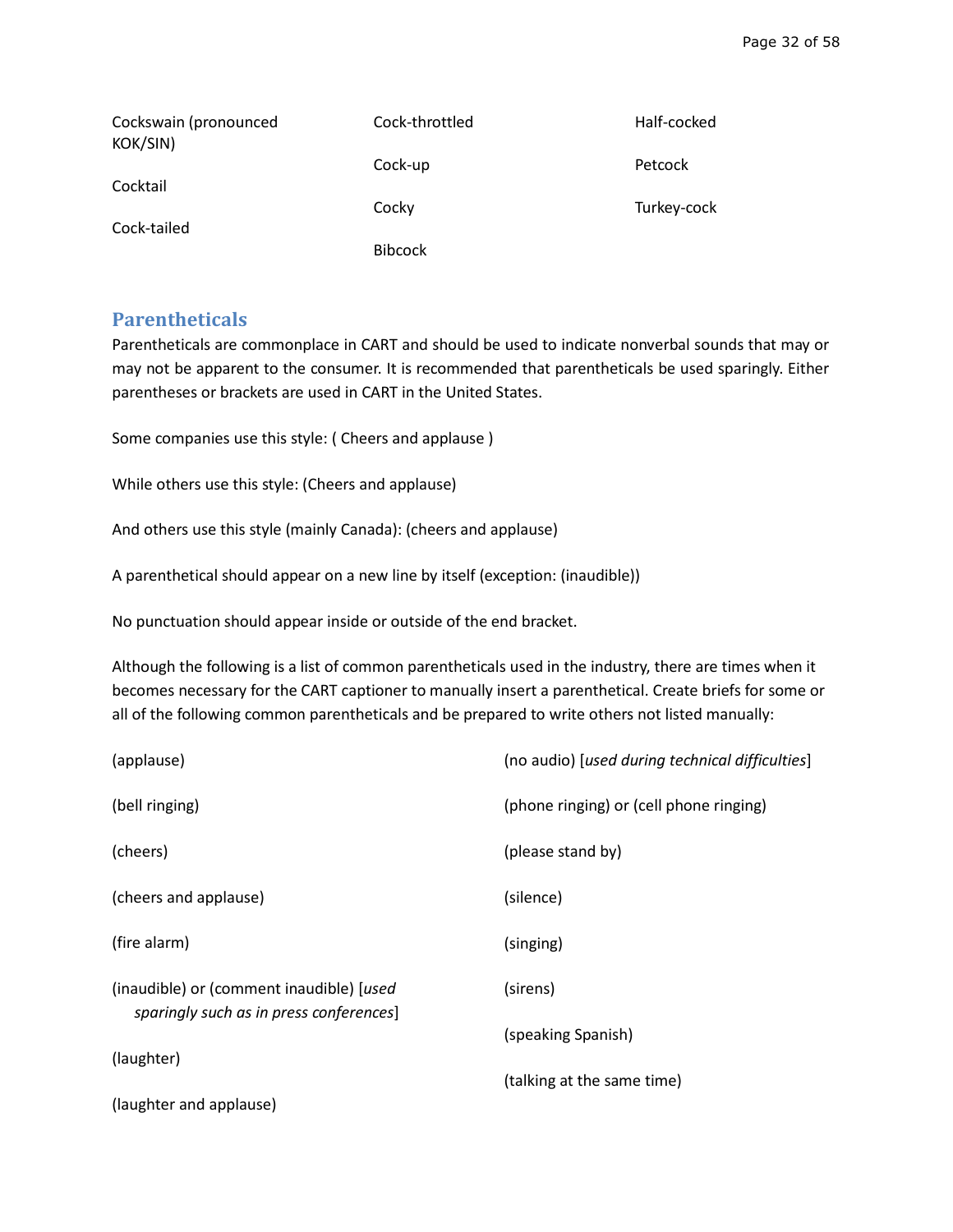(whistle)

Another common parenthetical is (speaking in a non-English language), which should be used when the CART captioner cannot with certainty identify the language being spoken.

Parentheticals should be in mixed case or all caps to match your format.

## **Phonetics**

CART captioners must turn on the phonetics feature in their CAT software. Check with your vendor regarding tweaking the default phonetics table to match your writing style. For example, a default table may contain the entry -PBLG for *j*. Some writers may use -PBLG for *th* sounds, and therefore, that entry would need to be changed from -PBLG for *j* to -PBLG for *th*. You should go through every line of the table and make changes as necessary. It may also be necessary to tweak the phonetics table going forward as you notice phonetic translates that do not produce a readable translation.

The phonetics table entries are not to be confused with a brief entry in a dictionary, a suffix, a prefix, or a root word. In the example above, where -PBLG can equal either the sounds of *j* or *th*, this will not interfere with or replace a define for -PBLG as *knowledge*, for example. Check with your CAT software vendor for information on how to develop your personal phonetics table.

## **Editing, paraphrasing,fingerspelling, and accuracy**

One of the tools CART captioners use to achieve accurate text is to edit or paraphrase. It is acceptable and appropriate to do so when the accuracy of your text would be otherwise compromised. However, contrary to popular belief, a good CART captioner will always strive to write verbatim.

The skill of editing takes time and practice. Sometimes CART captioners are trained first as court reporters. As such, writing verbatim has always been the goal. However, there are times when getting every word will come at the expense of accurate translation. One tool that a CART captioner can use when the dialog is too fast is to reword and/or to drop clarifying or unnecessary clauses and phrases, being mindful not to alter the intent of the speaker or the meaning of the text. The following are examples of when and how to edit or paraphrase.

#### **Spoken:**

>> Jane Sierpinski is the regional representative of the HKNC, Helen Keller National Center. Jane Sierpinski's region covers four states in the western region.

#### **Edited/paraphrased:**

>> Jane Sierpinski is the regional representative of the HKNC, Helen Keller National Center. **Her** region covers four states in the western region.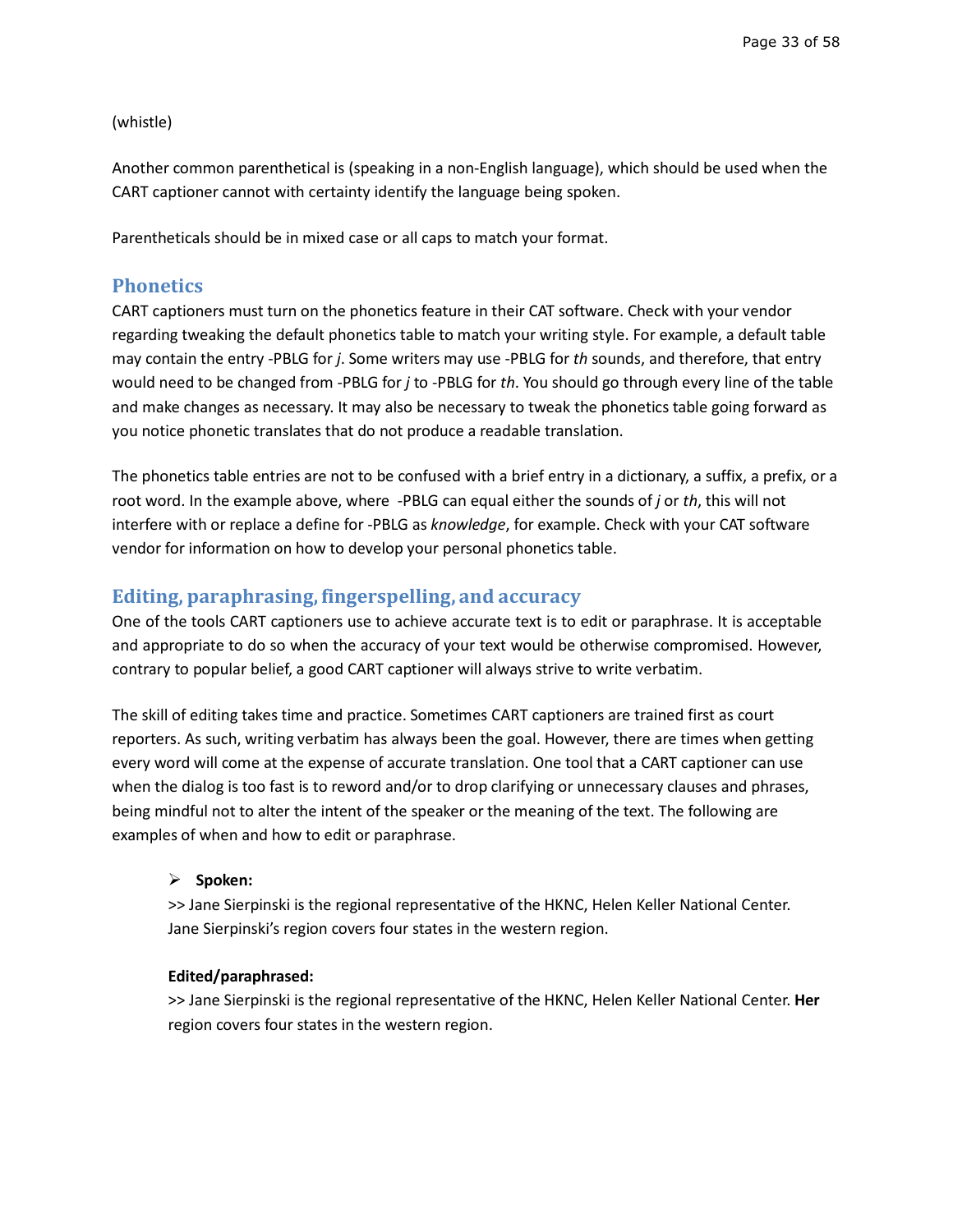#### **Spoken:**

>> Judy will assist with group 2, which will include John, Jim, Tracy, Doug, and Wolfgang. John, Jim, Tracy, Doug, and Wolfgang's group will meet in the front left corner of the room.

#### **Edited/paraphrased:**

>> Judy will assist with group 2, which will include John, Jim, Tracy, Doug, and Wolfgang. **Group 2** will meet in the front left corner of the room.

Editing and fingerspelling are crucial tools in CART to ensure the highest quality. Although it is acceptable and appropriate to replace names with nouns such as *he*, *she*, and *they* after fingerspelling or building the name at least once, it is the goal, whenever possible, to give the consumer a name, even if the spelling is not readily available.

#### **Spoken:**

>> A professor from Columbia University was introduced as the new dean of students; 58 year-old James Goforth will be installed at the end of the month.

#### **Fingerspelled:**

>> A professor from Columbia University was introduced as the new dean of students; 58 year-old James G-o-f-o-r-t-h will be installed at the end of the month. Note: The hyphens or stitching do not appear when fingerspelling a word or name because it is not in your dictionary.

#### **Glued:**

>> A professor from Columbia University was introduced as the new dean of students; 58 year-old JAMES GO (delete space) FO\*RT will be installed at the end of the month.

#### **Edited:**

>> A professor from Columbia University was introduced as the new dean of students; **he** will be installed at the end of the month.

>> A professor from Columbia University was introduced as the new dean of students; 58-year old James will be installed at the end of the month.

Fingerspelling takes practice. Running through some basic finger drills each day is recommended. Start by going through the alphabet, but do it slowly and return all fingers to the home-row key between each stroke. Next, pull out a book or magazine, and practice fingerspelling words randomly. Finally, close your eyes and practice fingerspelling names or words that are familiar to you, visualizing the letters in your mind.

# **Alphabets**

Alphabets are an integral part of CART. Most CART captioners have several alphabets that they use regularly. Check with your software vendor for dictionary definitions. The following is a list of examples of some common alphabets:

#### **Steno examples English display**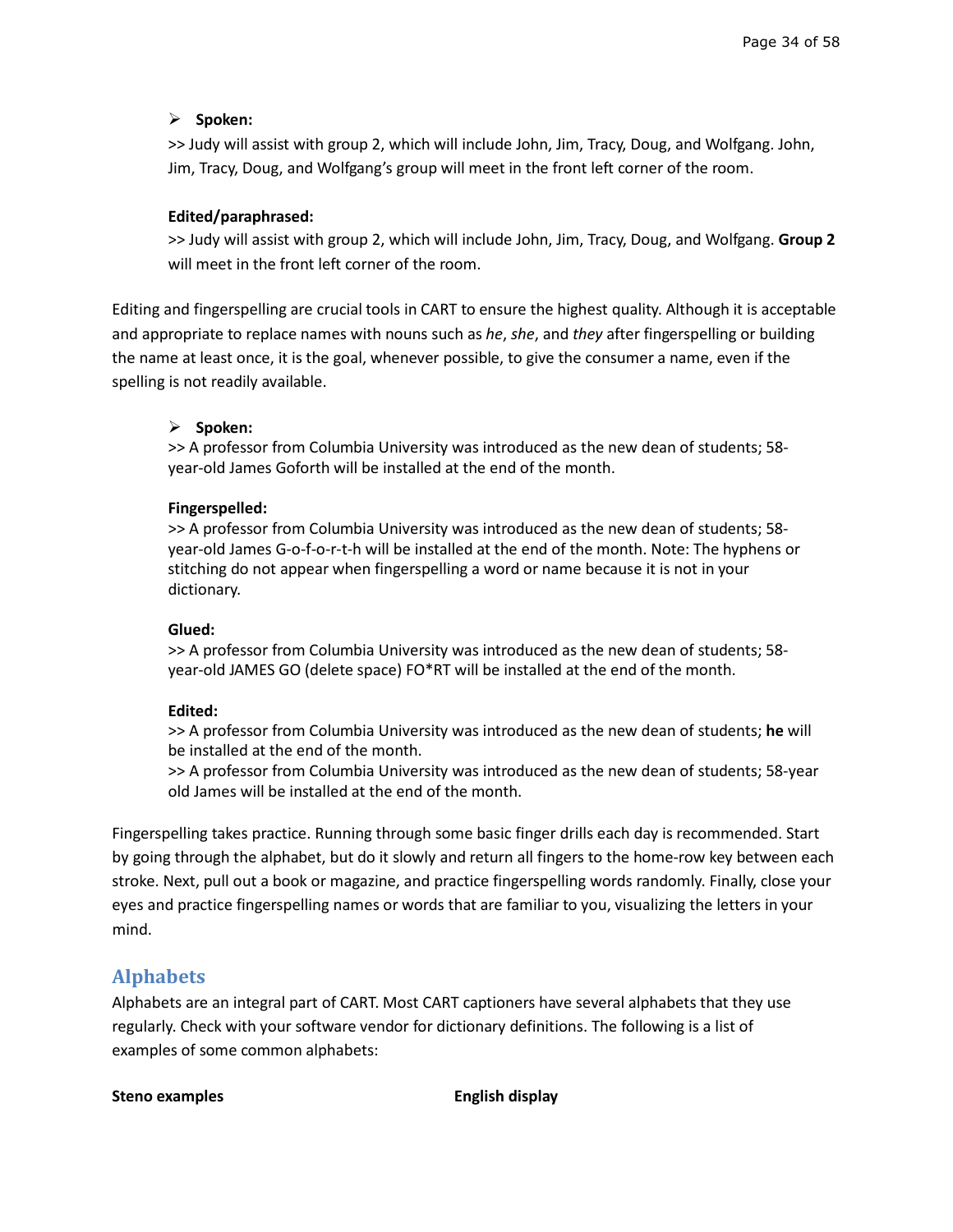| A-FPLT     | A. (acronyms with periods)       |  |
|------------|----------------------------------|--|
| A-FRPBLGTS | A- (stitching)                   |  |
| $A^*$      | A (capital letter that glues)    |  |
| A-FRPB     | "A" (quoted letters)             |  |
| A-RBGS     | a (lower case letter that glues) |  |

# **Flush (or forceout) stroke**

In CART, it is important to be able to force out your last strokes so that the complete text is put on the screen. You can choose any stroke you like, but the most commonly used stroke is **\*#**, which is the asterisk and pound/hash sign. If you are writing at a steady pace, it may not be necessary to force out. However, if you reach the end of a sentence, stroke a period, and must wait for the next sentence to begin, you must flush out the pending strokes. Practice flushing often so that it becomes a regular part of your writing. Check with your software vendor for the dictionary definition.

# **Clearing screen**

*Clearing* simply refers to clearing the screen of text. It is appropriate to clear your screen:

- in between two distinct events, such as the beginning of a new class or a new seminar
- when there is a captioned video being shown
- if you have such an egregious error and you cannot delete it. An example would be a body part or swear word that was not said

A general rule when clearing is to wait at least three seconds before doing so or read the last lines that appear on the screen to make sure there is enough time for them to be read before clearing.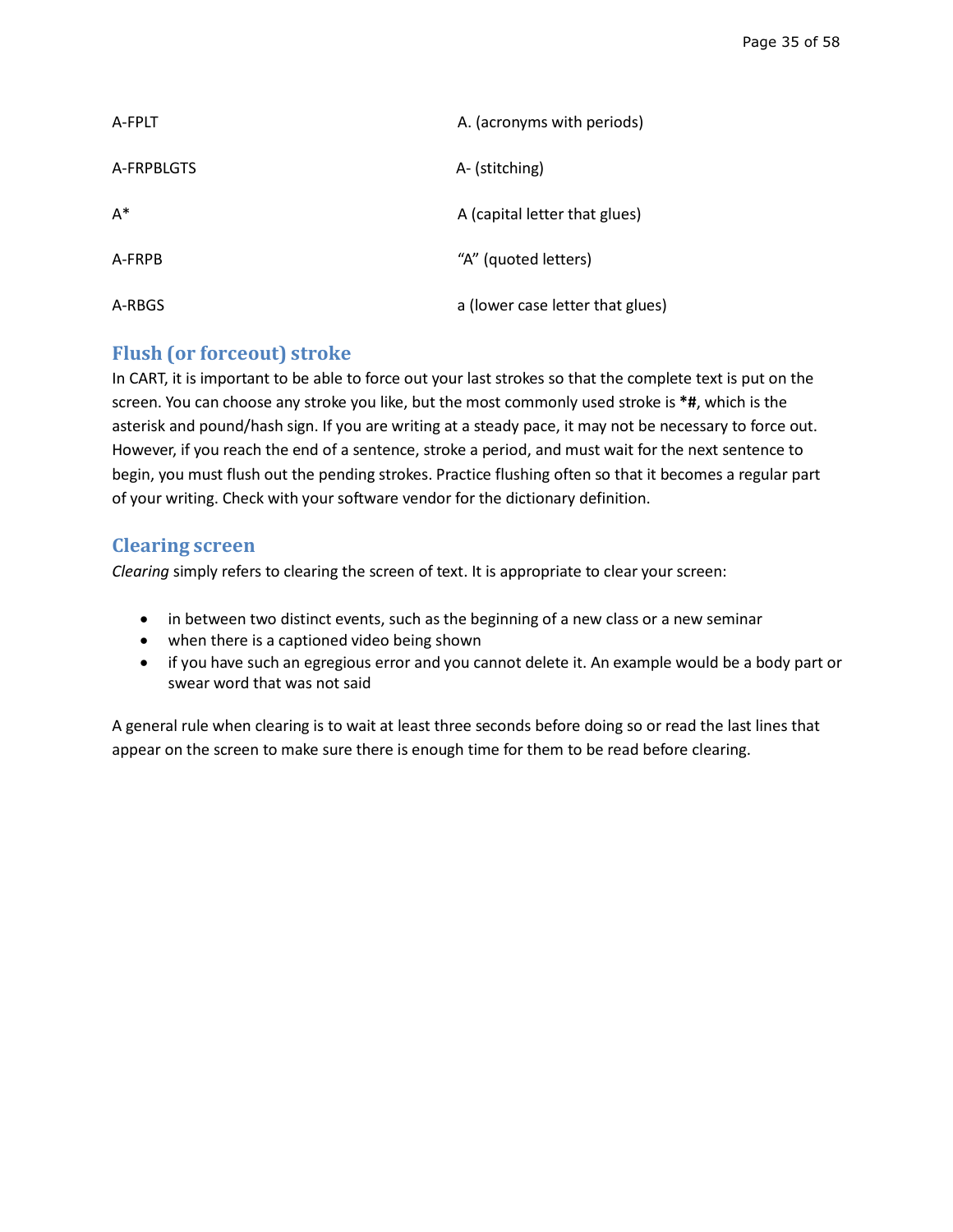# **Scripting in CART**

# **Creating script files**

Oftentimes, CART captioners are provided with a script. Some CAT software allows the CART captioner to send the script file one line at a time with a single keystroke. Check with your CAT software vendor to see if scripting while providing CART is a feature. This is sometimes referred to as a CART window in various CAT software packages.

There are three options to prepare a script:

- 1. Convert the script from Word or other program into the CAT software, and send the file.
- 2. Start the realtime session in realtime software, and create a script file by writing the provided script; edit the new file, and send.
- 3. Prep from the provided script and write in realtime on the job, without sending a script file.

Some scripts contain information that the CART captioner doesn't need, such as stage directions and other instructional type material. In this case, it would be time-consuming to convert and edit the provided script, and a CART captioner may be better off either prepping from it or writing it into a new script file.

Other scripts may be perfect for converting and importing into a CART captioner's software but may arrive at the last minute, in which case prepping from it would be the best decision. The most important thing to remember is if a script is provided and there is ample time to convert it and import it, or to write it and create a new script file, then that is the ideal scenario. Sending a script file that has been edited beforehand will almost always yield a cleaner or more accurate product than writing live.

When editing a script to be imported into realtime software, the text must match the display preferences of the CART company, i.e., ending punctuation on format, speaker IDs/tokens, and mixed case or all caps.

# **Scripting and realtiming**

The most important thing to remember when sending a script file is to wait until the second-to-last word of a line is spoken before sending the line. Often speakers deviate from the scripts, and many people ad lib. A CART captioner could end up sending words that were not spoken. It may be necessary to write what is being said rather than send text from the script file in the event the words spoken do not match the words in the script. This exercise is a unique skill and should not be attempted without practice. The end result should be seamless, and there should not be long pauses between live realtime writing and script sending. Practice going back and forth between writing and sending, moving the cursor from the line that is being spoken to the next line that will be sent. If ever you become lost in the script, abandon it and continue writing live realtime until you can perform a search within the script, perhaps at a break.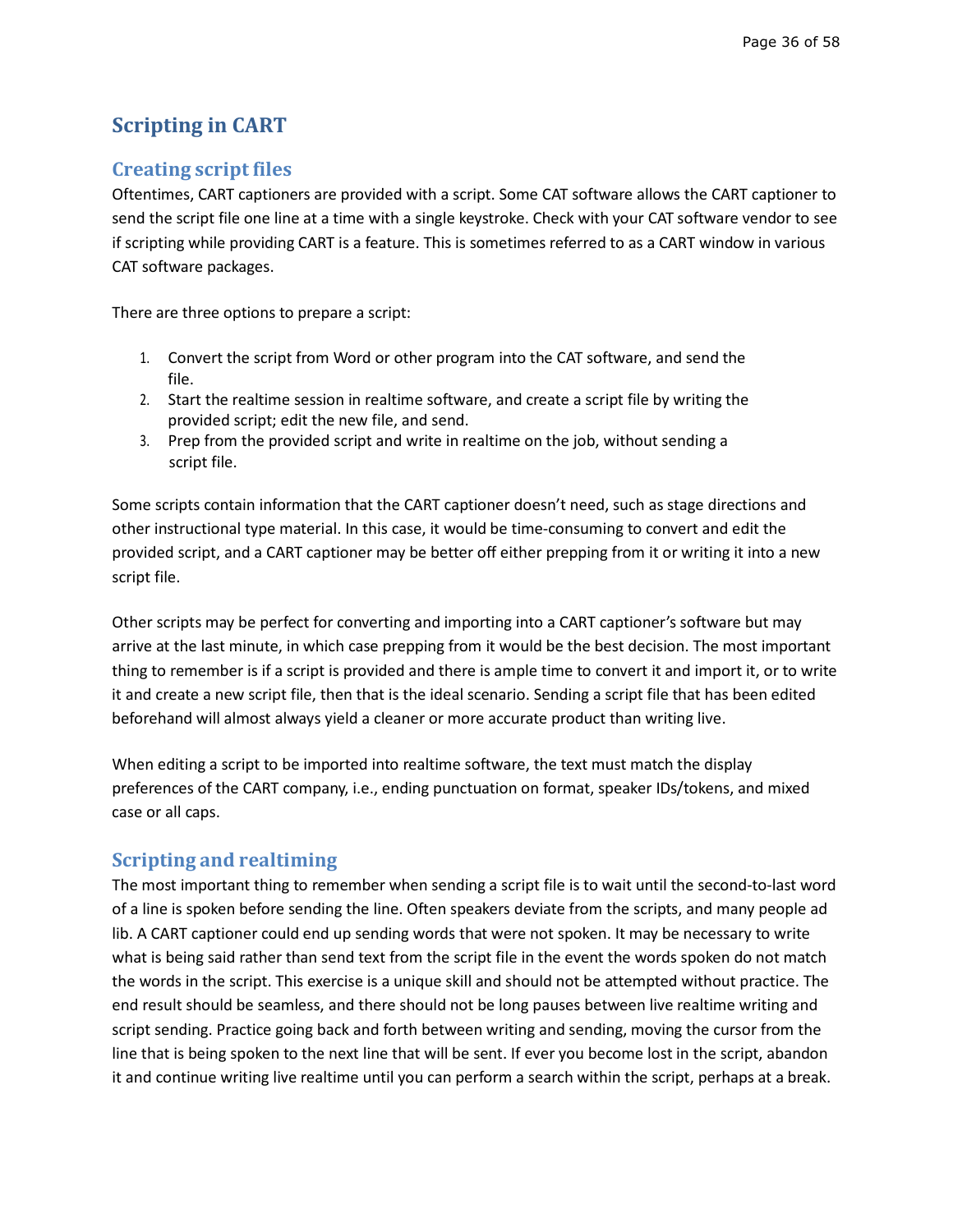Once a CART captioner becomes skilled at writing and scripting, it will be possible to quickly search for keywords in the script to get back on track; however, a new CART captioner should not attempt this if the result is missed text. In addition, a skilled CART captioner will be capable of editing text in the script on the fly, making small corrections before sending a line.

# **Sending script files**

Most realtime software has a macro or command for sending the script. It is also possible to create a steno stroke associated with that macro or command to send the script. Check with your software vendor for more information on loading and sending script files.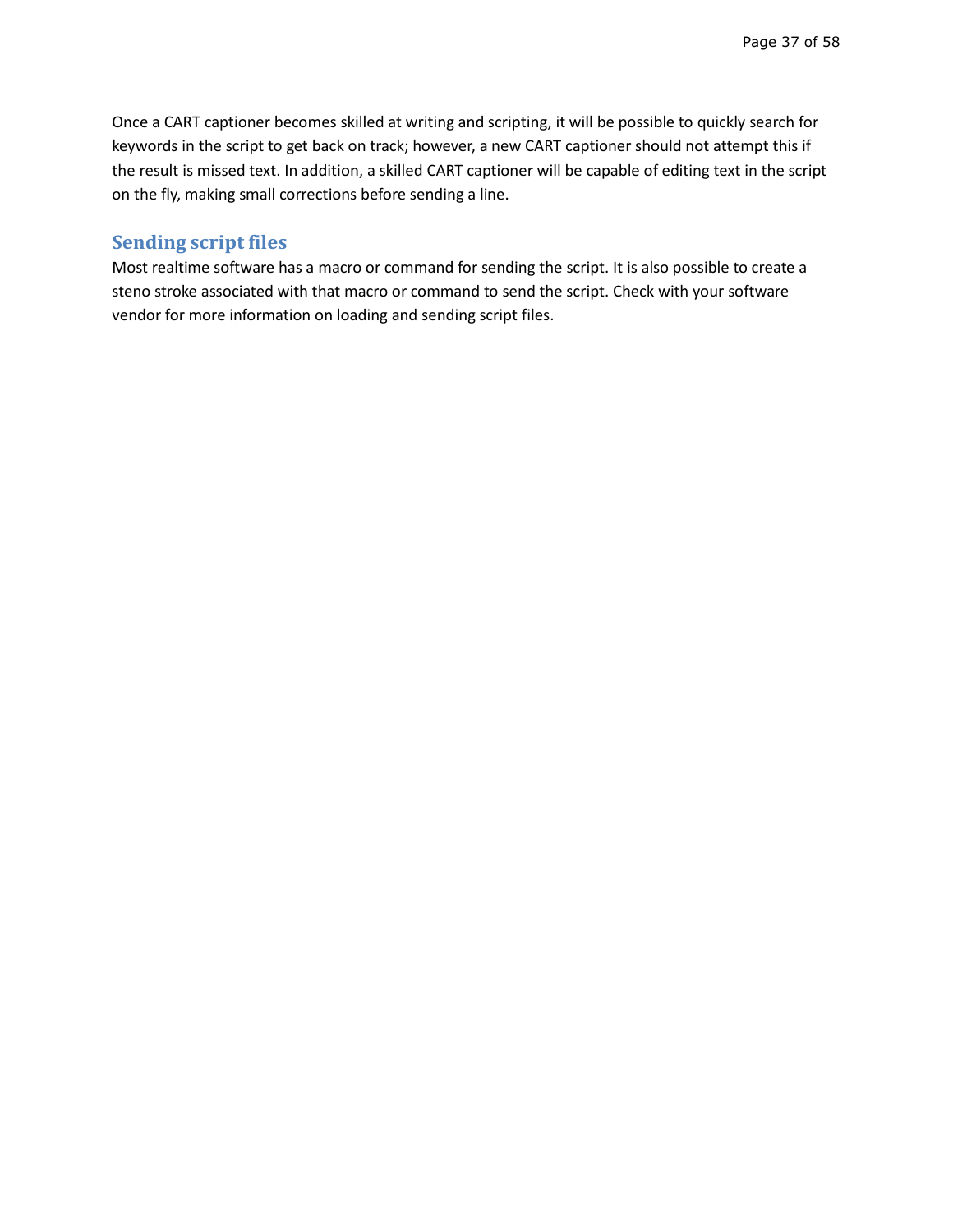# **Quality control**

CART quality considers three parts in its guidelines: completeness, accuracy, and timeliness. CART is considered to be complete if the text is readable, makes sense, and nearly verbatim so as to convey the essential information being given.

The following items are to be considered when determining the completeness of CART:

- $\triangleright$  Realtime text is complete and appears continuously from the start to the end of the event.
- $\triangleright$  Nonverbal communications affecting the substance and flavor of the event are included.
- $\triangleright$  The realtime text contains meaningful punctuation, and speakers are identified by symbol or name.

The relative difficulty of a CART event will affect the completeness and quality of the realtime text. Factors that can impact the quality and completeness of realtime text are as follows:

- $\triangleright$  incomplete preparation material
- $\triangleright$  equipment failure
- $\blacktriangleright$  clarity of audio
- $\triangleright$  overlapping speakers
- $\triangleright$  speed of the speakers
- $\triangleright$  density of material
- $\triangleright$  speaker accents

A CART captioner has met the accuracy guideline if, after review, it is determined that the text meets a minimum accuracy level of 98 percent total error rate (TER).

# **Total error rate formula**

To calculate your TER, convert the raw transcript (unedited) into a .txt or .rtf file and open in it Microsoft Word. Count all the errors, keeping in mind that a two-stroke word that does not translate if broken into two English words counts as two errors. Multiply the number of errors by 100. Divide that number by the total word count, which can be found in Word by clicking on Tools and then Word Count. Then subtract that number from 100. That is the score. A score of 98 percent is considered entry-level CART quality. The ultimate goal, however, is above 99 percent. An alternate name for this formula is a TAR, or total accuracy rate.

A new CART captioner should track his or her own progress by reviewing and scoring raw transcripts frequently. It is helpful to categorize errors to identify areas of weakness. See chart below.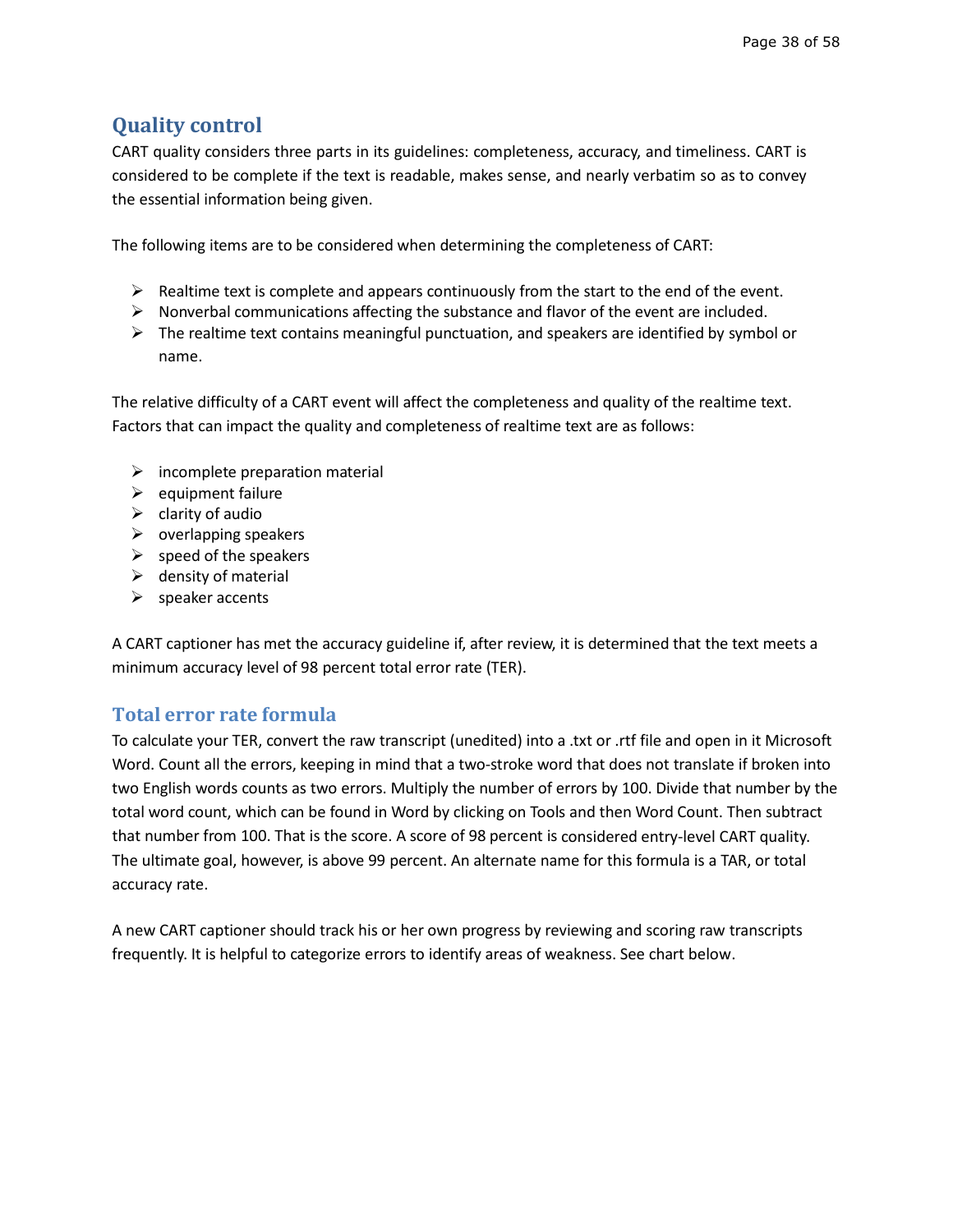## **CART trainee correction sheet**

| Speaker ID                                                                                         | <b>Wrong word</b>  | Plural            | Spelling/dictionary |
|----------------------------------------------------------------------------------------------------|--------------------|-------------------|---------------------|
|                                                                                                    | ╫╫╫                |                   | entry               |
|                                                                                                    |                    |                   | ıι                  |
| Misstroke                                                                                          | Apostrophe         | Numbers           | <b>Quotes</b>       |
| $\left  \downarrow \downarrow \downarrow \downarrow \downarrow \downarrow \right   \left  \right $ |                    | Ш                 |                     |
| 1,2 Word/hyphen $(1/2$ Extra/missing word<br>point)                                                |                    | Inflected endings | and/an              |
|                                                                                                    |                    | Н                 |                     |
| Punctuation                                                                                        | Stack/split stroke | <b>Style</b>      | Other               |
| $(1/2$ point)                                                                                      |                    | $\mathsf{I}$      |                     |
| $\left \left \left \left \left \left \right \right \right \right \right $                          |                    |                   |                     |

| 98.5% |
|-------|
| 1.5   |
| 3,000 |
| 2,000 |
| 30    |
|       |

The following list includes items that should be counted as errors in determining accuracy:

- $\triangleright$  omitted or improperly used possessives
- $\triangleright$  missing essential words
- $\triangleright$  extra words or strokes
- $\triangleright$  misstrokes
- $\triangleright$  misspelled words that were not fingerspelled
- $\triangleright$  untranslates (unless it results in the correct spelling of a phonetic output)
- $\triangleright$  wrong numbers
- $\triangleright$  wrong words
- $\triangleright$  homophone conflicts
- $\triangleright$  speaker ID errors
- $\triangleright$  missing or incorrect punctuation, including hyphens and slashes
- $\triangleright$  extra/missing space
- $\triangleright$  style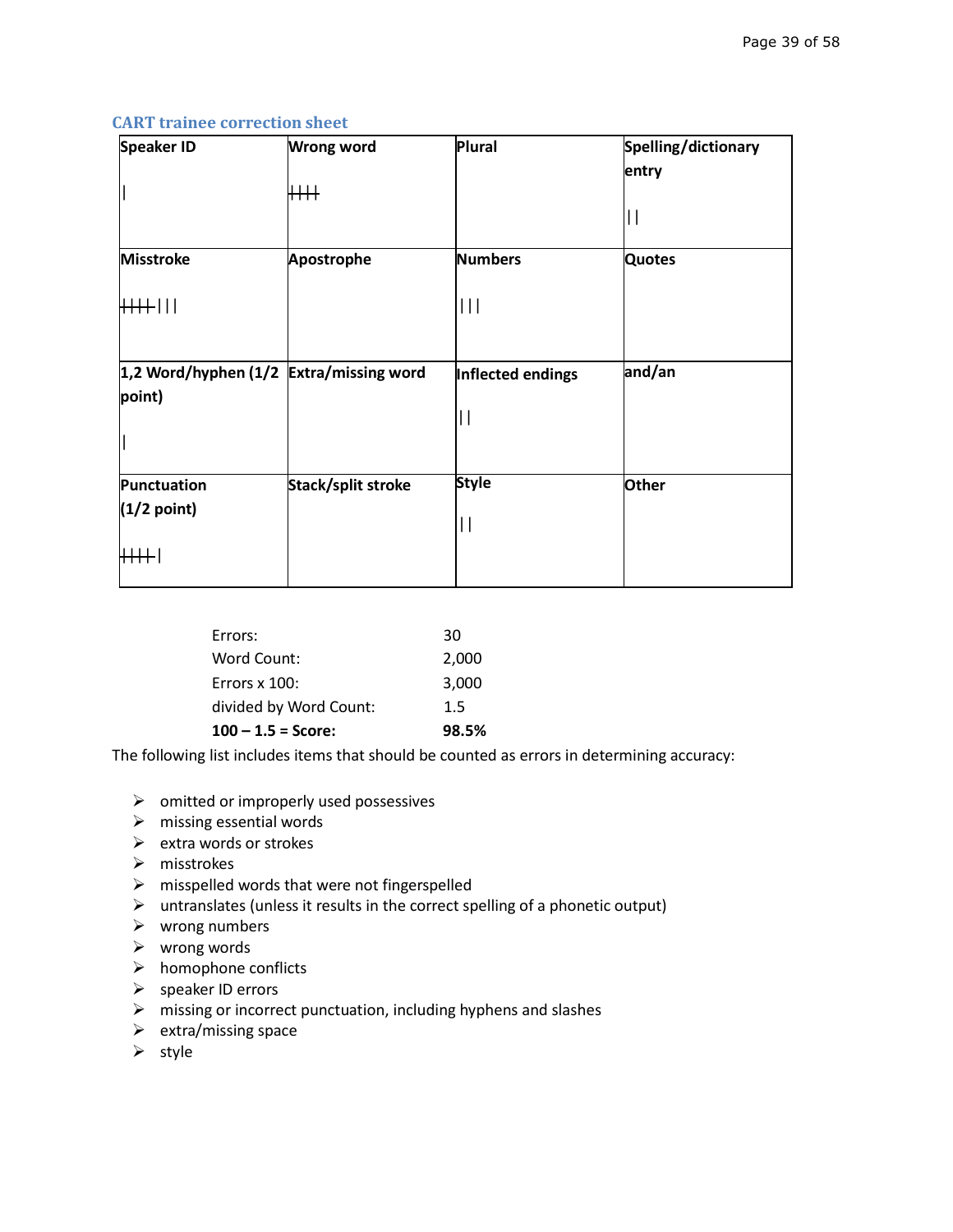CART is considered to have met the timeliness guideline if the text is delivered with a minimum delay, trailing the audio by an amount of time that the delay, in and of itself, does not significantly impact the meaningfulness of the text.

When an incorrect word is displayed, it is acceptable to use dashes and rewrite the word. Alternatively, a correction stroke (an asterisk) is used to remove the incorrect word and then the correct word is rewritten. A CART captioner should be mindful that deleting and then rewriting a word multiple times may result in causing the consumer confusion and thus ought to be avoided. If dashes are used to make corrections, the incorrect word prior to the dashes may not be counted as an error if the word following the dashes displays correctly.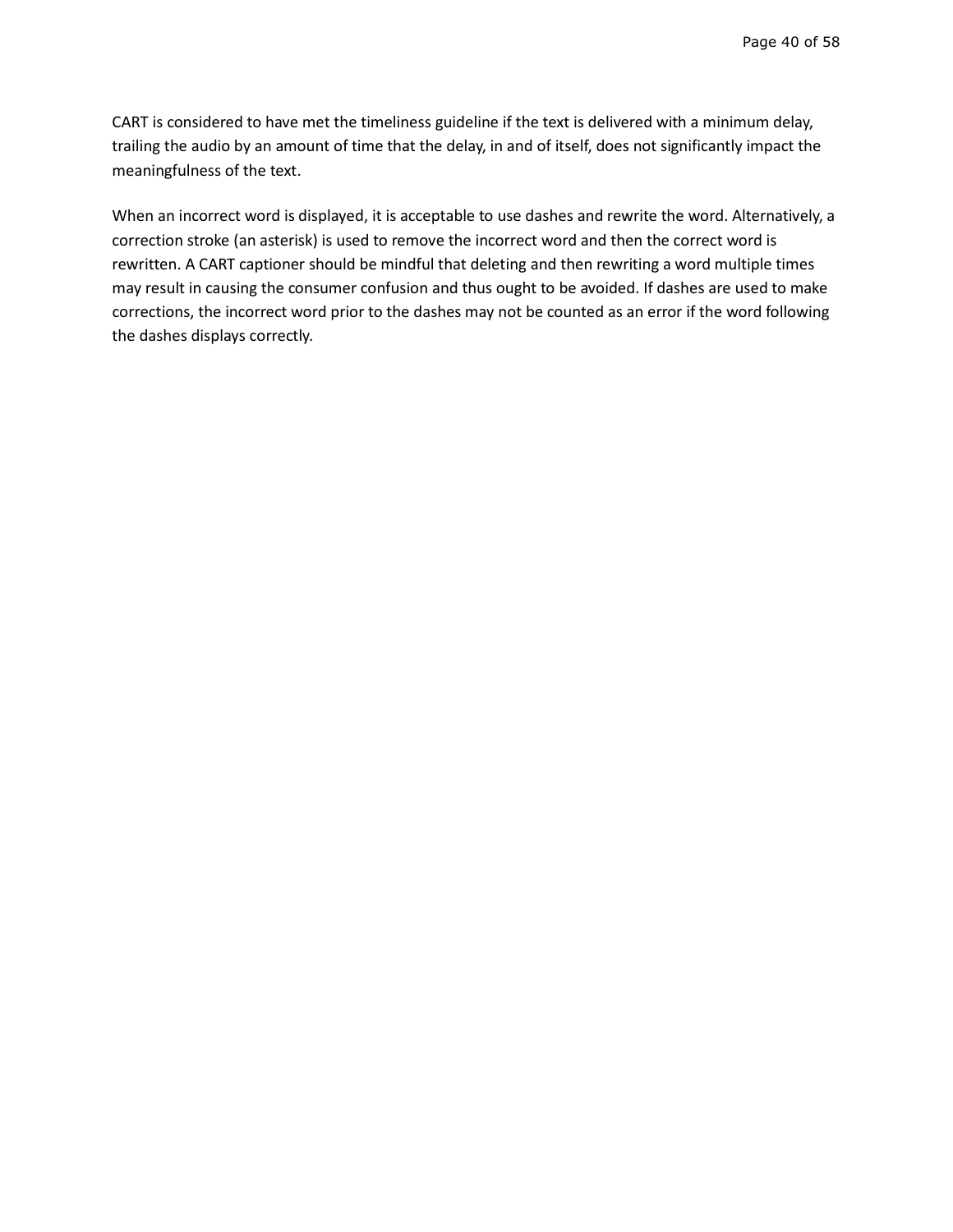# **Style**

There are certain style guidelines that are generally accepted in the CART industry. For example, one generally accepted style guideline is making the consumer's screen as easy to read as possible by getting rid of extraneous items, such as line numbers, page numbers, page breaks, toolbars, and task bars. The following guidelines should be used in the event that a CART captioner is not provided specific style guidelines by the CART company.

# **Literal case/mixed case**

In the absence of specific directions from the CART company, it is recommended that CART captioners display text in mixed case letters. Mixed case letters are easier to read, and the trend is to stream text in mixed case letters. Main personal dictionaries and job dictionaries should be programmed in mixed case letters.

With that said, however, there are still regional trends, and consumers or CART companies may prefer all caps. Towards that end, then, special format symbols are needed to force lowercase letter(s) when displaying in all caps. Check with your software vendor and user guide to properly program words like those listed below. Check spelling before adding format symbols.

| al-               | al-SHEIKH              |
|-------------------|------------------------|
| De                | <b>DeVRY</b>           |
| Di                | <b>DiCAPRIO</b>        |
| Du                | <b>DuPONT</b>          |
| La                | LaMONT                 |
| Le                | LeTOURNEAU             |
| Mac               | MacKENZIE              |
| Mc                | McDONALD               |
| $(sp)$ de $(sp)$  | PONCE de LEON          |
| (sp) de la (sp)   | VIA de la VALLE        |
| $(sp)$ del $(sp)$ | CAMINO del la PLAZA    |
| von               | <b>CLAUS von BULOW</b> |
| $(sp = space)$    |                        |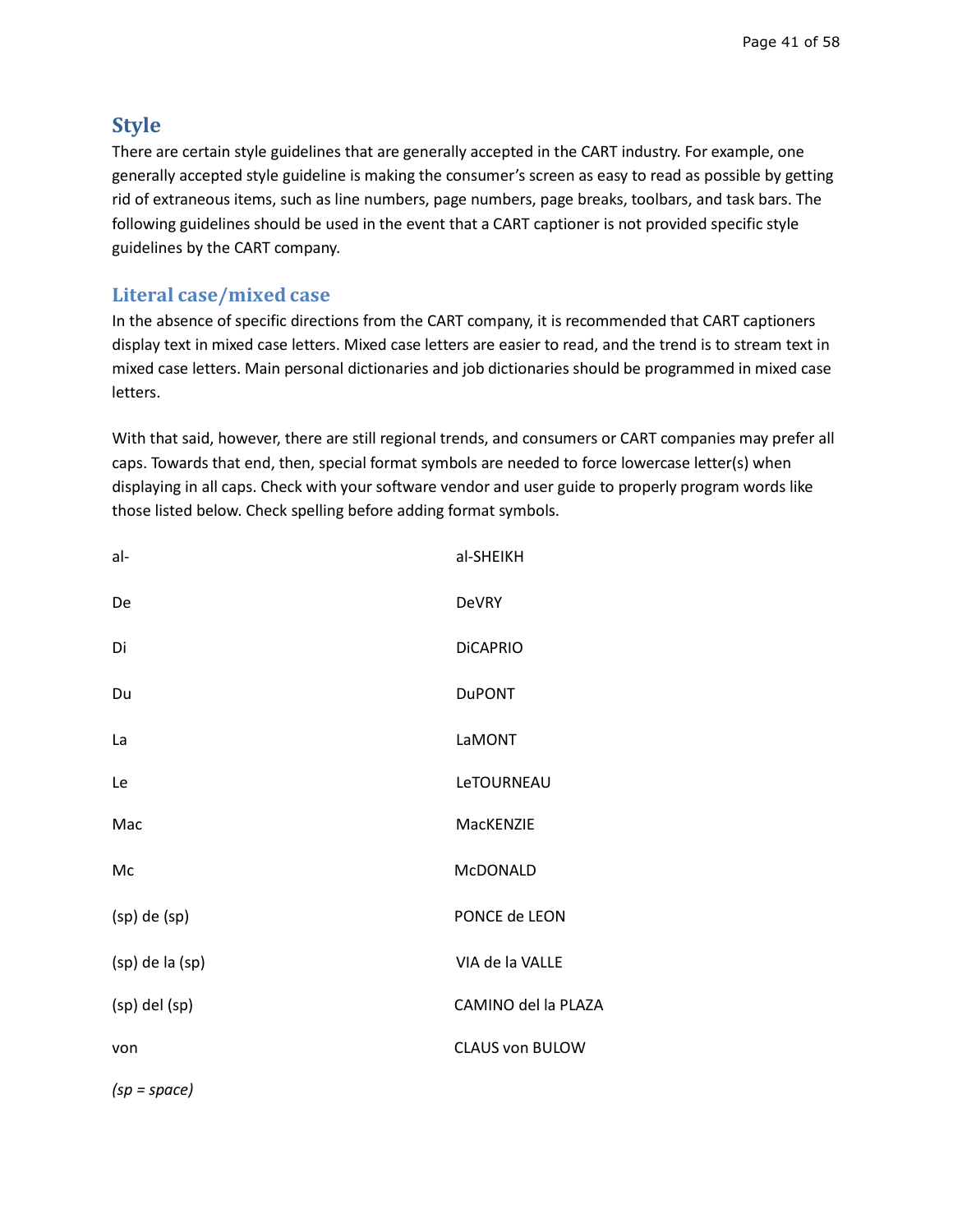Add the following entries to your dictionary, forcing the first letter to be lowercase and/or create a lowercase *i* and *e* prefix to write before a word to create these (and some yet-to-be-invented) words. Suggested strokes are SMAOE and SMAOEU for the small *i* or *e* attached to the following capped word.

| iTV  | iMac     | iPhone |
|------|----------|--------|
| eBay | iVillage | iTouch |
| iPod | iBook    | iPad   |
| iPaq | iTunes   | Wii    |

Add the following entries to your dictionary, forcing the lowercase letter(s) to be lowercase:

| TiVo | DirecTV | Ph.D. |
|------|---------|-------|
| VolP | Rx      |       |

When displaying in all caps, if an acronym can also be an English word, it should be written with periods. For example: I.T. Department, S.W.A.T., D.O.T., or U.S.

## **Measurements and heights**

Use figures for feet and inches, but use words for just feet.

- She is just under 5'2"; short for her age.
- $\triangleright$  The dog jumped 21'4" off the dock.
- $\triangleright$  He was seven feet tall.

Use a lowercase X surrounded by hard spaces/sticky spaces when spoken as *by*.

 $\geq 4 \times 4$  $\geq 2 \times 4$ 

### **Numbers**

The goal for numbers is to have them as easily readable as possible. Therefore, usually the figures as opposed to the words are preferable, even if some grammar rules are ignored.

For numbers ten and under, use words.

For numbers 11 and up, use figures up to 999,999.

Speeds and temperatures always use figures.

Use figure plus the word *million*, *billion*, *trillion* except if *thousands* is spoken.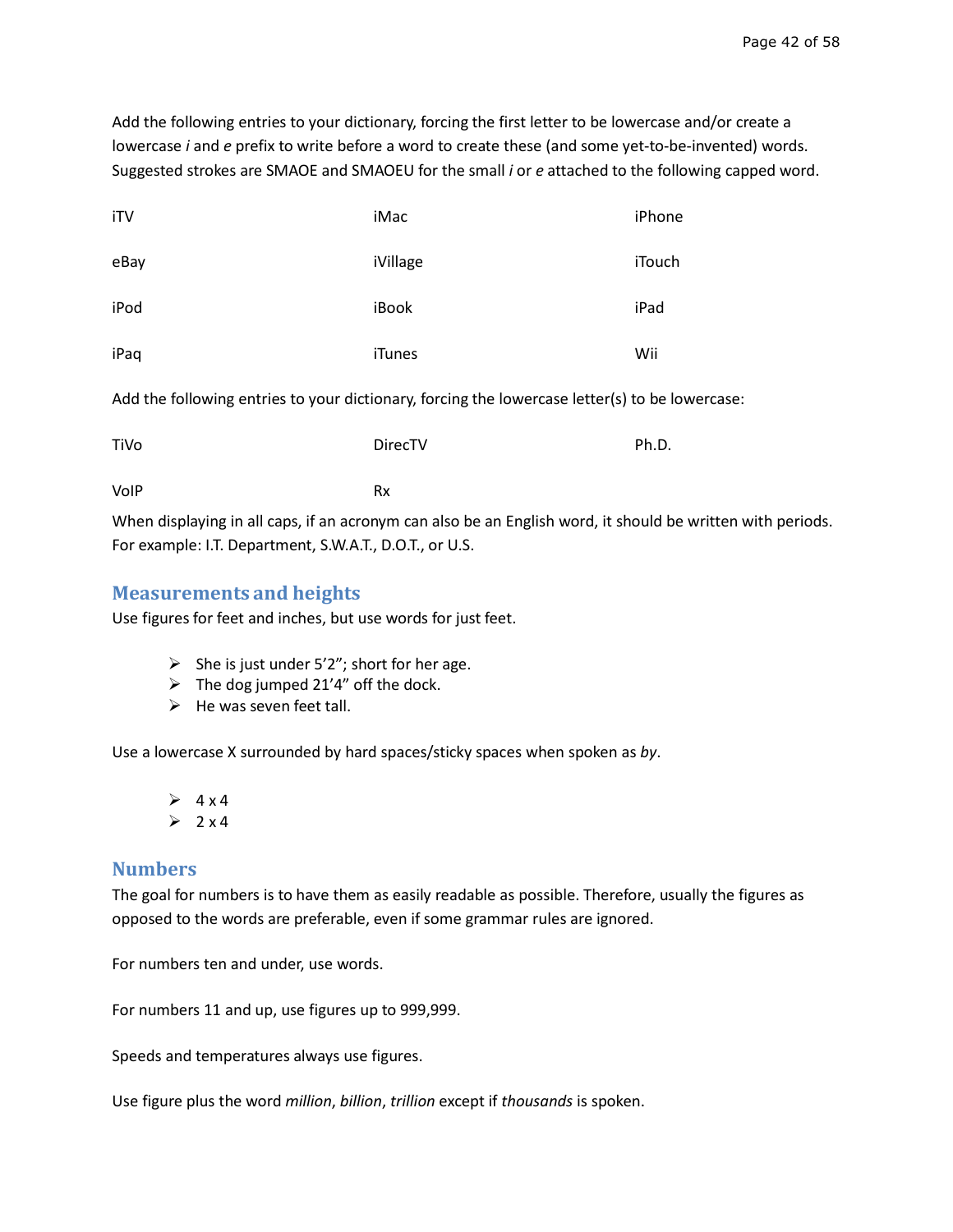- $\geq 4$  million
- $\geq 12$  billion
- $\geq 100$  trillion
- $\geq 8,507,444$
- $\geq 12,600,500,000$

Use .25 for quarter, .5 for half and .75 for three-quarters when preceding *million*, *billion*, or *trillion*.

- $\geq 4.5$  million
- $\geq$  3.75 trillion
- $\geq 11.25$  gazillion

#### **Fractions**

Write out fractions except when accompanied by a whole number. The exception is the stock market; see below. Use decimals for tenths, hundredths, and thousandths.

- One-half
- $\triangleright$  Two-thirds
- $\triangleright$  Two and a half should be written as 2 1/2.
- $\triangleright$  Eight and a quarter should be written as 8 1/4.
- $\triangleright$  Three and a third should be written as 3 1/3.
- $\triangleright$  Eight tenths should be written as .8.
- $\triangleright$  Five hundredths should be written as .05.
- Seven thousandths should be written as .007.

Avoid the temptation to enter steno outlines in your dictionary to display the above examples. Rather, write it out manually, including decimals and/or slashes.

### **Stock market**

Do not use commas unless the Dow is over 10,000; NASDAQ and S&P do not take a comma.

- $\triangleright$  The Dow is down 30 points at 12,222.
- $\triangleright$  The NASDAQ is down 11 points at 2583.
- $\triangleright$  The S&P 500 lost 4 1/3 to 1162.80.
- $\triangleright$  Your local index fell 5/8. (not 5/8ths or 5/8s)

### **Money**

Use figures under 1 million.

 $\triangleright$  Two dollars and fifty cents should be written as \$2.50.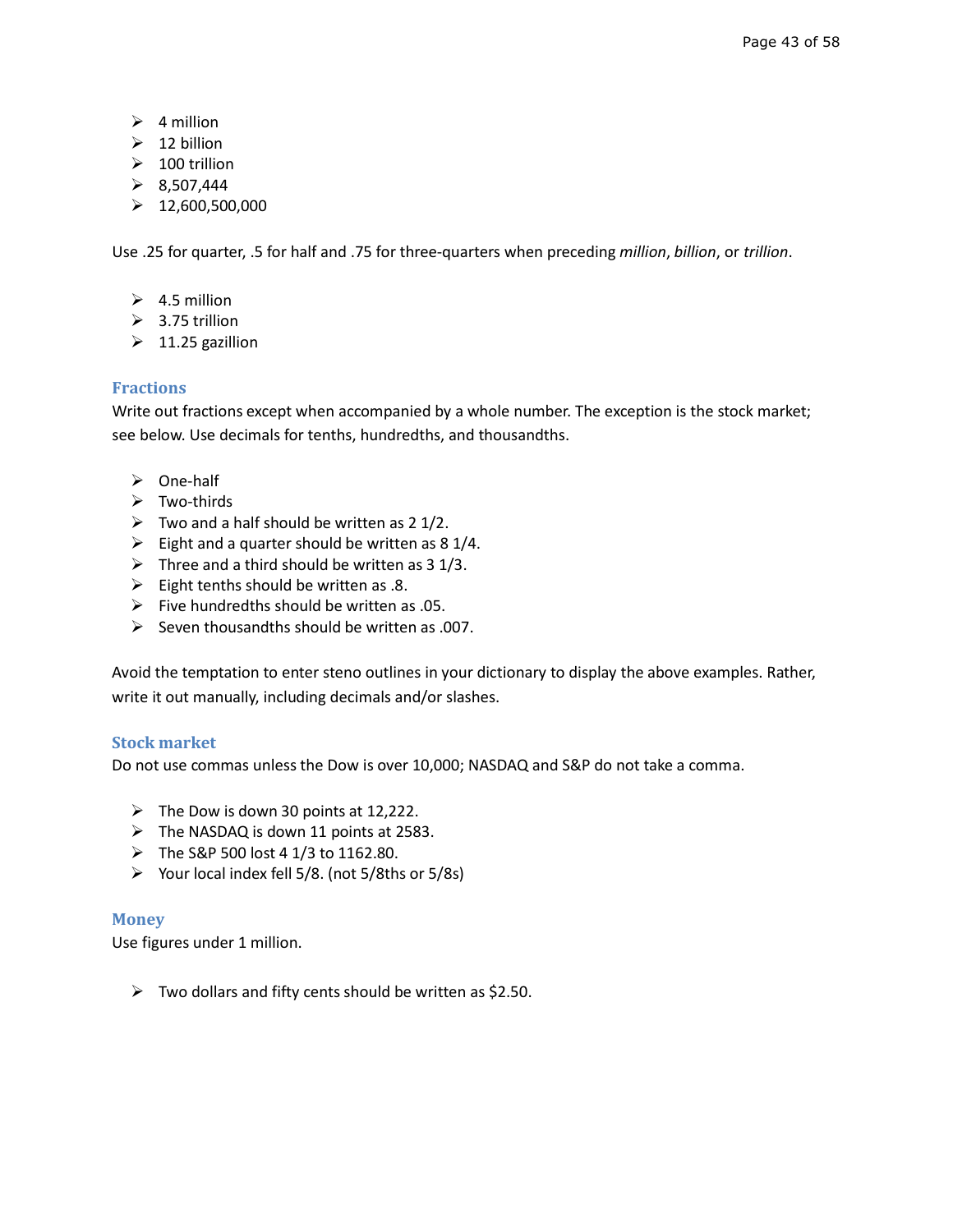Write the dollar sign, even if it is not spoken and if the intention is clear.

 $\triangleright$  Four million should be written as \$4 million.

Use .5 for "half."

- $\triangleright$  Eight-and-a-half dollars should be written as \$8.50.
- $\triangleright$  Six-and-a-half billion dollars should be written as \$6.5 billion.
- $\triangleright$  Seventy-five cents should be written as 75 cents.
- $\triangleright$  A dollar fifty should be written as \$1.50.
- $\triangleright$  Four-and-a-half dollars should be written as \$4.50.

#### **Times**

Use figures for all times.

 $\triangleright$  "We hope you'll join us at 11." This should be written as "We hope you'll join us at 11:00."

#### **Ages**

Use figures when referring to ages.

- $\triangleright$  She was 4 1/2 years old.
- $\triangleright$  He was 8 years old.
- $\triangleright$  The 5-year-old child was presumed missing.

## **Punctuation**

Periods, question marks, and exclamation points may or may not be followed by a new line and will be determined by the CART company's preference.

You may use semicolons, colons, exclamation points, or ellipses where appropriate.

- $\geqslant 4:00 \text{ PM}$
- $\triangleright$  John 4:13

When using colons in speaker IDs, only one space after the colon, as follows:

 $\triangleright$  >> JOHN DOE: My name is John Doe.

#### **Plurals and possessives**

Use a lowercase *s* or apostrophe *s*, depending on the company's style, with acronyms and numbers. Use *s* apostrophe in words and acronyms ending in *s*. Add -*es* to names ending in *s* to make them plural. Create a steno stroke for lowercase *s* and -*es* so as not to rely on software intelligence. Create a steno stroke for -*s* to add to names when you do not want the software to change the spelling.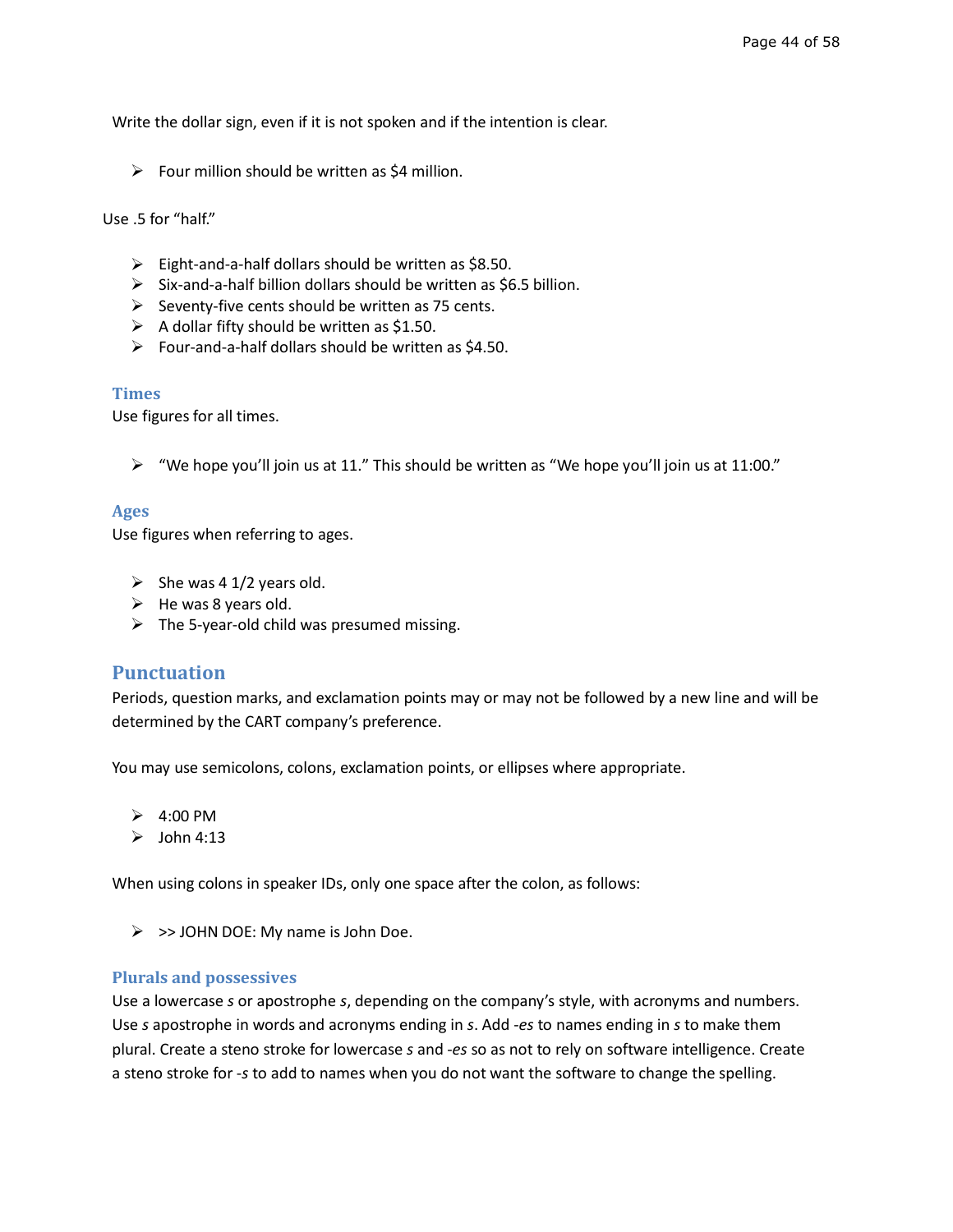- DVDs
- DVD'S
- $\geq 1970s$
- $\geq 1980'$ S
- $\triangleright$  CBS'
- $\triangleright$  ABC'S
- Witness'
- $\triangleright$  Elvis'
- $\triangleright$  Kennedys
- $\triangleright$  Joneses (more than one Jones)
- $\triangleright$  Jones' (belongs to one particular Jones)
- $\triangleright$  Joneses' (belongs to the more than one Jones)
- $\geq$  20s (temperatures)
- $\triangleright$  '20s (1920s)
- $\geqslant$  20'S
- $\geq$  '20'S

## **Speaker IDs**

Use speaker IDs, or tokens, in some settings, depending on the CART company's preference. There is only one space after the colon. Speaker IDs may be all capped or mixed case. Refer to the CART company's preferences.

>> Instructor:

>> MALE STUDENT:

>> MR. SMITH:

>> KENNETH SMITH:

>> Judy Jones:

### **Quotations**

Use quotations around movie, show, song, book, and newspaper titles as well as for nicknames within a name.

- $\triangleright$  "Shrek 2" topped sales at the box office this weekend.
- $\triangleright$  "The Story of Helen Keller" is an autobiography.
- $\triangleright$  "Heather Has Two Mommies" was banned from the library.
- $\triangleright$  "The New York Post" reported the takeover.
- $\triangleright$  Sean "P. Diddy" Combs created the clothing line Sean John.
- $\triangleright$  P. Diddy is the executive producer of "Making of the Band."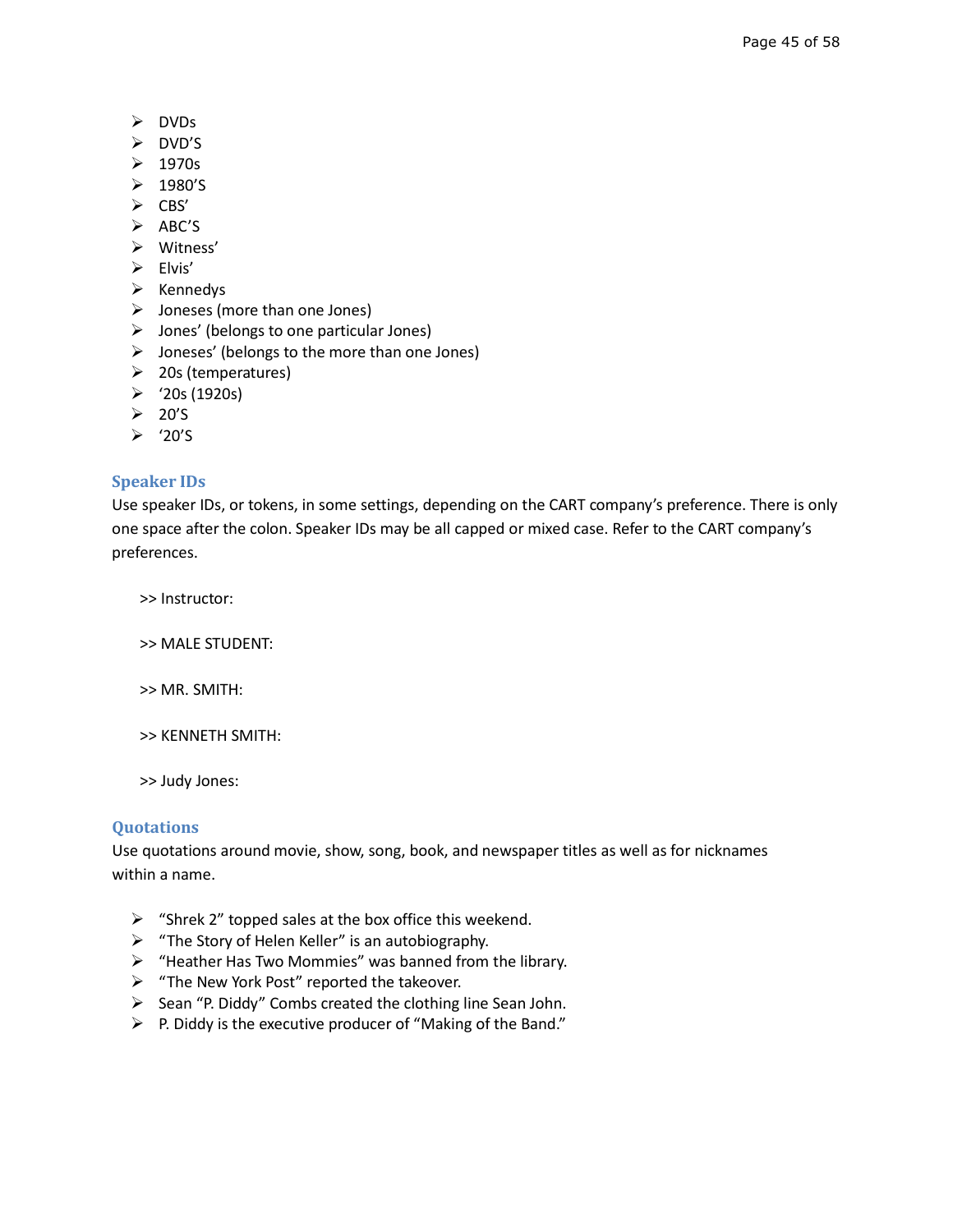$\triangleright$  "Doubt" won the Tony for "Best Play" in 2005.

### **Slashes**

Use slashes for dates and fractions.

- $\geq$  9/11/01
- $2/3$
- $\triangleright$  50/50

#### **Phone numbers**

Use hyphens to separate numbers.

- $> 555-1212$
- $\geq 1 800 222 TIPS$

#### **Percentages**

Use the percent symbol.

 $\geqslant$  25%

Convert fractions to figures.

- $\geq$  8.5% (spoken 8 1/2 percent)
- $\geq$  4% (spoken 4/10 of a percentage point)

# **Web addresses**

Create strokes for .com, .org, .gov, .net, .info, .tv, .edu, .ca, etc. (Some companies use all lowercase.)

- WWW.FCC.GOV
- $\triangleright$  [www.fcc.gov](http://www.fcc.gov/)

Use delete space stroke between words in Web addresses.

Some CART software includes a glue-together or stick-together feature that can be incorporated into a dictionary entry. Stroke the entry before a Web address to glue each word in the address together. Include a command in the website extensions to turn off the glue together or stick together command. It is very important to either include the glue off command in the definition or to stroke the command manually after the website name, otherwise the remainder of the realtime text will glue together.

# **Scripture readings**

Use the chapter and verse setup from Bibles.

 $\triangleright$  1 Corinthians 4:1-4 (spoken as First Corinthians Chapter 4, verses one through four)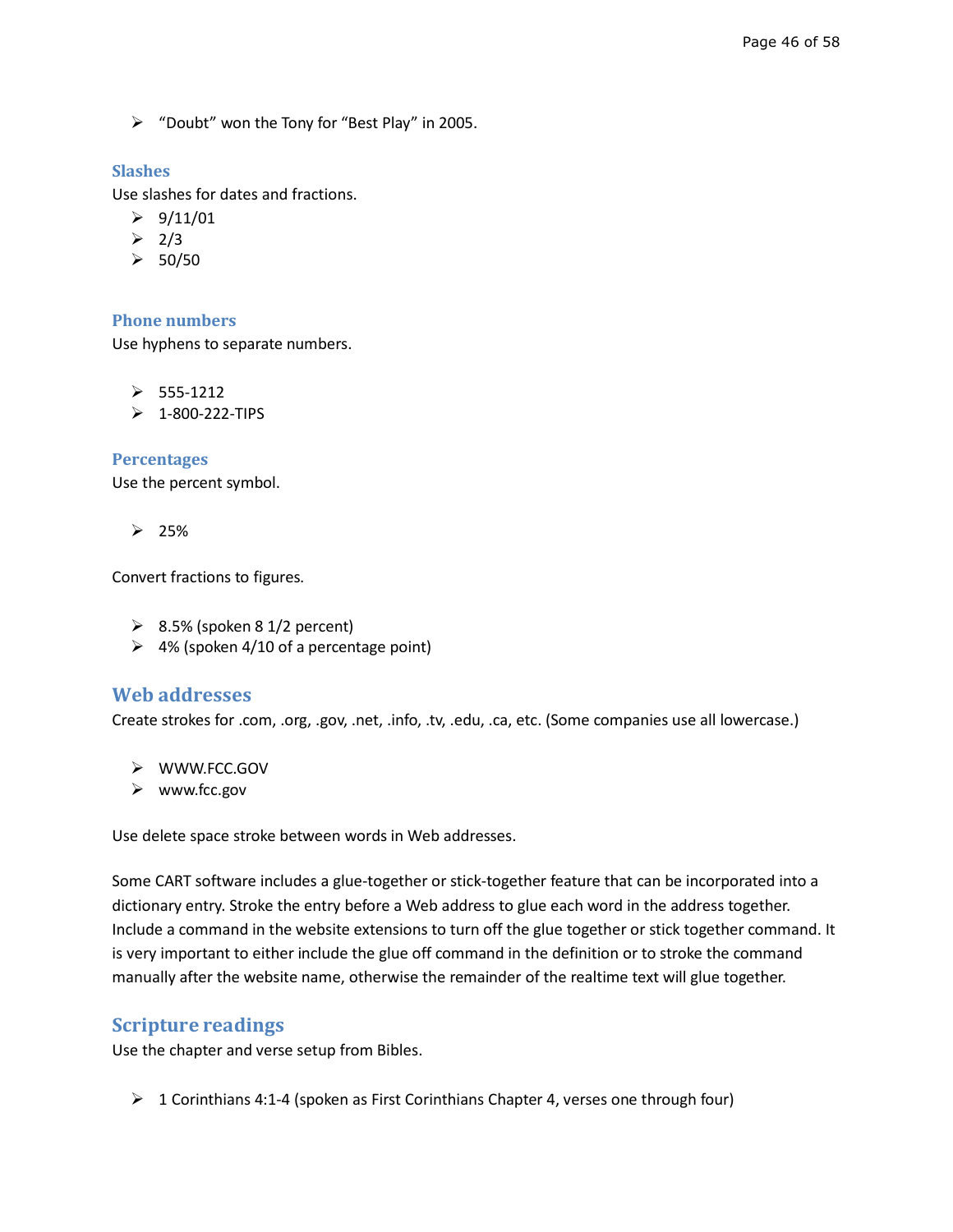$\geq 1$  Corinthians 4:1-4 (spoken as First Corinthians 4, one through four)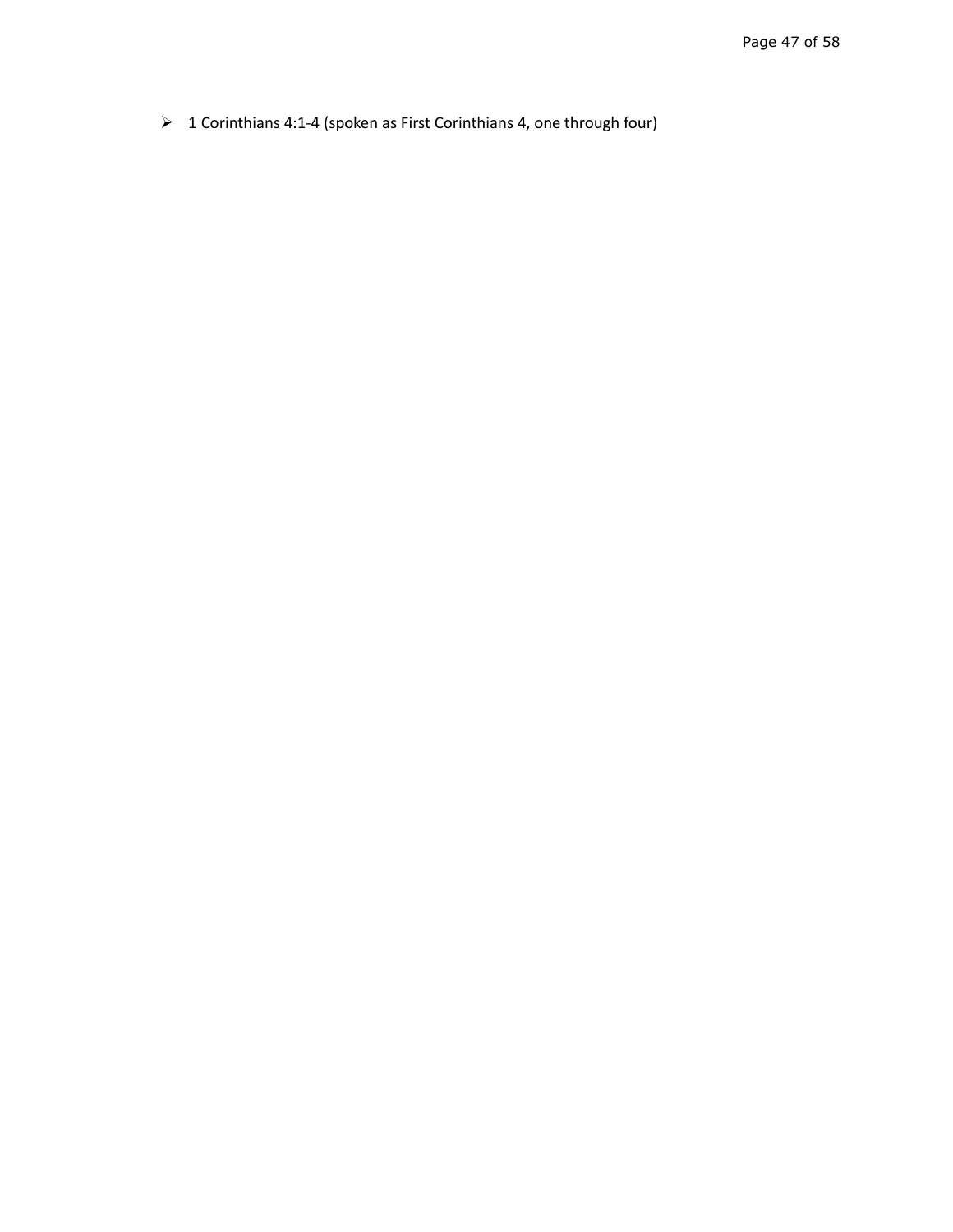# **Booking a CART captioning job**

Often the clients or consumers will contact a CART captioner and they really do not know what they want, other than to say they need to "meet the ADA requirements." Or, clients will say, "I have a deaf employee, and he cannot hear what is going on in meetings," or "I have a student who is struggling in class," or "Can you put the words onto a video?" or even "I don't know what I want, but I was told to call you." It is our job as professionals to help guide the consumers and clients through the maze of options to determine what they want and need for services.

The most important thing to focus on is the desired outcome, meaning how the text will be displayed. The following list of questions is not comprehensive, but it will help you guide the client or consumer through to a successful and desired outcome.

- $\triangleright$  What is the event?
- $\triangleright$  When is the event?
- $\triangleright$  What is the start and expected end time of event?
- $\triangleright$  What is the location of the event?
- $\triangleright$  How many people will require captioning services just one person or the entire audience?
- $\triangleright$  Will there be cameras projecting a video image, or do you want just a full screen of text?
- $\triangleright$  Do you want the words to appear in the room and also be streamed to remote participants?
- $\triangleright$  Will a PowerPoint be used? If so, do you want the words to appear on the same screen as the PowerPoint or on a separate screen?
	- $\circ$  Note: You can use a piece of equipment that lays the words on top of a video image but does not embed it into the signal, like Text on Top for example.
- $\triangleright$  Is this a webinar using a platform such as Adobe Connect or WebEx?
- $\triangleright$  Is an LCD projector and screen available at the venue for the CART captioning display?
- $\triangleright$  Do you want the words physically embedded in the video?
	- $\circ$  If they choose to have the words embedded into the video image, you then explain what the options are, starting with what an encoder is and what a character generator is (pieces of equipment that embed the text into the video image).
		- **D**n-site encoder captioning (data streamed through encoder or character generator and embedded onto a video image) is referred to by many names. Clarification of the type of services is needed in order to meet the customer's expectation.
		- Remote encoder captioning will require phone lines at the event site unless iCap is being used. If iCap is being used, Internet connectivity is required.

Note that you have to determine who is going to supply each of the needed pieces of display equipment and software: LCD projector, screen, encoders, Text on Top, etc.

From here, you hopefully can discern what they want and where they want the text to go. You then go a little deeper and explain to them that they can have a person on-site or they can have a person working remotely.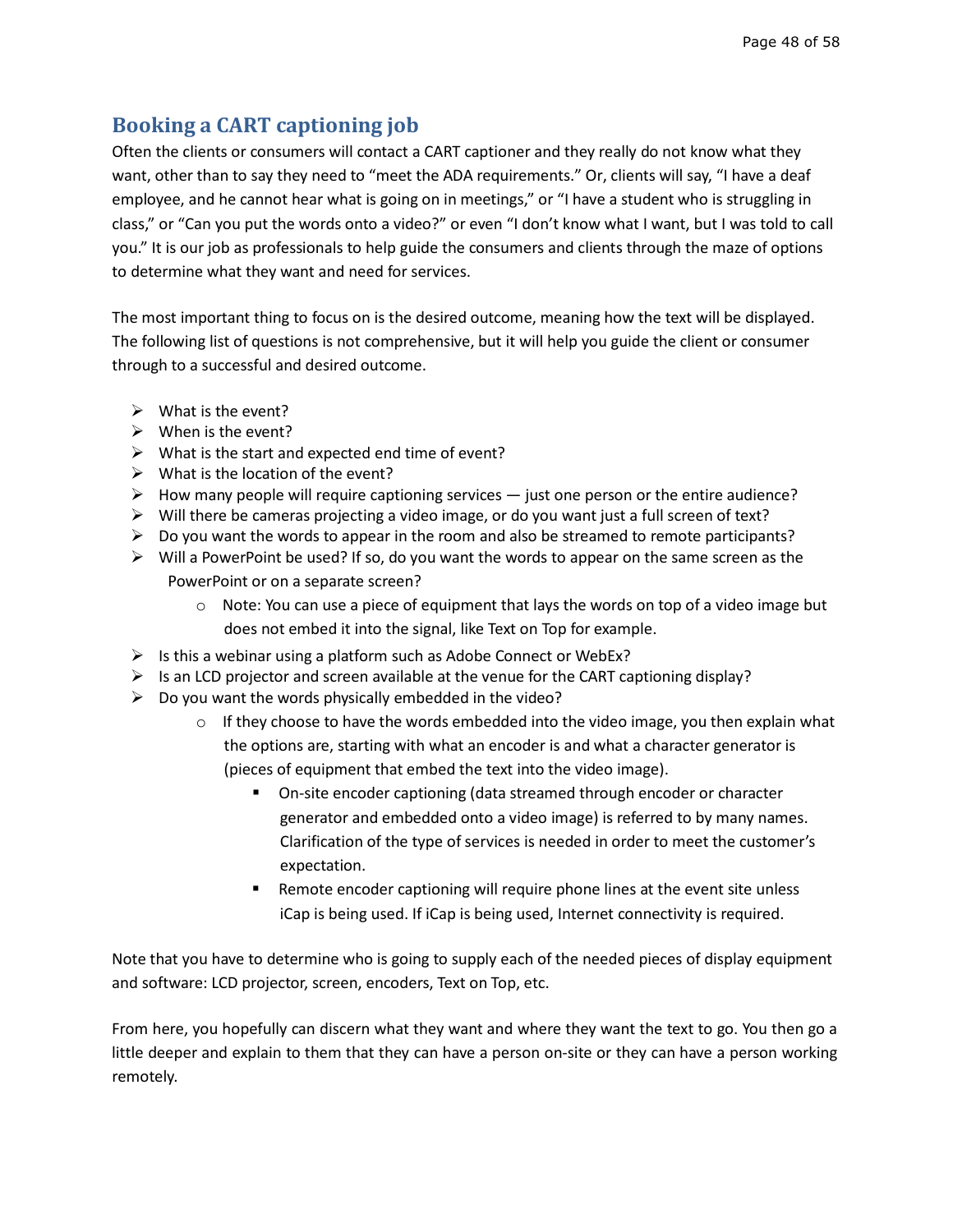- $\triangleright$  The remote person has to be able to hear the meeting, and there are several options on how to receive the audio (Skype, Google Chat/Talk, conference call system, hybrid coupler, speakerphone, or other).
- $\triangleright$  Note that it is good to talk to their technical team, if possible.

You conclude with the job details, such as:

- $\triangleright$  Will there be any concurrent sessions requiring captioning? If so, how many?
- $\triangleright$  Will prep material be provided? Accuracy and quality captioning is enhanced when prep material is provided.
- $\triangleright$  Will a file be provided upon conclusion of the event? If so, when and to whom?
- $\triangleright$  Who will be receiving an invoice for payment and what are the payment terms?

NCRA provides an online listing of all working members, which includes members' credentials and services that is open to the public and can be used to locate captioners.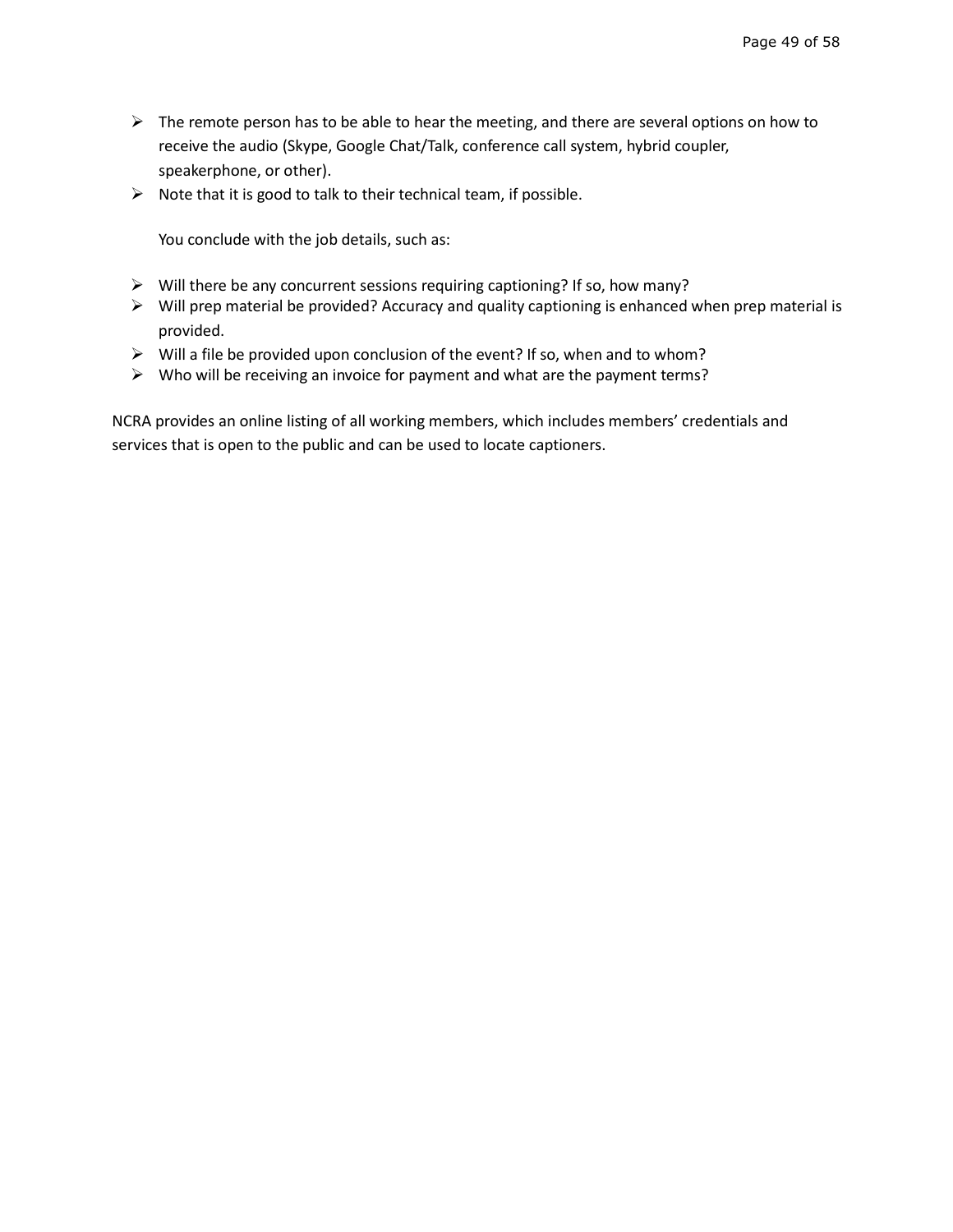# **CART captioner's checklist**

To reduce the risk of human error, a checklist may be used prior to beginning a job. When working onsite, a CART captioner should be set up and ready to go 30 to 60 minutes prior to the beginning of the job. When working remotely, a CART captioner should be set up and ready to go 10 to 15 minutes prior to the beginning of the job.

# **On-site one-on-one CART**

- 1. Boot up computer and turn on steno machine
- 2. \_\_\_\_\_ Start CAT software
- 3. Load job-specific dictionaries
- 4. \_\_\_\_ Initialize realtime file
- 5. Test speaker IDs
- 6. \_\_\_\_ Test job-specific briefs
- 7. \_\_\_ Set display for readability and customer preference (upon completion of session)
- 8. \_\_\_\_ Terminate realtime session
- 9. \_\_\_\_\_ Save to text file, if requested
- 10. \_\_\_\_ Scan file for untranslated strokes, and spell-check
- 11. Email file, if requested

# **On-site overhead/projected CART**

- 1. Connect to projector and turn on projector
- 2. Boot up computer and turn on steno machine
- 3. Start CAT software
- 4. Load job-specific dictionaries
- 5. Initialize realtime file
- 6. Test speaker IDs
- 7. Test job-specific briefs
- 8. \_\_\_ Set display for readability and customer preference, testing that the right margin does not bounce during realtime
- $9.$   $\qquad$ To display overhead, toggle to display projection
- 10. *imeseren contings of that the consumer can maintain line of sight between the screen,* PowerPoints, speaker, and sign language interpreters
- 11. \_\_\_ If there is no PowerPoint screen, then place the CART screen beside the speaker or directly behind and above the speaker
- 12. \_\_ When applicable, plug in headphones to audio board or amp box (upon completion of session)
- 13. Terminate realtime session
- 14. Save to text file, if requested
- 15. Scan file for untranslated strokes, and spell-check
- 16. Email file, if requested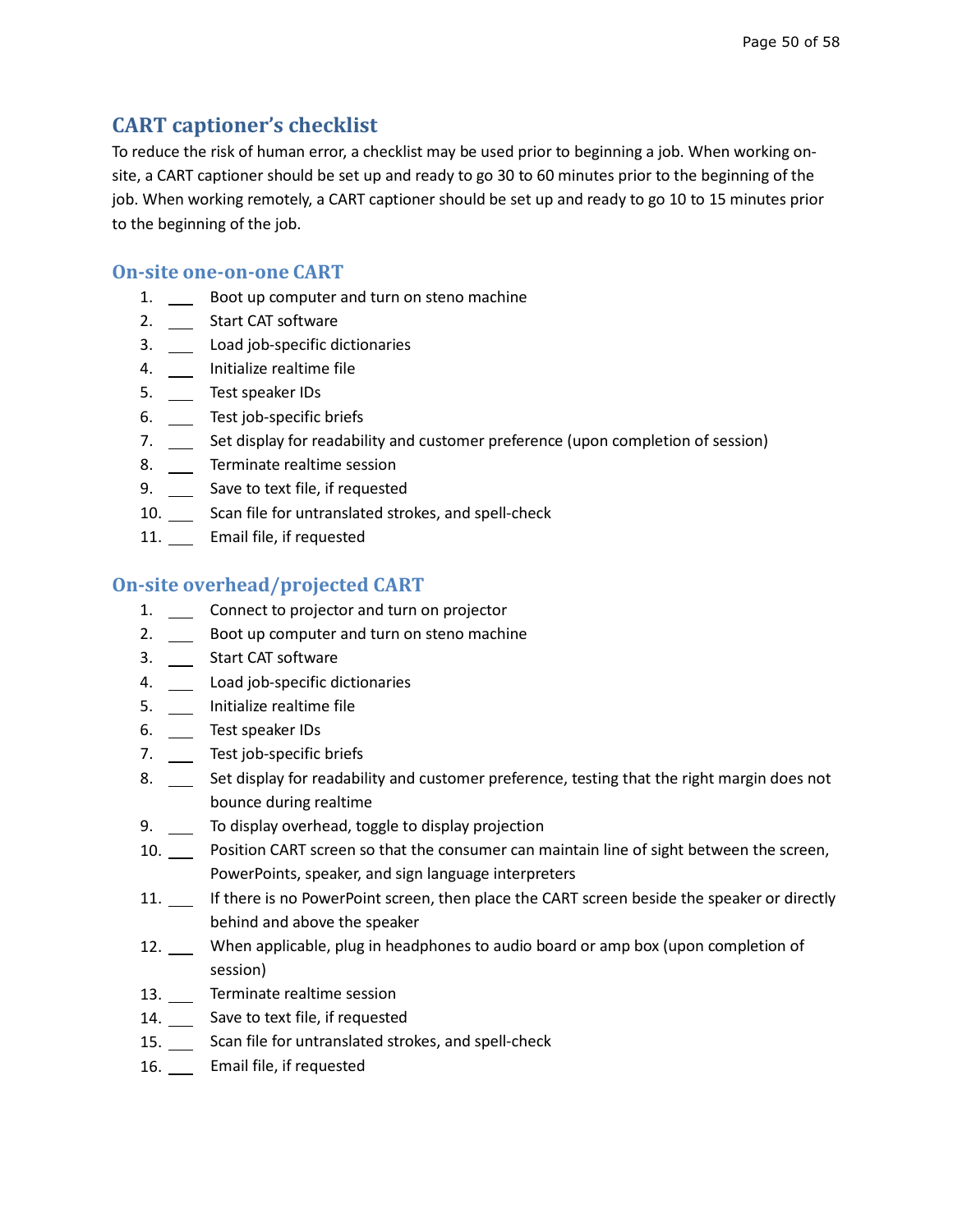### **Remote CART**

- 1. \_\_\_\_ Boot up computer and turn on steno machine
- 2. \_\_\_\_ Open streaming text application
- 3. \_\_\_\_\_ Start CAT software
- 4. Load job-specific dictionaries
- 5. \_\_\_\_ Initialize realtime file
- 6. \_\_\_ Test speaker IDs
- 7. \_\_\_\_ Test job-specific briefs
- 8. \_\_\_\_ Load scripted files, if any, and if software allows
- 9. \_\_ Plug headphones into the computer (if using programs such as Skype or AIM to acquire audio), and activate the audio program
- 10. Plug headphones into auto coupler/amplifier or phone audio system (if using the phone to acquire audio), then dial the call-in number
- 11. \_\_ Verify with consumer that text is streaming (upon completion of session)
- 12. Disconnect audio
- 13. Terminate realtime session
- 14. Save to text file, if requested
- 15. Terminate the streaming text application
- 16. Scan file for untranslated strokes, and spell-check
- 17. Email file, if requested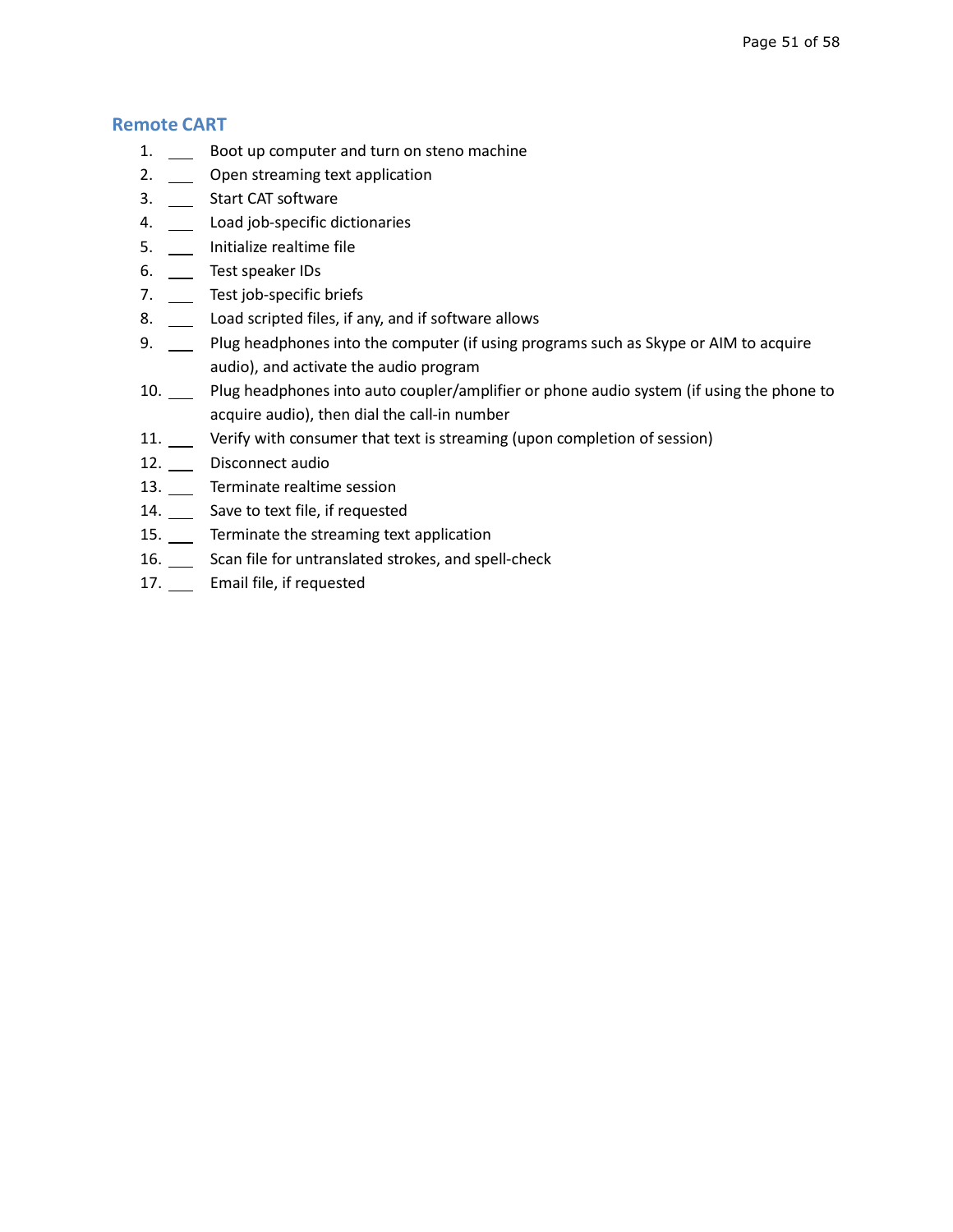# **Troubleshooting**

It is recommended that you keep important phone numbers on hand and/or programmed into your phone, i.e., CART software vendor support, CART companies you provide services for, other CART captioners you can contact to relieve you if you cannot resolve technical issues, computer manufacturer technical support, etc.

# **Hardware issues**

There is no power to the steno machine.

- $\triangleright$  Is steno machine plugged into the wall or a power source?
- $\triangleright$  Is the power strip plugged into the wall and turned on?
- $\triangleright$  Is the USB cable and/or port you are using working properly? Try another USB cable and/or port, if possible.

There is no steno to the computer.

- $\triangleright$  Is the port on the writer working?
- $\triangleright$  Is the realtime cable damaged?
- $\triangleright$  Is the realtime cable or wireless device plugged in and seated tightly?
- $\triangleright$  Are any pins in your port bent?
- $\triangleright$  Is your writer in realtime mode?
- $\triangleright$  Are the drivers for your PCMCIA serial card or USB-to-serial adapter installed?
- $\triangleright$  Which COM port you are using? (Check the Device Manager.)
- $\triangleright$  Is the writer/adapter recognized in the Device Manager?
- $\triangleright$  Is the USB port you are plugged into working?
- $\triangleright$  Are there other wireless devices nearby that could be interfering?

You don't see your text appearing in the streaming text platform.

- $\triangleright$  Make sure your com ports in your CAT software and the streaming text platform match.
- $\triangleright$  Make sure you have connected to the streaming platform.
- $\triangleright$  If the consumer does not see your text, but the event is active, ask your consumer to refresh their screen.
- $\triangleright$  Make certain you have the correct writer in your software. For instance, if you have a Cybra, make sure in your software that you have selected Cybra as your steno machine.
- $\triangleright$  Make certain you are outputting to the proper source, i.e. CaseView, ANSI.
- $\triangleright$  Make certain you have Internet connectivity.

The text isn't being projected on the screen.

- $\triangleright$  Is the VGA cable plugged into your computer AND the projector?
- $\triangleright$  Are you toggled so you can see the text on the big screen as well as your computer screen?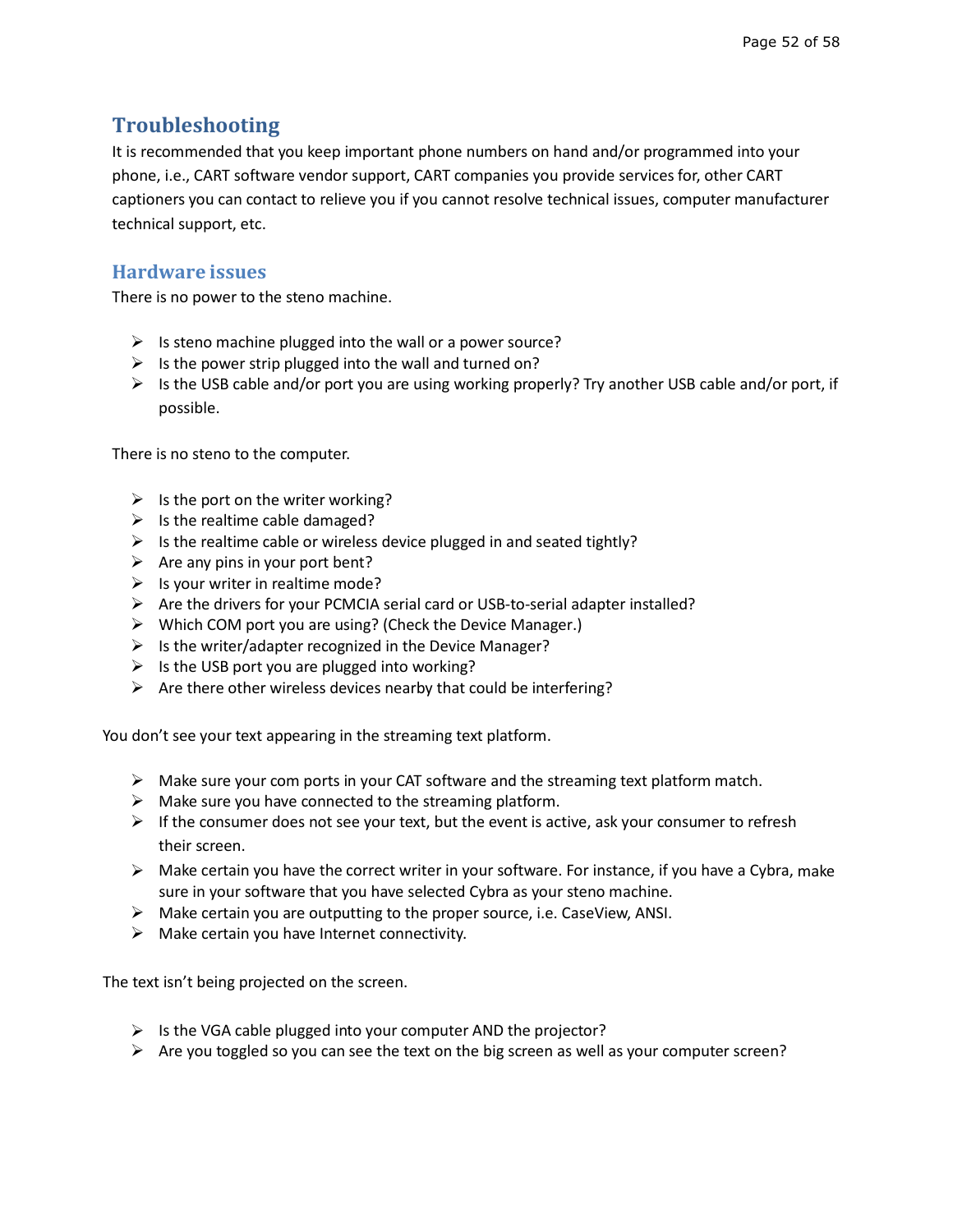# **Audio issues**

The landline audio is of poor quality.

- $\triangleright$  If phone is plugged into a wall jack, is there a dial tone?
- $\triangleright$  Is there long distance service?
- $\triangleright$  Is there excessive white noise on the line?
- $\triangleright$  Is the physical phone line in good shape? No bends or kinks?
- $\triangleright$  Is the plastic piece on either end tightly plugged in?
- $\triangleright$  Have you disabled call waiting, voice mail messaging, or other extra services?

Voices are muffled using either landline or VoIP lines.

- $\triangleright$  Questions for the CART consumer:
	- o Is the mic turned on and plugged into the correct place?
	- o Are the batteries on the mic and the receiver charged?
	- o Is the phone on mute?
	- o Can the mic be moved closer to the person speaking?
- $\triangleright$  Questions for the CART captioner:
	- o Is the headphone plugged tightly into the phone or computer jack?
	- o Have you disconnected and reconnected?
	- o Is the headphone battery charged?
	- o Is the phone on mute?

### **Phone connection issues**

If the long distance carrier has discontinued your ability to make long distance calls, a calling card or dialaround number may be used.

- $\triangleright$  Is the phone card charged with minutes?
- $\triangleright$  Have you redialed the numbers?
- $\triangleright$  Do you need to dial an 8 or a 9 to get an outside line first?
- $\triangleright$  Has the phone card expired?
- For further information, see *[1010phonerates.com/dial\\_around\\_faq.html](http://www.1010phonerates.com/dial_around_faq.html)*. Check different calling card companies for their rates.

# **Computer issues**

The computer system is running slowly.

- $\triangleright$  Are background scans turned off? (virus scans, automatic updates, backup programs, firewalls, etc.)
- $\triangleright$  Have you run a system scan?
- $\triangleright$  Have you defragged your hard drive?
- $\triangleright$  Have you archived and deleted old files to free up memory?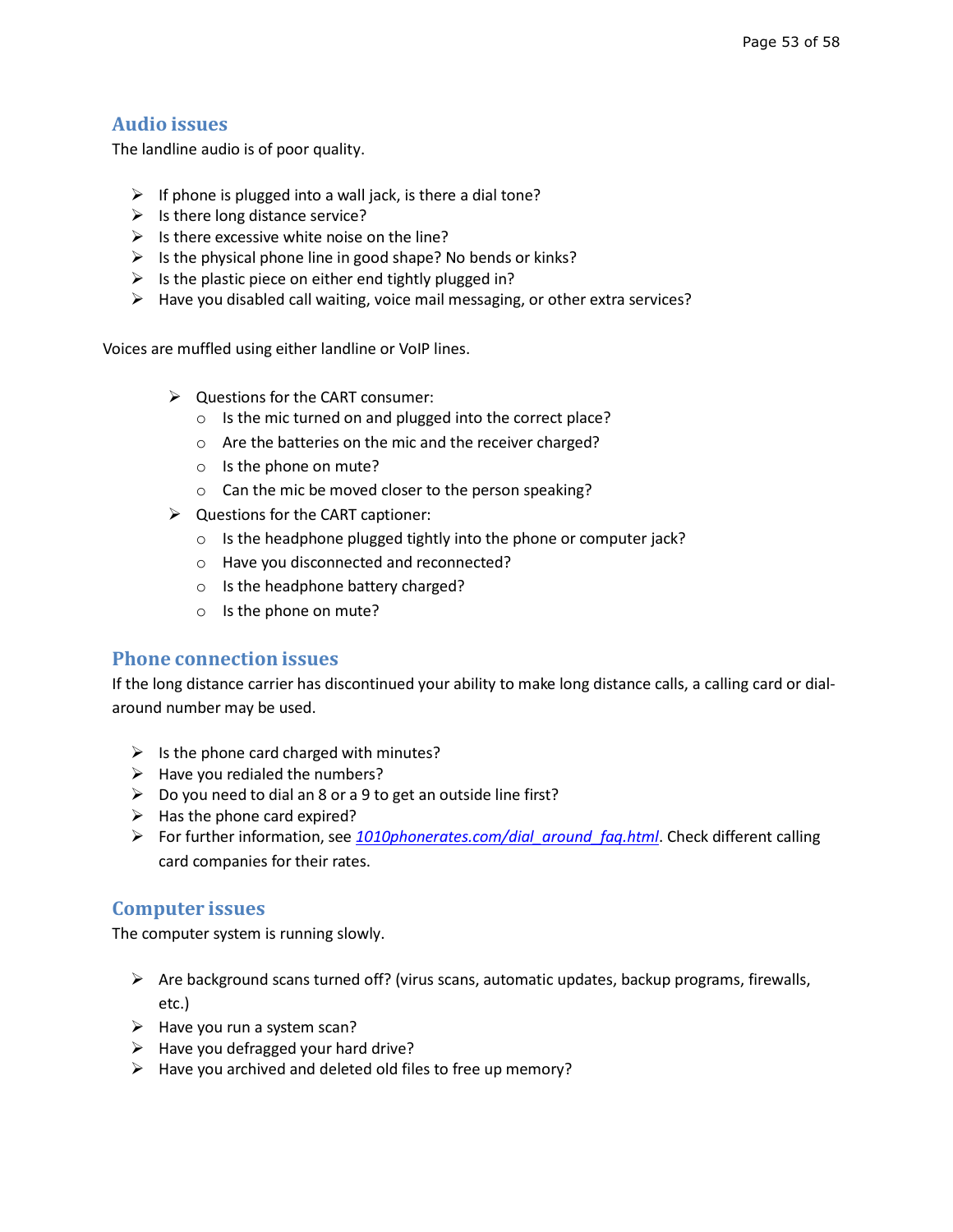Page 54 of 58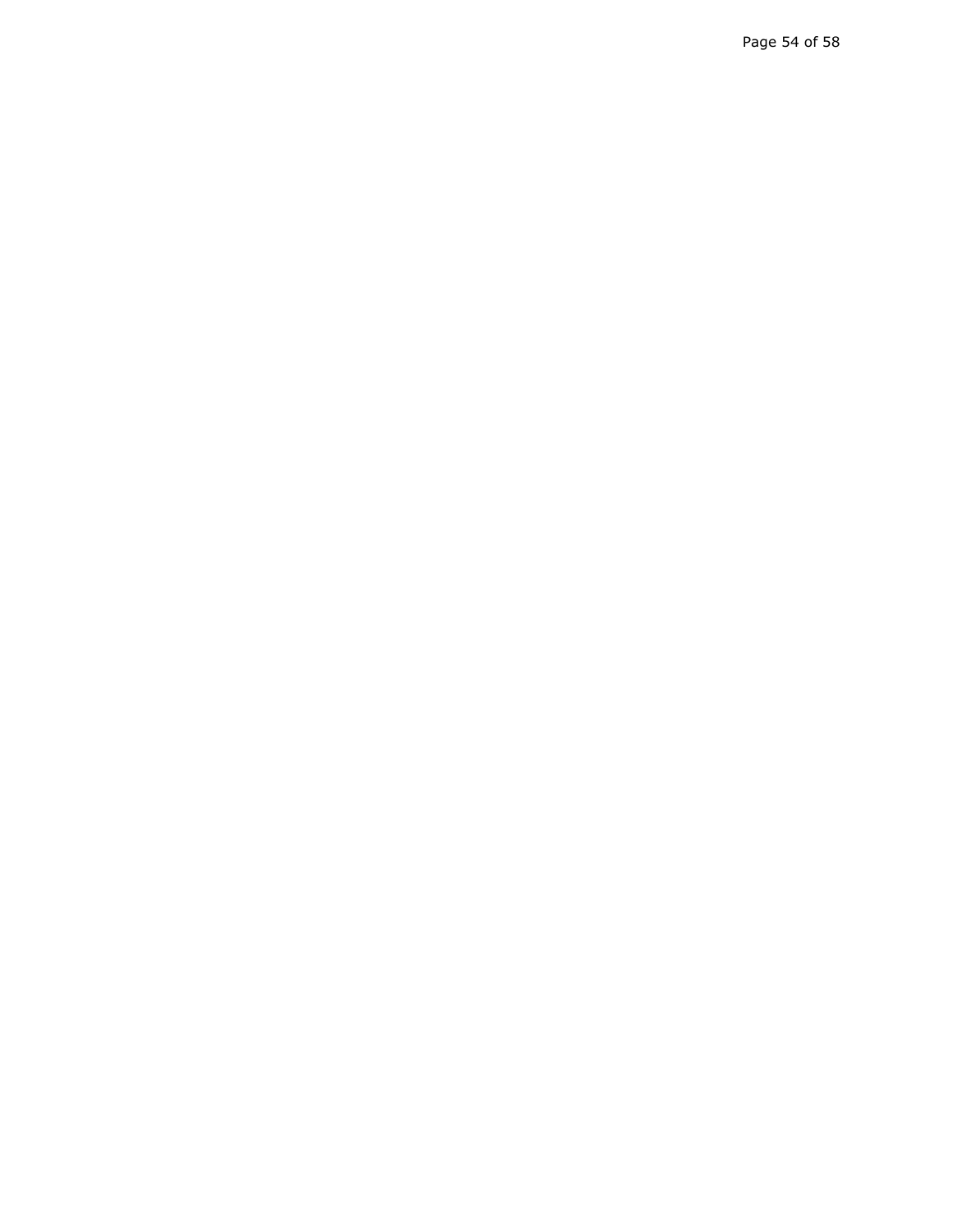# **Resources and links**

## **Resources**

- > NCRA[: NCRA.org](http://www.ncra.org/)
- CART [Captioner's](https://www.ncra.org/docs/default-source/uploadedfiles/governmentrelations/cartmanual.pdf) Manual
- CART [Captioners'](https://www.ncra.org/docs/default-source/uploadedfiles/governmentrelations/cart-bill-of-rights.pdf) Bill of Rights
- CART [Consumer Bill](https://www.ncra.org/captioningmatters/captioning-matters-home/captioning-matters-resources/captioning-matters--group-page-for-resources/CART-Consumer-Bill-of-Rights) of Rights
- NCRA's CART & Broadcast Captioners Code of [Professional Ethics](https://www.ncra.org/home/professionals_resources/NCRA-Code-of-Professional-Ethics/captioners-code-of-professional-ethics)

# **Deaf and hard-of-hearing organizations**

### **Alexander Graham Bell Association for the Deaf and Hard of Hearing (AG Bell)**

AG Bell helps families, health-care providers, and educational professionals understand childhood hearing loss and the importance of early diagnosis and intervention. Through advocacy, education, research, and financial aid, AG Bell helps to ensure that every child and adult with hearing loss has the opportunity to listen, talk, and thrive in mainstream society. With chapters located in the United States and a network of international affiliates, AG Bell supports its mission: Advocating independence through listening and talking!

#### [agbell.org](http://www.agbell.org/)

#### **American Speech-Language-Hearing Association (ASHA)**

ASHA is the professional, scientific, and credentialing association for more than 127,000 members and affiliates who are audiologists, speech-language pathologists, and speech, language, and hearing scientists.

#### [asha.org](http://www.asha.org/default.htm)

### **American Academy of Audiology**

The American Academy of Audiology has resources for consumers who want to learn more about hearing and balance, students thinking about a career as an audiologist, and professionals with questions about technical topics in audiology.

#### [audiology.org](http://www.audiology.org/)

### **American Hearing Research Foundation (AHRF)**

AHRF serves two vital roles: to fund significant research in hearing and balance disorders and to help educate the public.

### [american-hearing.org](http://www.american-hearing.org/)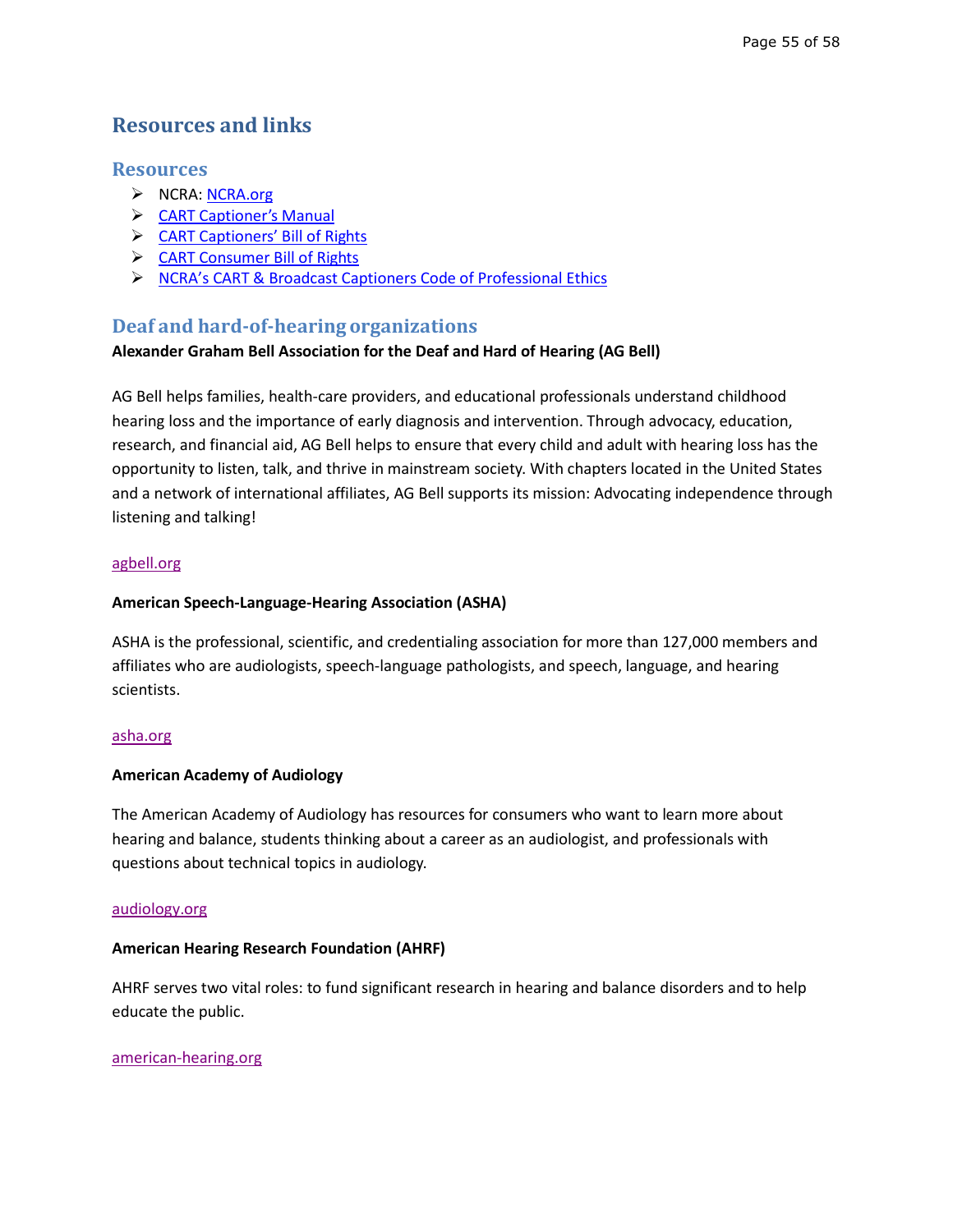### **American Society for Deaf Children (ASDC)**

ASDC supports and educates families of children who are deaf and hard of hearing and advocates for high-quality programs and services.

#### *[deafchildren.org](http://www.deafchildren.org/)*

#### **Association of Late-Deafened Adults (ALDA)**

ALDA's membership is international in scope. ALDA works collaboratively with other organizations around the world, serving the needs of people who are late-deafened. It extends a welcome to everyone, late deafened or not, who supports its goals.

#### *[alda.org](http://www.alda.org/)*

#### **Canadian Academy of Audiology (CAA)**

The Canadian Academy of Audiology is dedicated to enhancing the role of audiologists as primary hearing health-care providers through advocacy, education, and research.

#### *[canadianaudiology.ca](http://www.canadianaudiology.ca/)*

### **Canadian Association of the Deaf-Association des Sourds du Canada (CAD-ASC)**

CAD-ASC provides consultation and information on Deaf needs and interests to the public, business, media, educators, governments, and others. It conducts research and collects data regarding Deaf issues, issues reports on these studies and provides expertise on them, develops and implements pilot programs, and offers assistance to Deaf organizations and service agencies across the country. It also provides a major library and resource center on deafness at its office in Ottawa, Ontario.

#### *[cad.ca](http://www.cad.ca/)*

### **Canadian Hard of Hearing Association (CHHA)**

CHHA is a consumer-based organization formed by and for Canadians who are hard of hearing. CHHA works cooperatively with professionals, service providers, and government bodies, and it provides information about hard-of-hearing issues and solutions. CHHA is Canada's only nationwide nonprofit consumer organization run by and for people who are hard of hearing. CHHA works to eliminate the isolation, indignation, and frustration of people who are hard of hearing and deafened by assisting in increasing personal self-esteem and confidence, which will lead to total integration in society.

#### *[chha.ca](https://www.chha.ca/)*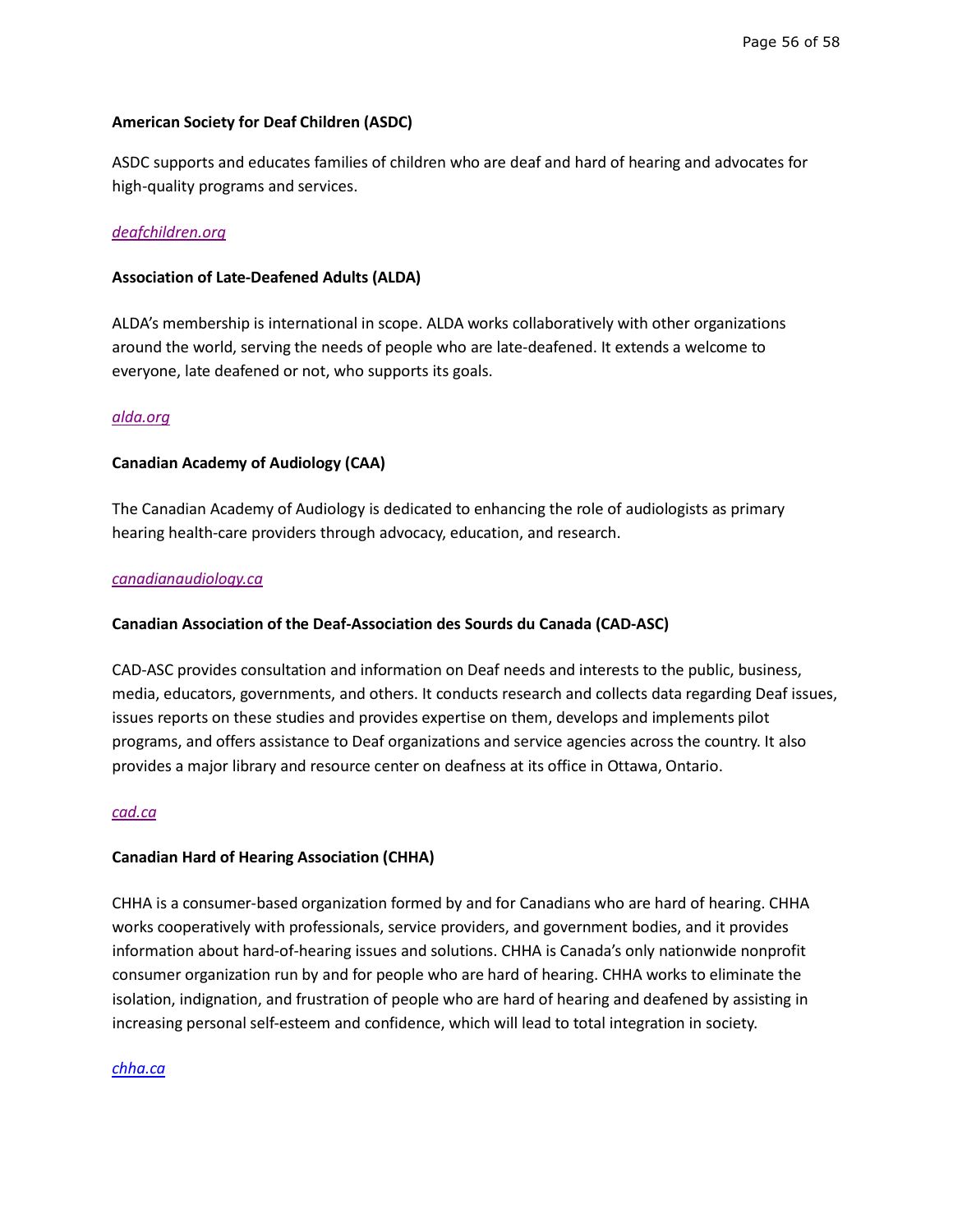#### **International Federation of Hard of Hearing People (IFHOH)**

IFHOH provides a platform for cooperation and exchange of information between hard-of-hearing organizations. It promotes greater understanding amongst people who are hard of hearing throughout the world.

### *[ifhoh.org](http://www.ifhoh.org/)*

#### **Hearing Aid Manufacturers**

A variety of companies make hearing aids. As of publication, the website below has a list.

*[verywell.com/hearing-aid-manufacturers-1048794](https://www.verywell.com/hearing-aid-manufacturers-1048794)*

#### **Hearing Loss Association of America (HLAA)**

HLAA is the nation's largest organization for people with hearing loss. HLAA exists to open the world of communication for people with hearing loss through information, education, advocacy, and support.

#### [hearingloss.org](http://www.hearingloss.org/)

#### **Hearing Loss Web**

Hearing Loss Web provides information and support for people who are hard of hearing and late deafened.

#### *[hearinglossweb.com](http://www.hearinglossweb.com/)*

#### **National Association of the Deaf (NAD)**

NAD advocates for the rights and quality of life of individuals who are deaf and hard of hearing in the United States.

#### *[nad.org](http://www.nad.org/)*

#### **National Institute on Deafness and Other Communication Disorders (NIDCD)**

NIDCD is one of the institutes that comprise the National Institutes of Health (NIH). The NIH is the federal government's focal point for the support of biomedical research. The NIH's mission is to uncover new knowledge that will lead to better health for everyone. Simply described, the goal of NIH research is to acquire new knowledge to help prevent, detect, diagnose, and treat disease and disability. The NIH is part of the U.S. Department of Health and Human Services.

#### *[nidcd.nih.gov](https://www.nidcd.nih.gov/)*